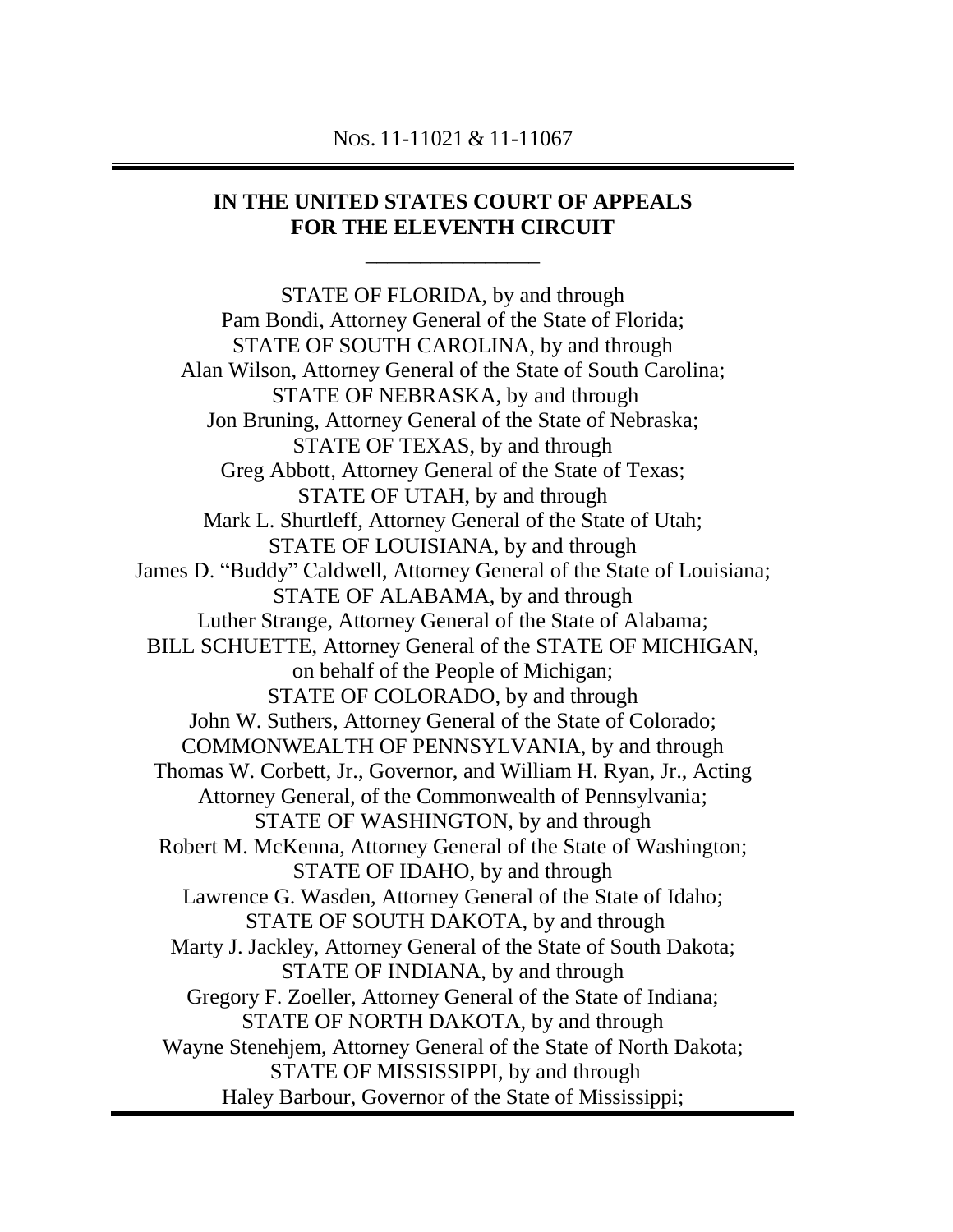STATE OF ARIZONA, by and through Janice K. Brewer, Governor, and Thomas C. Horne, Attorney General, of the State of Arizona; STATE OF NEVADA, by and through Brian Sandoval, Governor of the State of Nevada; STATE OF GEORGIA, by and through Samuel S. Olens, Attorney General of the State of Georgia; STATE OF ALASKA, by and through John J. Burns, Attorney General of the State of Alaska; STATE OF OHIO, by and through Michael DeWine, Attorney General of the State of Ohio; STATE OF KANSAS, by and through Derek Schmidt, Attorney General of the State of Kansas; STATE OF WYOMING, by and through Matthew H. Mead, Governor of the State of Wyoming; STATE OF WISCONSIN, by and through J.B. Van Hollen, Attorney General of the State of Wisconsin; STATE OF MAINE, by and through William J. Schneider, Attorney General of the State of Maine; and TERRY E. BRANSTAD, Governor of the STATE OF IOWA, on behalf of the People of Iowa,

*Plaintiffs-Appellees / Cross-Appellants*,

and

NATIONAL FEDERATION OF INDEPENDENT BUSINESS, et al.,

*Plaintiffs-Appellees,* V.

UNITED STATES DEPARTMENT OF HEALTH AND HUMAN SERVICES, et al.,

*Defendants-Appellants* / *Cross-Appellees.*

**On Appeal From the United States District Court For the Northern District of Florida**

**\_\_\_\_\_\_\_\_\_\_\_\_\_\_\_\_**

**\_\_\_\_\_\_\_\_\_\_\_\_\_\_\_\_**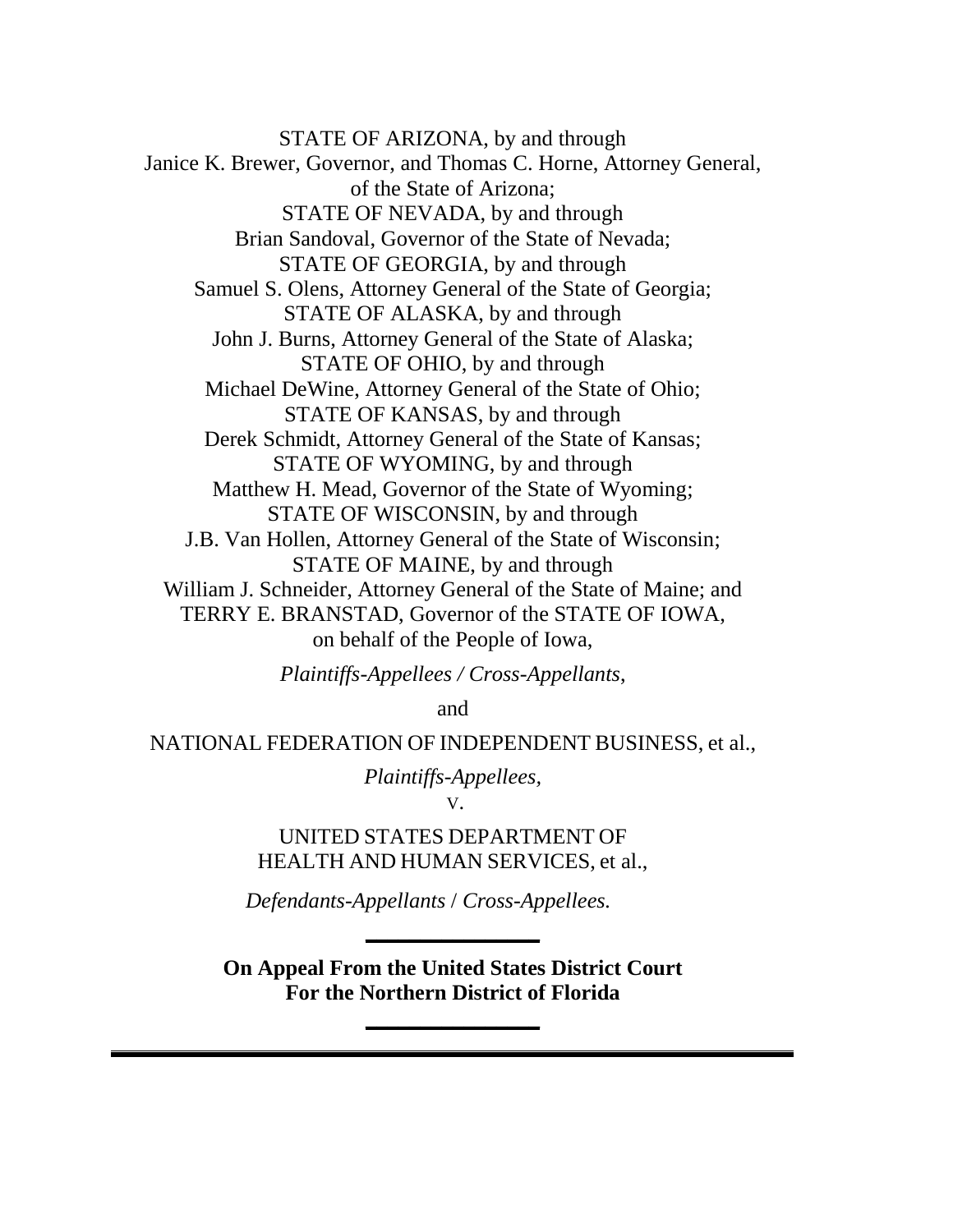## **OPENING / RESPONSE BRIEF OF APPELLEE / CROSS-APPELLANT STATES**

**\_\_\_\_\_\_\_\_\_\_\_\_\_\_\_\_**

Paul D. Clement Bancroft PLLC 1919 M Street, N.W. Suite 470 Washington, DC 20036 Telephone: (202) 234-0090 Facsimile: (202) 234-2806 pclement@bancroftpllc.com Scott D. Makar (Fla. Bar No. 709697) Solicitor General Joseph W. Jacquot (FBN 189715) Special Counsel Louis F. Hubener (FBN 0140084) Timothy D. Osterhaus (FBN 0133728) Deputy Solicitors General Blaine H. Winship (FBN 0356913) Special Counsel Office of the Attorney General of Florida The Capitol, Suite PL-01 Tallahassee, Florida 32399-1050 Telephone: (850) 414-3300 Facsimile: (850) 488-4872 scott.makar@myfloridalegal.com

Katherine J. Spohn Special Counsel Office of the Attorney General of Nebraska 2115 State Capitol Building Lincoln, Nebraska 68508 Telephone: (402) 471-2834 Facsimile: (402) 471-1929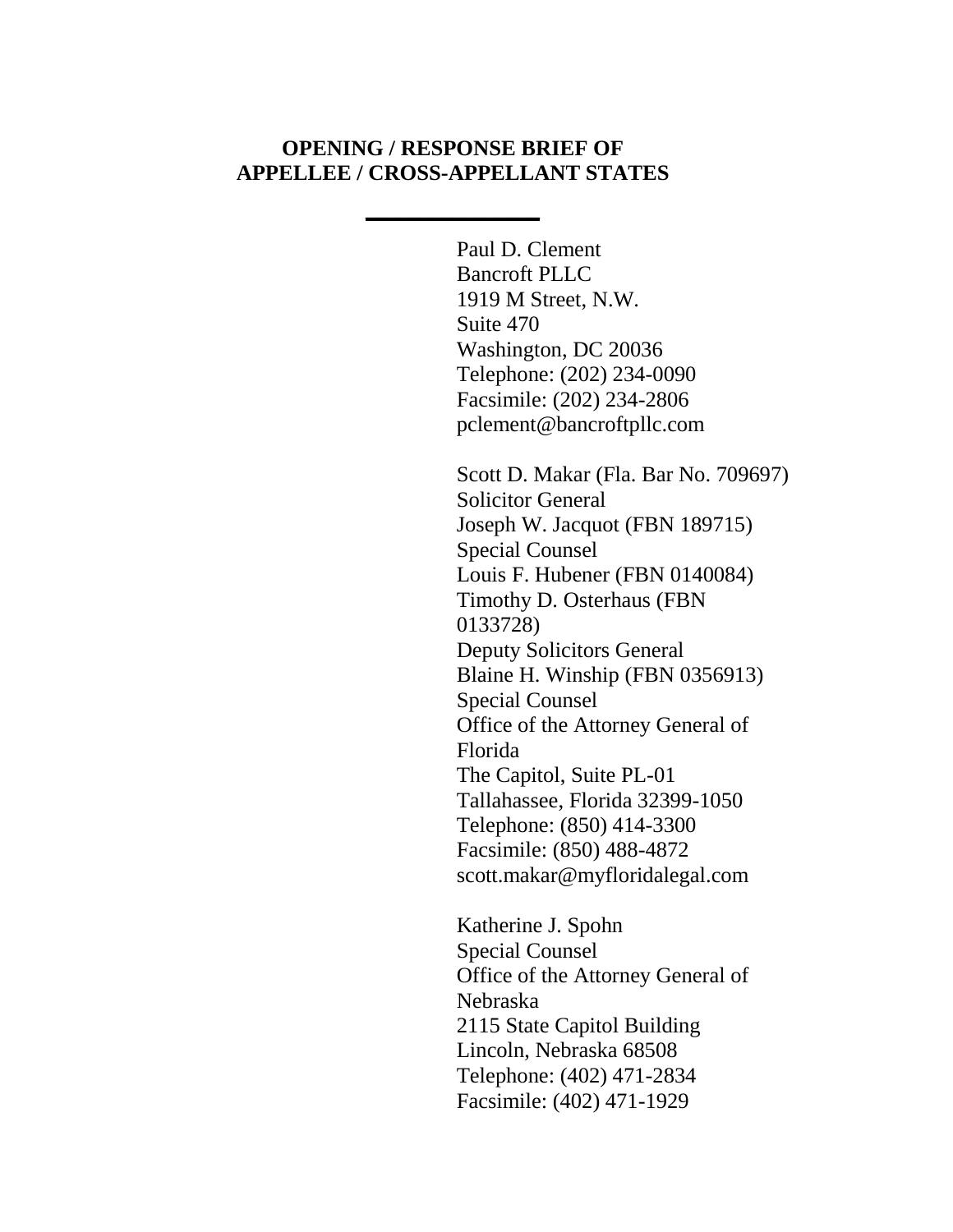katie.spohn@nebraska.gov

Bill Cobb Deputy Attorney General for Civil Litigation Office of the Attorney General of Texas P.O. Box 12548, Capitol Station Austin, Texas 78711-2548 Telephone: (512) 475-0131 Facsimile: (512) 936-0545 bill.cobb@oag.state.tx.us

David B. Rivkin Lee A. Casey Baker & Hostetler LLP 1050 Connecticut Avenue, N.W. Suite 1100 Washington, DC 20036 Telephone: (202) 861-1731 Facsimile: (202) 861-1783

*Counsel for Appellee* / *Cross-Appellant States*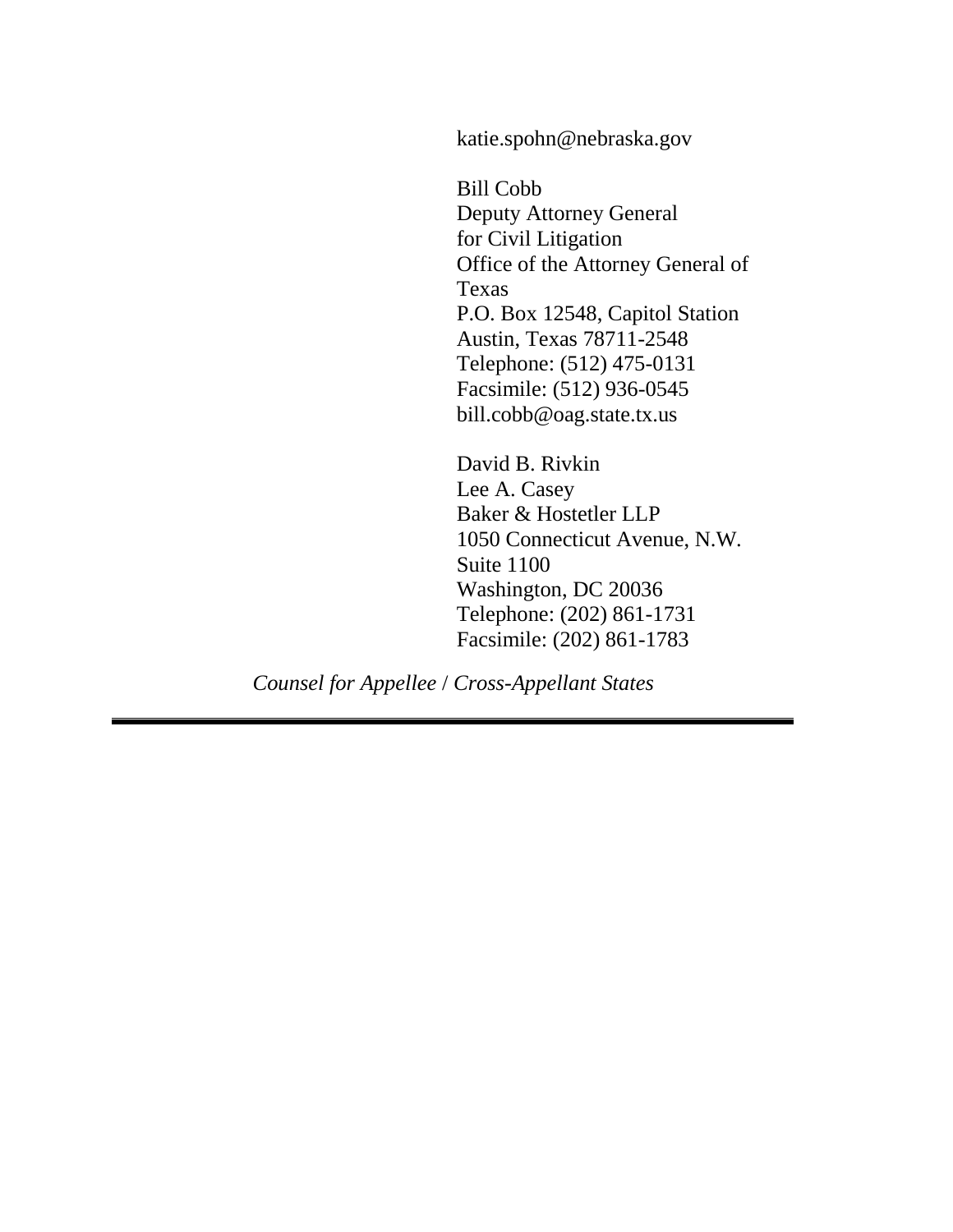*State of Florida, et al. v. United States Dep't of Health & Human Svcs., et al.* Nos. 11-11021 & 11-11067

## **CERTIFICATE OF INTERESTED PERSONS AND CORPORATE DISCLOSURE STATEMENT**

Pursuant to Fed. R. App. P. 26.1 and Eleventh Circuit Rule 26.1-1, counsel for the Plaintiff/Appellee States certify that the certificate supplied with the Appellants' Brief, served April 1, 2011, appears complete with the following additions:

## **Counsel for the Appellee/Cross-Appellant States:**

Bancroft PLLC Paul D. Clement

> /s/ Paul D. Clement Plaintiffs/Appellees' Attorney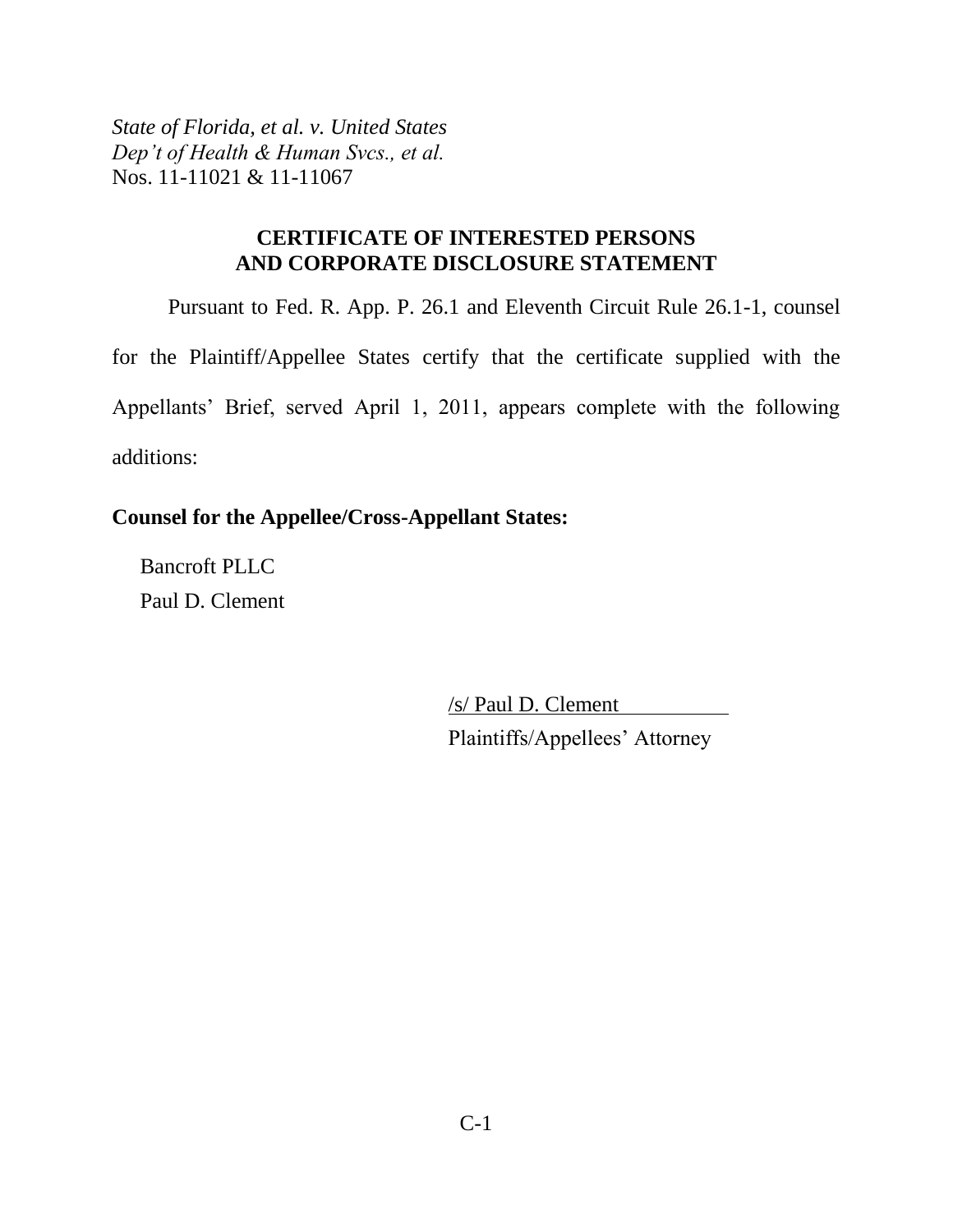# **STATEMENT REGARDING ORAL ARGUMENT**

This Court has scheduled oral argument for Wednesday, June 8, 2011, in Atlanta, Georgia.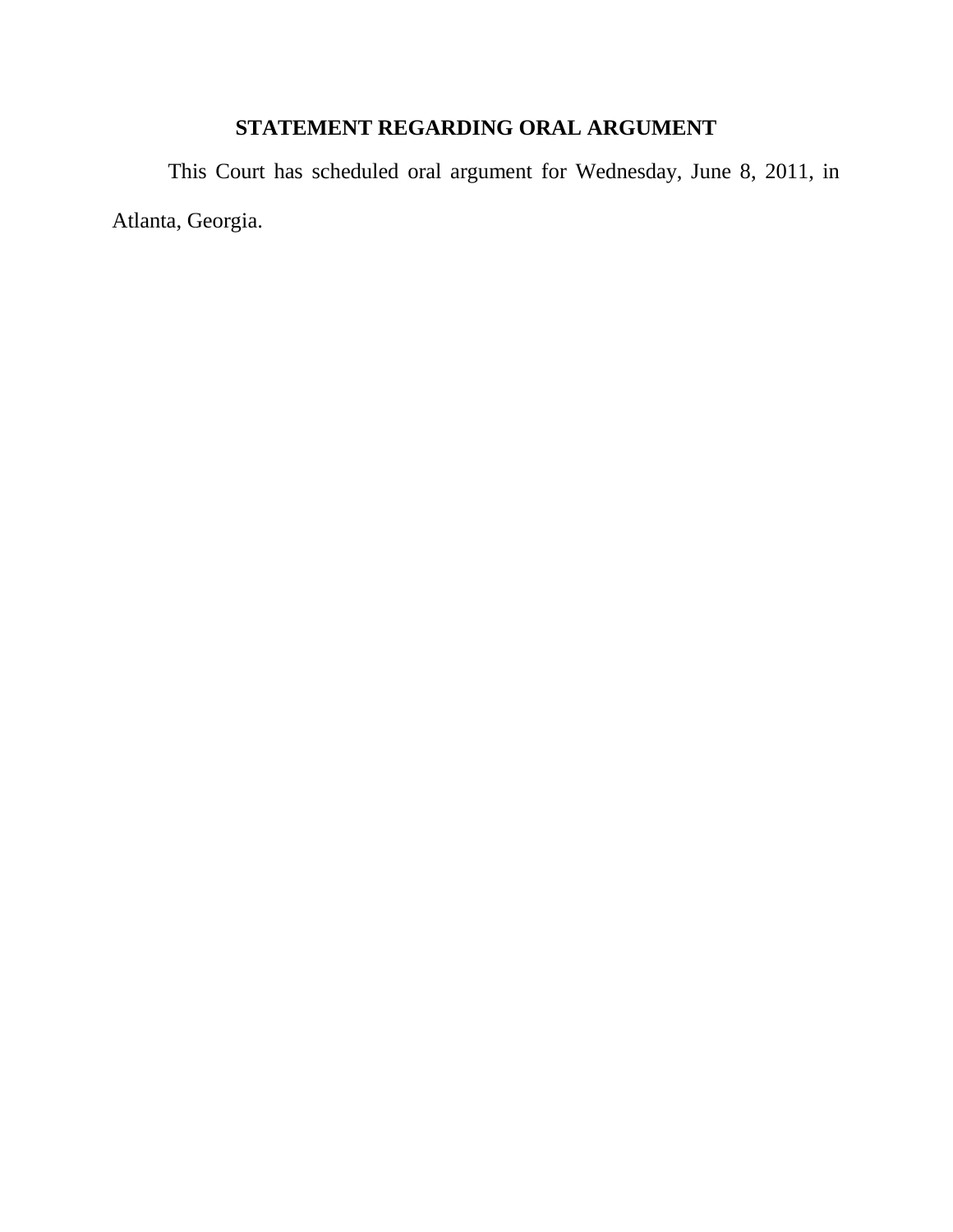# **TABLE OF CONTENTS**

|    |                | <b>CERTIFICATE OF INTERESTED PERSONS</b>                        |
|----|----------------|-----------------------------------------------------------------|
|    |                | STATEMENT REGARDING ORAL ARGUMENT                               |
|    |                |                                                                 |
|    |                |                                                                 |
|    |                |                                                                 |
|    |                |                                                                 |
|    |                |                                                                 |
|    |                |                                                                 |
|    |                |                                                                 |
|    | $\mathsf{A}$ . |                                                                 |
|    |                |                                                                 |
|    |                |                                                                 |
|    | <b>B.</b>      |                                                                 |
|    |                |                                                                 |
|    |                |                                                                 |
|    |                |                                                                 |
|    |                |                                                                 |
|    |                |                                                                 |
| I. |                | The Individual Mandate Exceeds Congress's Authority to Regulate |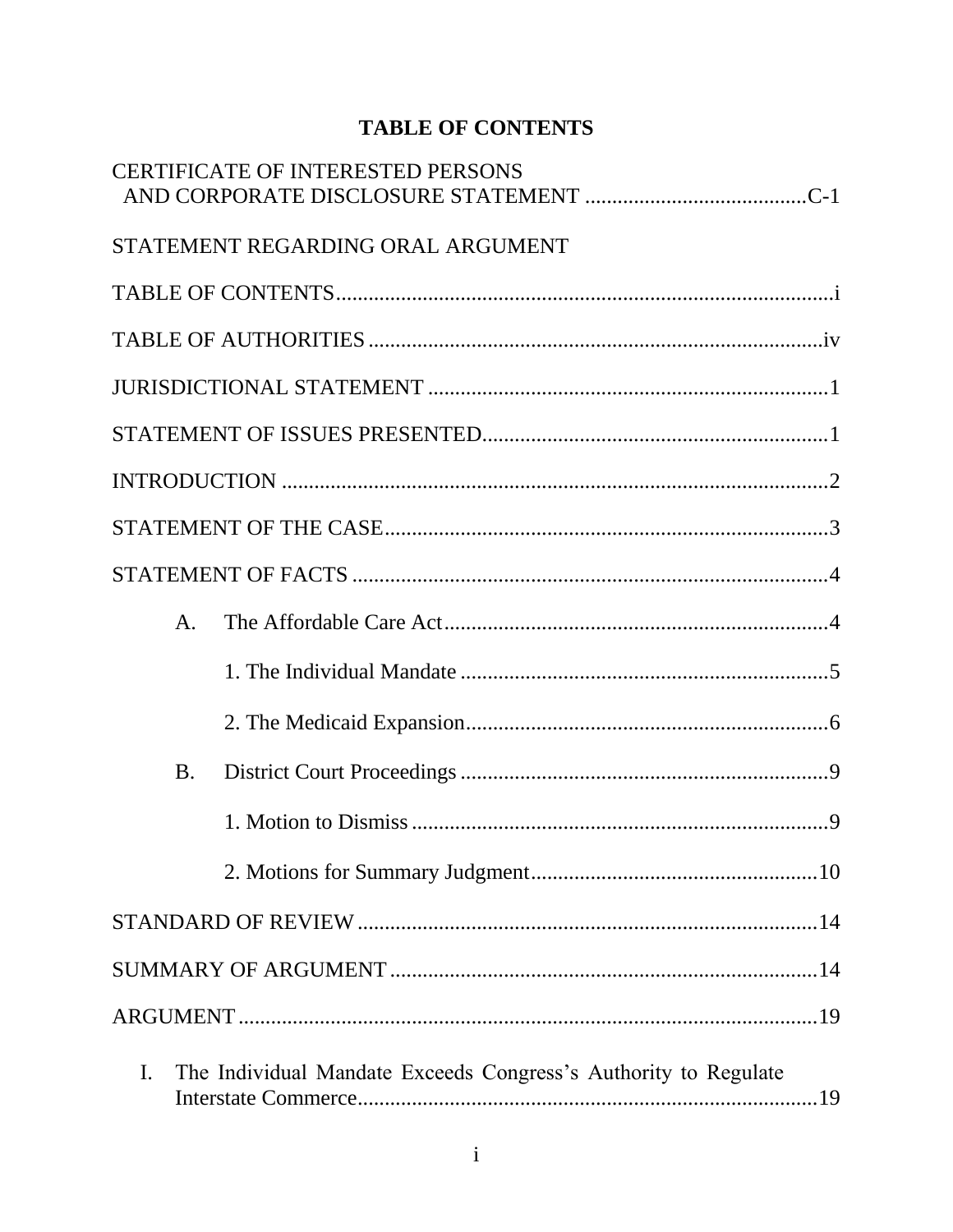|    | A.        | The Power to Regulate Commerce Does Not Include the Power                                                                                                                                  |  |
|----|-----------|--------------------------------------------------------------------------------------------------------------------------------------------------------------------------------------------|--|
|    |           | 1. The constitutional text and precedent are clear that the power<br>to regulate commerce does not include the power to compel                                                             |  |
|    |           | 2. Congress has never before attempted to use the Commerce                                                                                                                                 |  |
|    | <b>B.</b> | The Power to Regulate Commerce Does Not Authorize the<br>Lifelong Regulation of Every Citizen on the Ground that Most<br>Will, at Some Point, Engage in Commerce in the Future27           |  |
|    |           | 1. It is not inevitable that everyone will purchase health                                                                                                                                 |  |
|    |           | 2. Exercising regulatory authority over everyone on the theory<br>that most people will eventually engage in an activity would<br>impermissibly give Congress an unbounded police power 32 |  |
|    |           | 3. "Cost-shifting" is neither unique to the health care context<br>nor a basis for departing from fundamental constitutional                                                               |  |
|    | C.        | The Individual Mandate is Not a Necessary and Proper Means                                                                                                                                 |  |
|    | D.        | The Individual Mandate is Not a Valid Exercise of Congress's                                                                                                                               |  |
| П. |           | The ACA's Dramatic Expansion of the Medicaid Program Is Not a                                                                                                                              |  |
|    | A.        | The Supreme Court Has Repeatedly Reiterated that Spending                                                                                                                                  |  |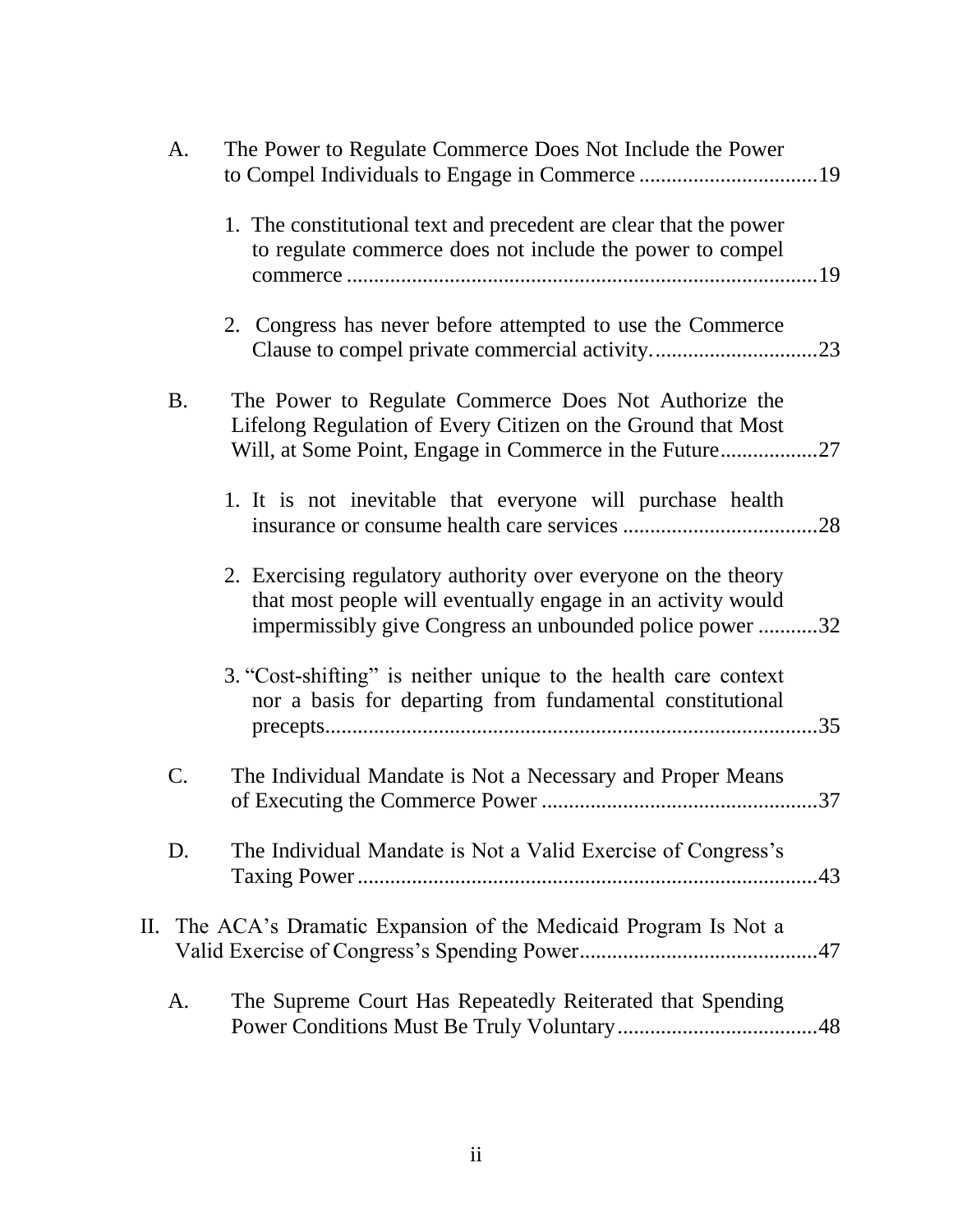| <b>B.</b>      | Congress's Conditioning of Billions of Dollars in Medicaid<br>Funding on States' Acceptance of the ACA's Expansion of   |
|----------------|-------------------------------------------------------------------------------------------------------------------------|
| $\mathbf{C}$ . | Neither the District Court Nor the Government Provided Any<br>Meaningful Response to the Merits of the States' Coercion |
|                |                                                                                                                         |
| A.             | The Individual Mandate and Medicaid Reforms May Not Be                                                                  |
|                |                                                                                                                         |
|                |                                                                                                                         |
| <b>B.</b>      | The District Court Correctly Included All Parties in its                                                                |
|                |                                                                                                                         |
|                | <b>CERTIFICATE OF COMPLIANCE</b>                                                                                        |
|                |                                                                                                                         |

CERTIFICATE OF SERVICE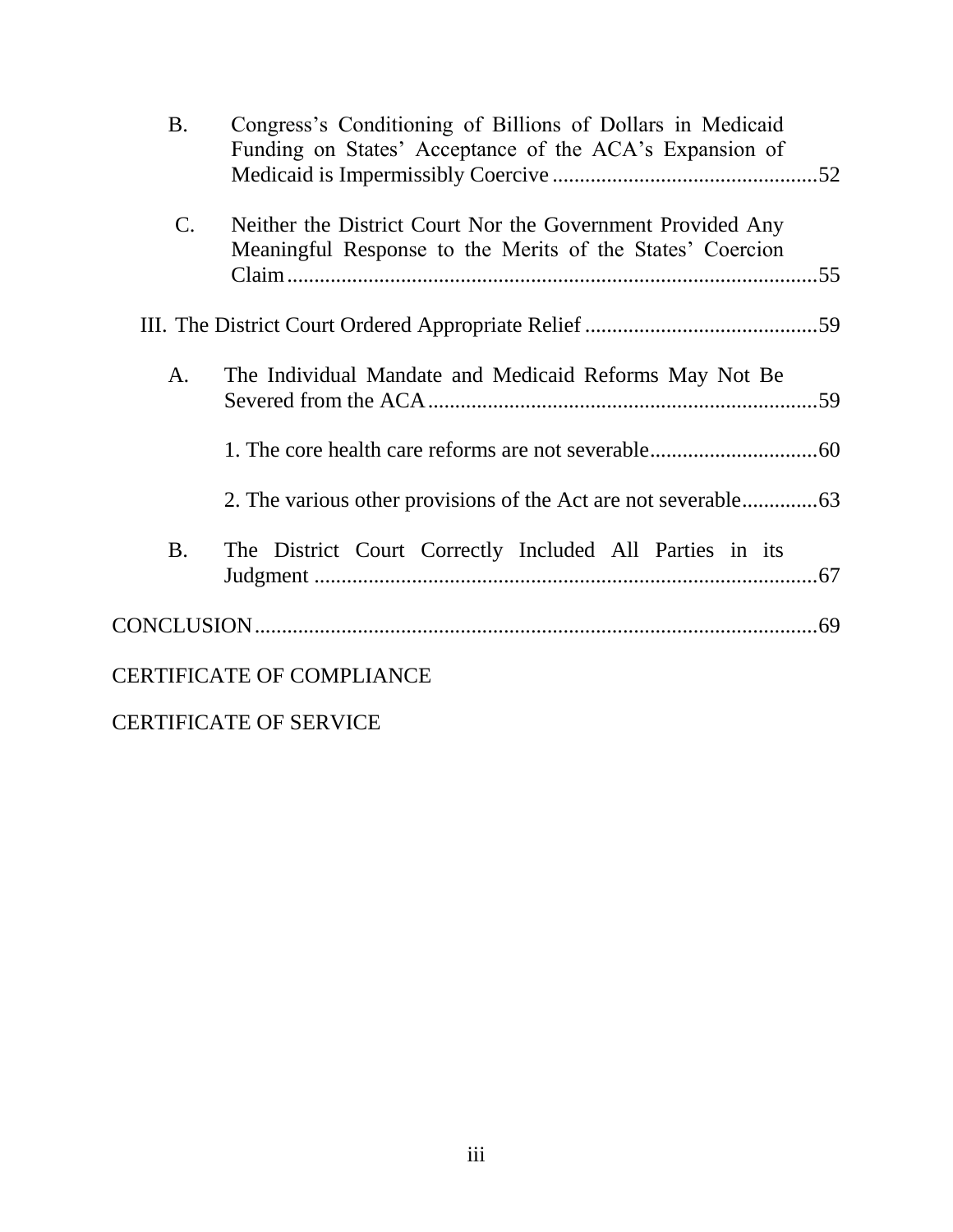# **TABLE OF AUTHORITIES**

# **CASES**

| A. Magnano Co. v. Hamilton,                                      |  |
|------------------------------------------------------------------|--|
| Alaska v. U.S. Dep't of Transp.,                                 |  |
| Alaska Airlines, Inc. v. Brock,                                  |  |
| Alden v. Maine,                                                  |  |
| Alfred L. Snapp & Son, Inc. v. Puerto Rico,                      |  |
| ASARCO Inc. v. Kadish,                                           |  |
| Ayotte v. Planned Parenthood of N. New England,                  |  |
| Bob Jones Univ. v. Simon,                                        |  |
| Buckley v. Valeo,                                                |  |
| City of St. Louis v. W. Union Tel. Co.,                          |  |
| Civil Rights Cases,                                              |  |
| Coll. Sav. Bank v. Fla. Prepaid Postsecondary Educ. Expense Bd., |  |
| Dep't of Rev. of Montana v. Kurth Ranch,                         |  |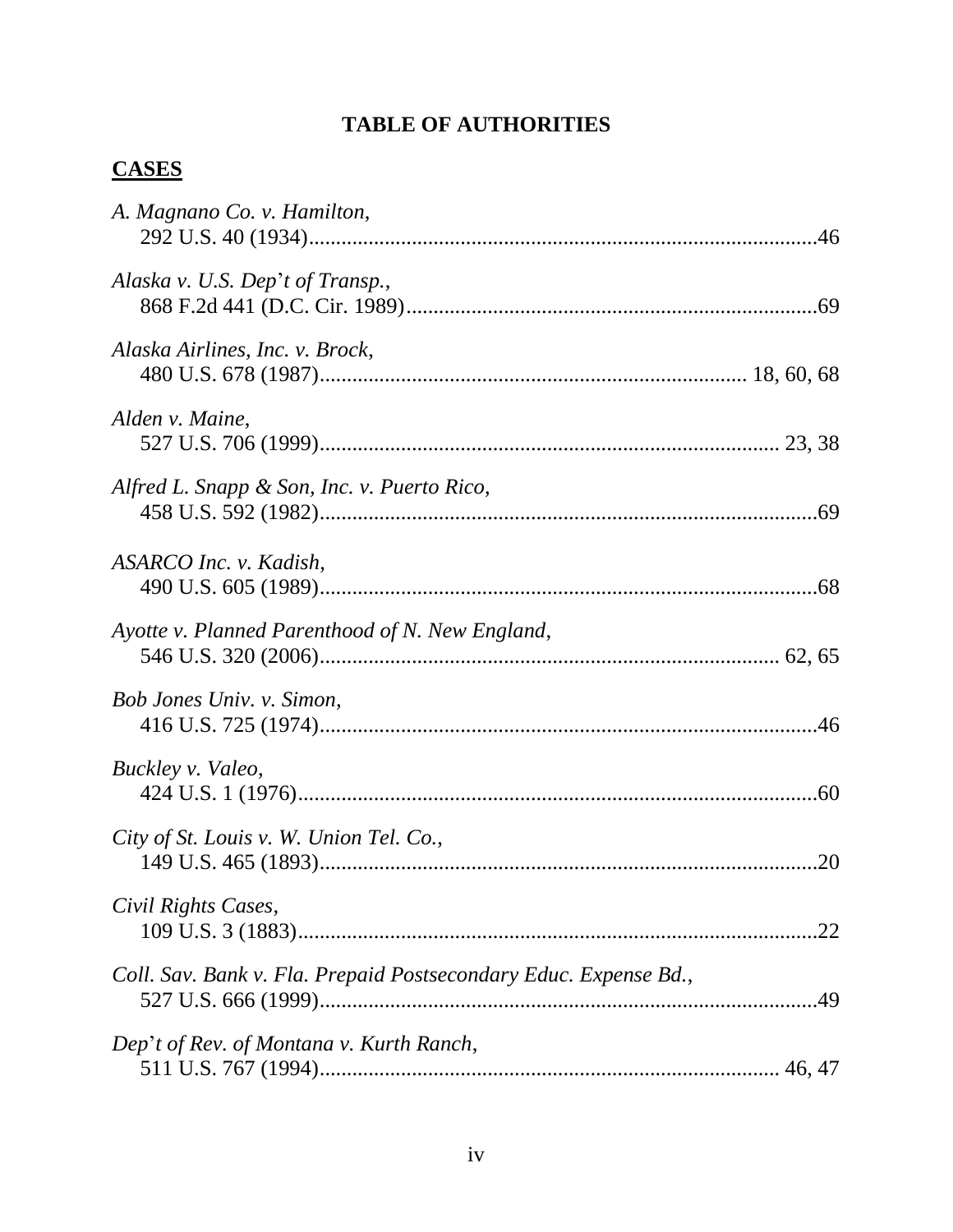| Doe v. Chiles,                                                                      |
|-------------------------------------------------------------------------------------|
| Doe v. Nebraska,                                                                    |
| Fla. Ass'n of Rehab. Facilities v. Fla. Dep't of Health & Rehabilitative<br>Servs., |
| Fla. State Conference of N.A.A.C.P. v. Browning,                                    |
| Free Enter. Fund v. Pub. Co. Accounting Oversight Bd.,                              |
| Garcia v. San Antonio Metro. Transit Auth.,                                         |
| Gibbons v. Ogden,                                                                   |
| Gloucester Ferry Co. v. Pennsylvania,                                               |
| Gonzales v. Raich,                                                                  |
| Goudy-Bachman v. U.S. Dep't of Health & Human Servs.,                               |
| Gulf Power Co. v. United States,                                                    |
| Head v. N.M. Bd. of Exam'rs in Optometry,                                           |
| Hodel v. Va. Surface Mining & Reclamation Ass'n, Inc.,                              |
| Jim C. v. United States,                                                            |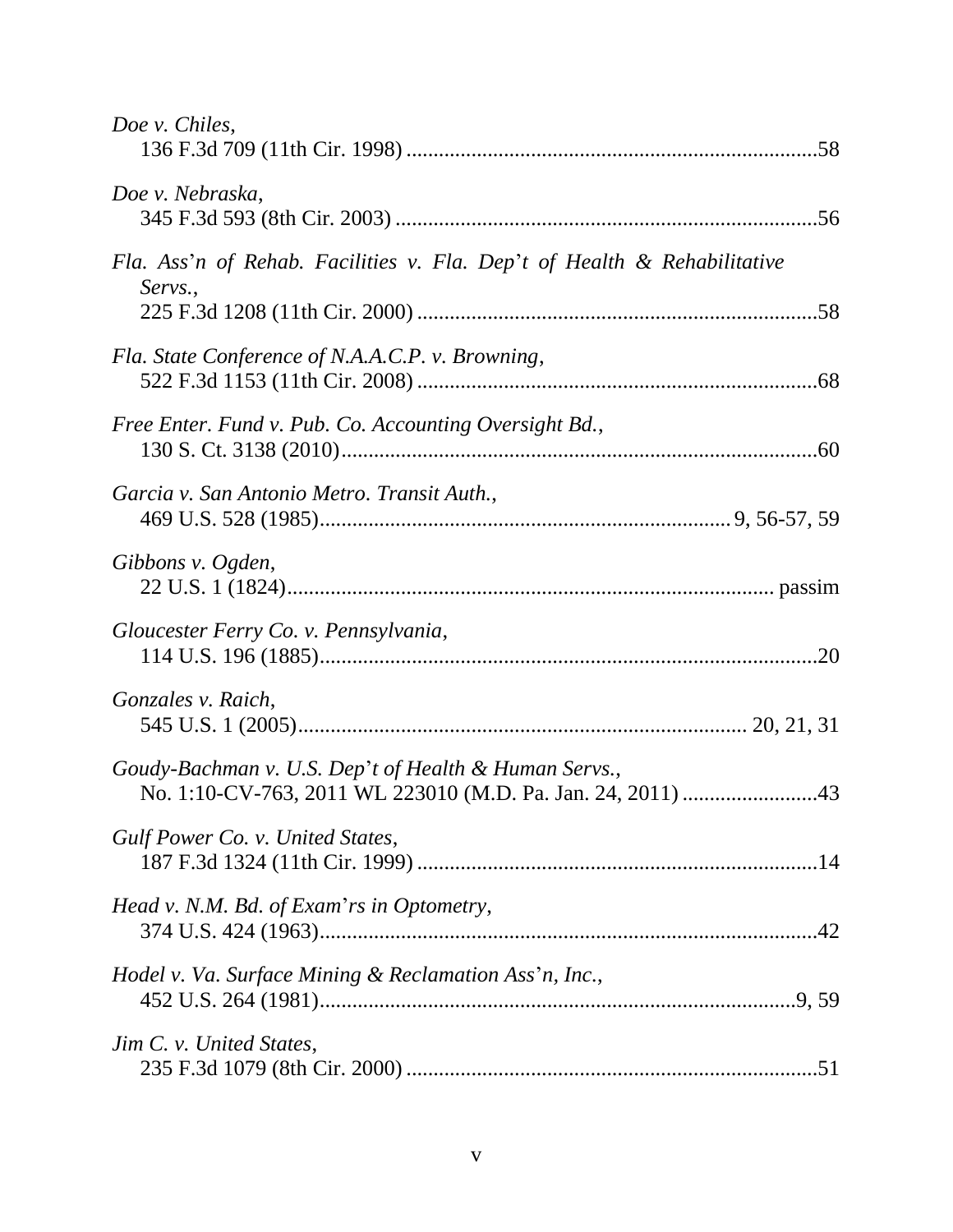|        | Kansas v. United States,                   |
|--------|--------------------------------------------|
|        | Legal Tender Cases,                        |
|        | Liberty Univ., Inc. v. Geithner,           |
|        | Massachusetts v. EPA,                      |
|        | Massachusetts v. Mellon,                   |
|        | McCulloch v. Maryland,                     |
|        | Mead v. Holder,                            |
|        | N.H. Dep't of Employment Sec. v. Marshall, |
|        | Nevada v. Skinner,                         |
| $\ast$ | New York v. United States,                 |
|        | NLRB v. Jones & Laughlin Steel Corp.,      |
|        | Norman v. Balt. & Ohio R. Co.,             |
|        | North Am. Co. v. SEC,                      |
|        | Nortz v. United States,                    |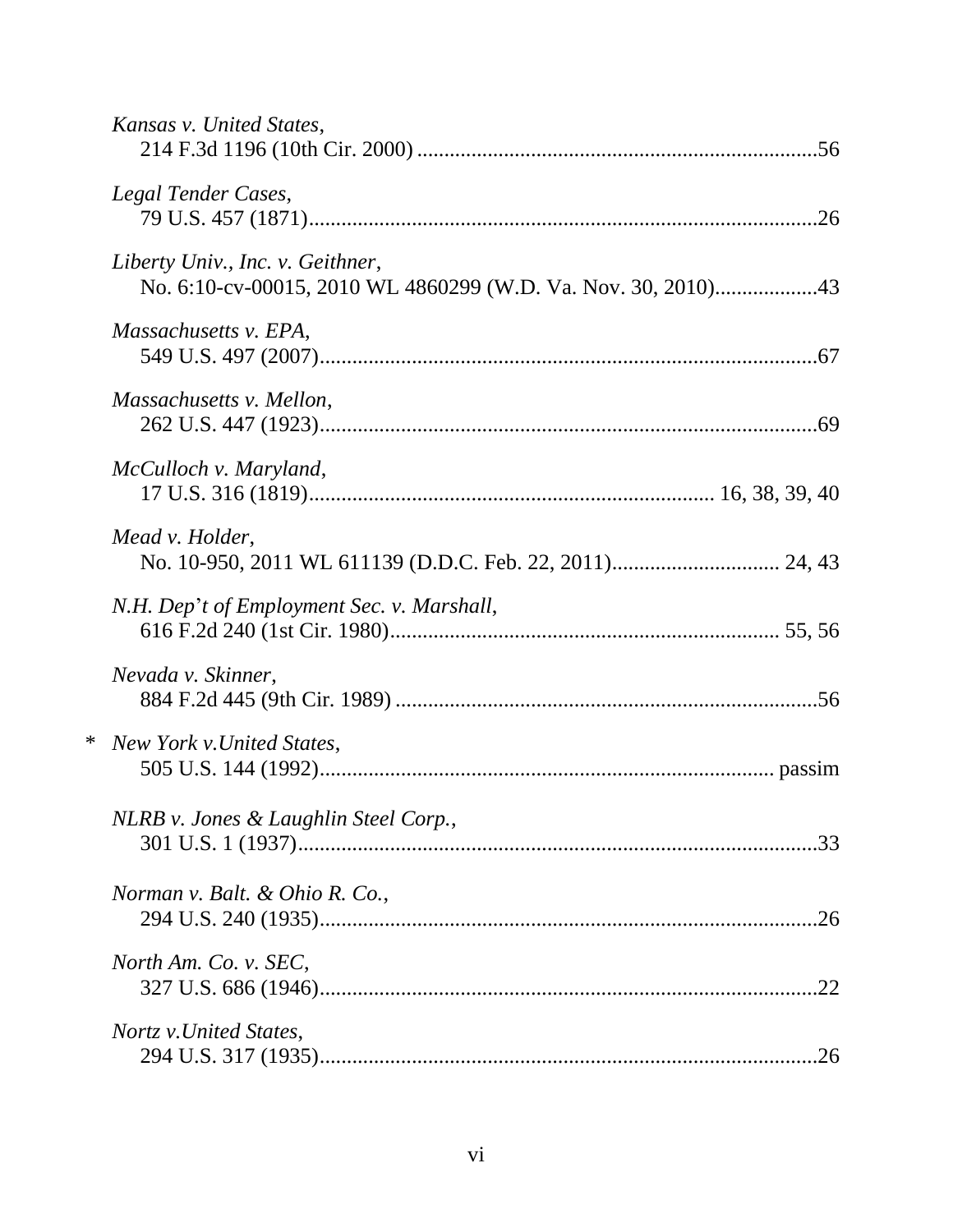|   | Oklahoma v. Schweiker,                     |
|---|--------------------------------------------|
|   | Parker v. Dist. of Columbia,               |
|   | Pennhurst State Sch. & Hosp. v. Halderman, |
|   | Printz v. United States,                   |
|   | Regan v. Time, Inc.,                       |
|   | Russello v. United States,                 |
|   | Sabri v. United States,                    |
|   | Simpson v. Shepard,                        |
|   | Sonzinsky v. United States,                |
| ∗ | South Dakota v. Dole,                      |
|   | Sporhase v. Nebraska ex rel. Douglas,      |
|   | Steward Machine Co. v. Davis,              |
|   | Summers v. Earth Island Inst.,             |
|   | Thomas More Law Ctr. v. Obama,             |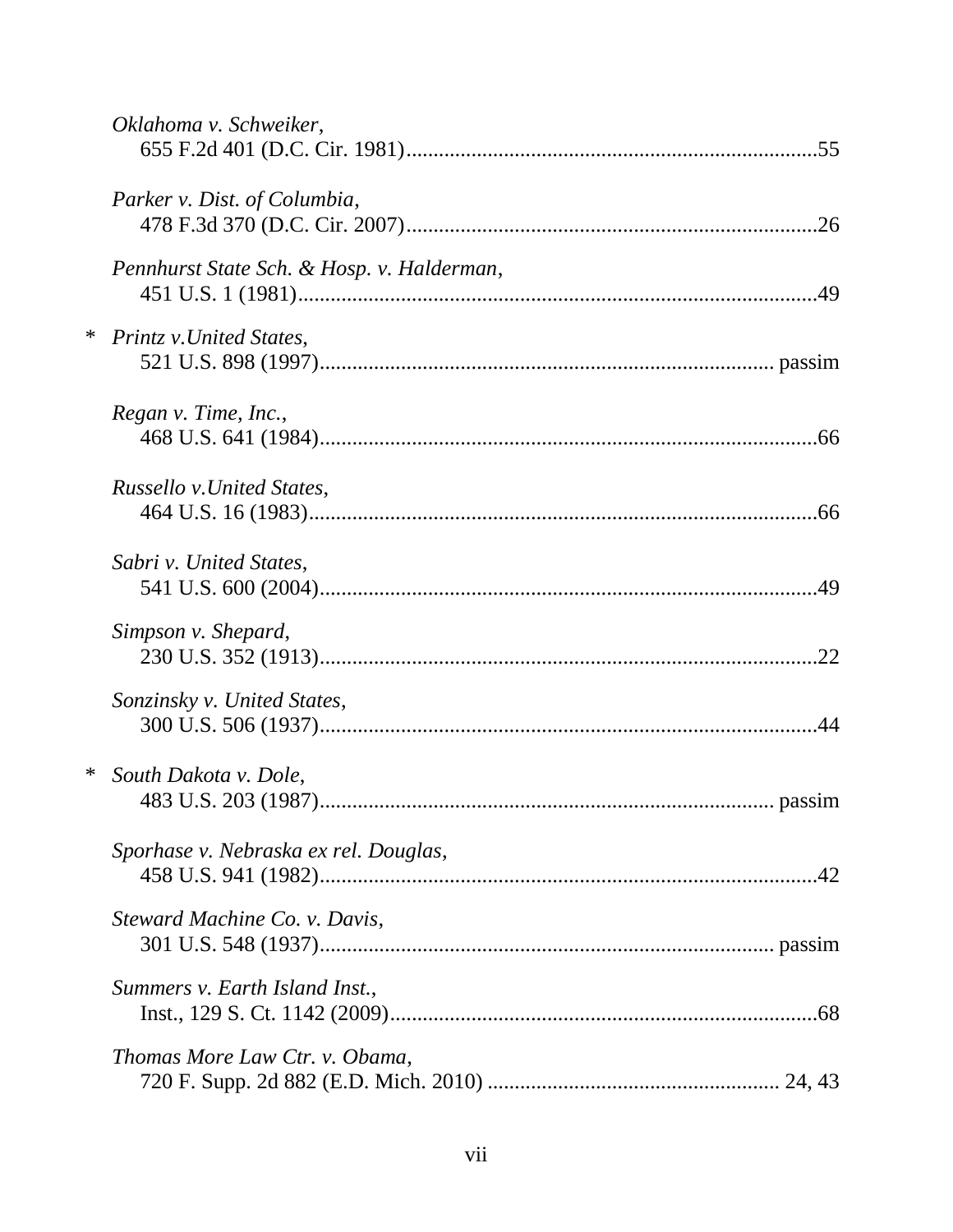|        | U.S. Citizens Ass'n v. Sebelius,<br>No. 5:10 CV 1065, 2010 WL 4947043 (N.D. Ohio Nov. 22, 2010)43 |
|--------|---------------------------------------------------------------------------------------------------|
|        | United States v. Butler,                                                                          |
|        | United States v. Comstock,                                                                        |
| ∗      | United States v. Lopez,                                                                           |
| $\ast$ | United States v. Morrison,                                                                        |
|        | United States v. Reese.                                                                           |
|        | United States v. Sanchez,                                                                         |
|        | Vill. of Arlington Heights v. Metro. Hous. Dev. Corp.,                                            |
|        | Virginia ex rel. Cucinelli v. Sebelius,                                                           |
|        | Watt v. Energy Action Educ.,                                                                      |
|        | West Virginia v. U.S. Dep't of Health & Human Servs.,                                             |
|        | Wickard v. Filburn,                                                                               |
|        | Wilder v. Va. Hosp. Ass'n,                                                                        |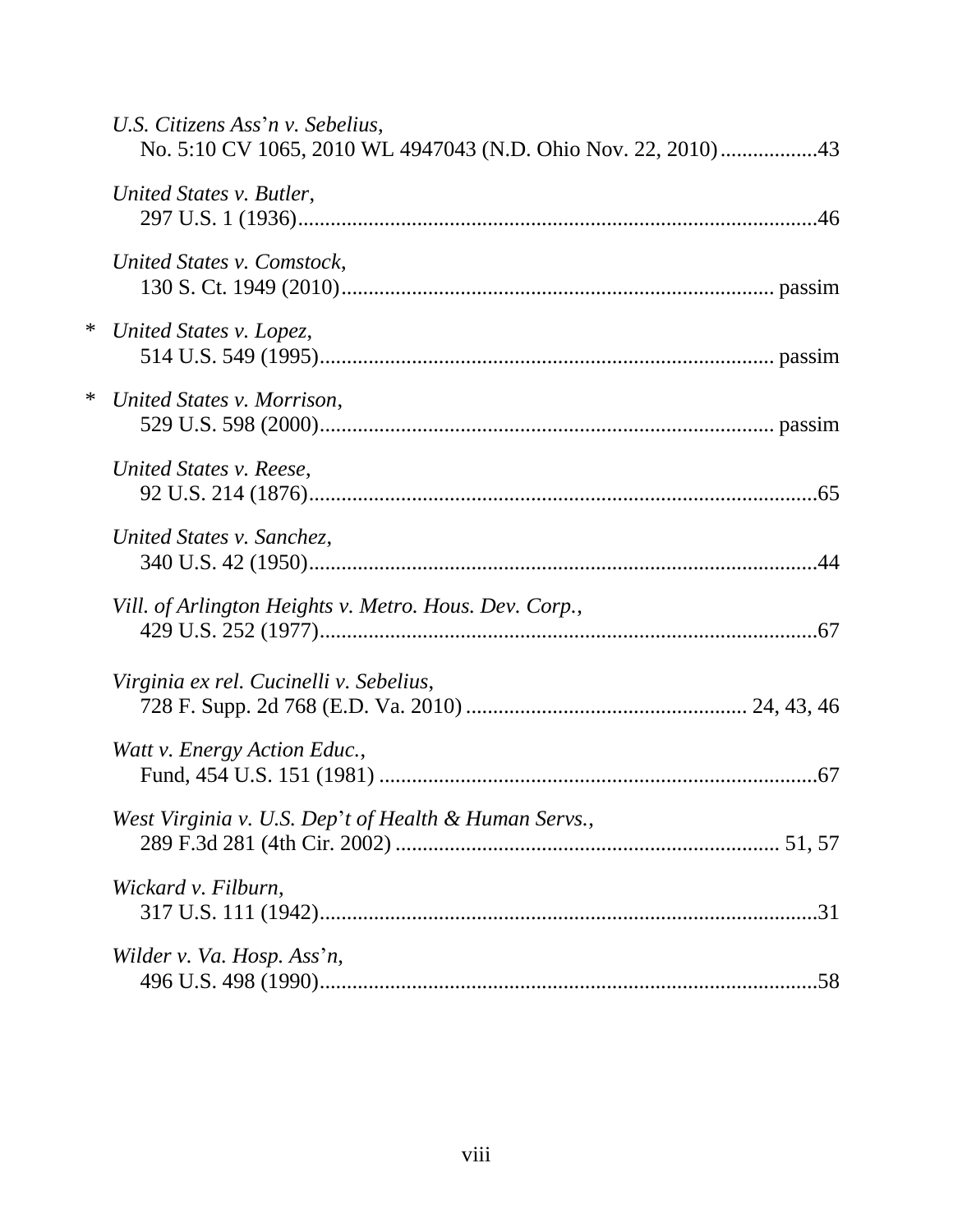# **CONSTITUTIONAL PROVISIONS**

| <b>STATUTES</b>                                                                      |
|--------------------------------------------------------------------------------------|
|                                                                                      |
|                                                                                      |
|                                                                                      |
|                                                                                      |
|                                                                                      |
|                                                                                      |
|                                                                                      |
|                                                                                      |
|                                                                                      |
|                                                                                      |
| Emergency Medical Treatment and Active Labor Act, 42 U.S.C. § 1395dd 36, 37          |
| Health Care and Education Reconciliation Act of 2010, Pub. L. No. 111-152<br>(HCERA) |
|                                                                                      |
|                                                                                      |
|                                                                                      |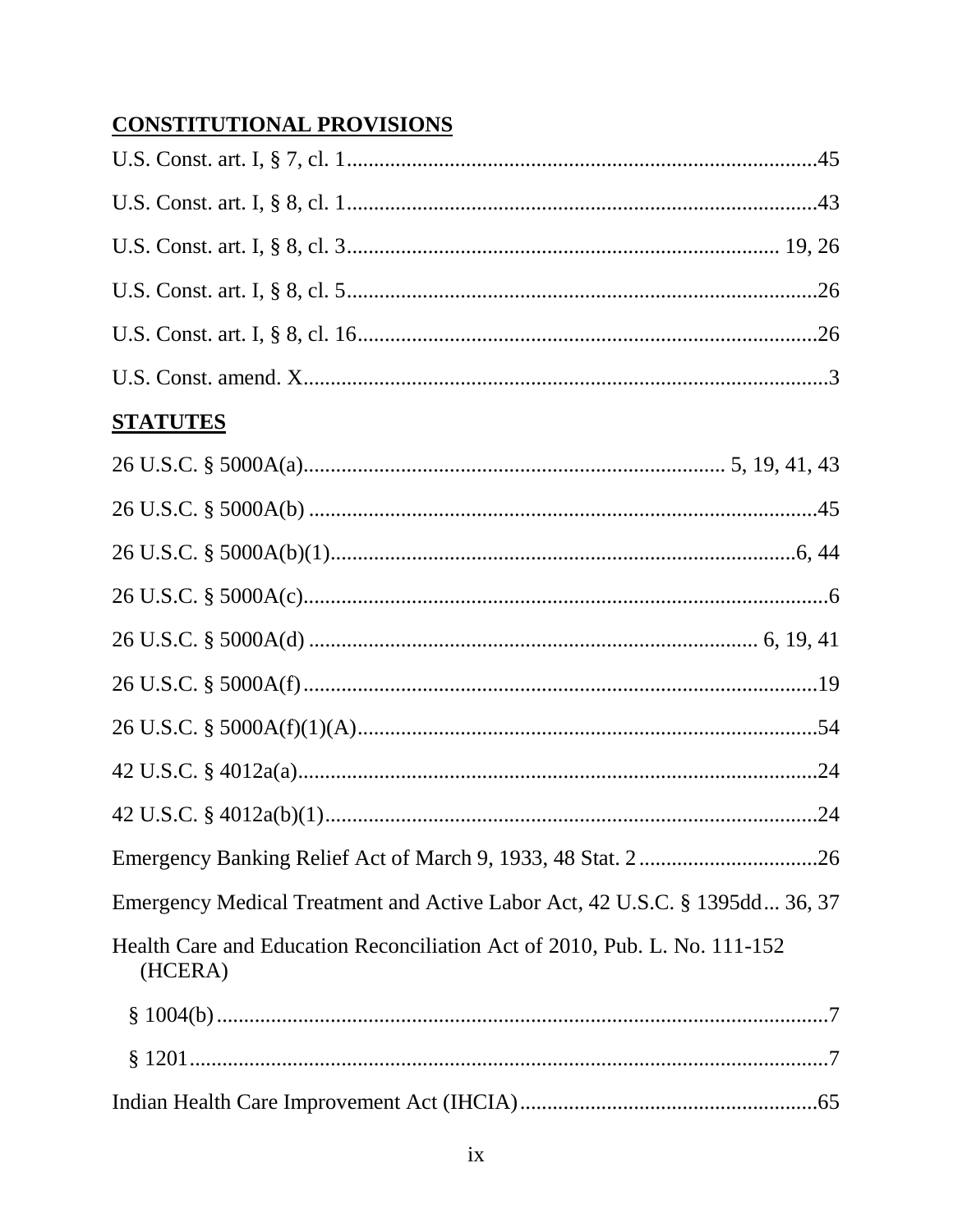| Patient Protection and Affordable Care Act, Pub. L. No. 111-148 (ACA) |  |
|-----------------------------------------------------------------------|--|
|                                                                       |  |
|                                                                       |  |
|                                                                       |  |
|                                                                       |  |
|                                                                       |  |
|                                                                       |  |
|                                                                       |  |
|                                                                       |  |
|                                                                       |  |
|                                                                       |  |
|                                                                       |  |
|                                                                       |  |
|                                                                       |  |
|                                                                       |  |
|                                                                       |  |
|                                                                       |  |
|                                                                       |  |
|                                                                       |  |
|                                                                       |  |
|                                                                       |  |
|                                                                       |  |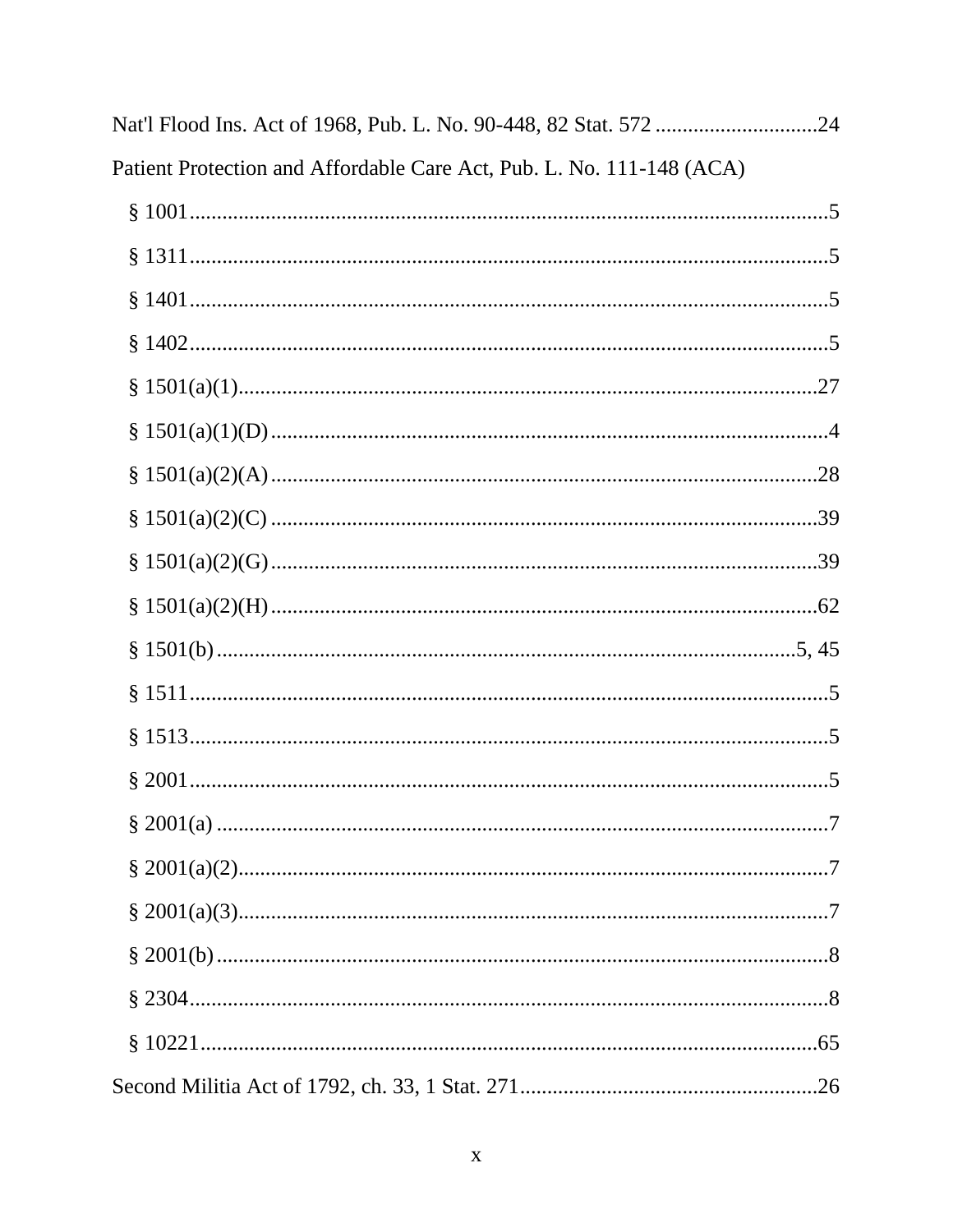# **OTHER AUTHORITIES**

| Budget of the United States Government: State-by-State Tables Fiscal Year                                                                           |     |
|-----------------------------------------------------------------------------------------------------------------------------------------------------|-----|
| Centers For Medicare & Medicaid Servs., National Health Expenditures                                                                                | .28 |
| Cong. Budget Office, The Budgetary Treatment of an Individual Mandate                                                                               | .23 |
|                                                                                                                                                     |     |
| Cong. Research Serv., Requiring Individuals To Obtain Health Insurance:                                                                             |     |
| Edmund L. Andrews, Economists See a Limited Boost from the Stimulus,                                                                                | .25 |
|                                                                                                                                                     |     |
| John Klemm, Ph.D., Medicaid Spending: A Brief History, 22 Health Care                                                                               |     |
| Julie Stone et al., Medicaid and the State Children's Health Insurance<br>Program (CHIP) Provisions in PPACA, Cong. Research Serv., April 28,       |     |
| Michael Cooper, From Obama, the Tax Cut Nobody Heard Of, N.Y.                                                                                       | .25 |
| Richard S. Foster, Estimated Financial Effects of the "Patient Protection<br>and Affordable Care Act," Centers for Medicare & Medicaid Servs., Apr. |     |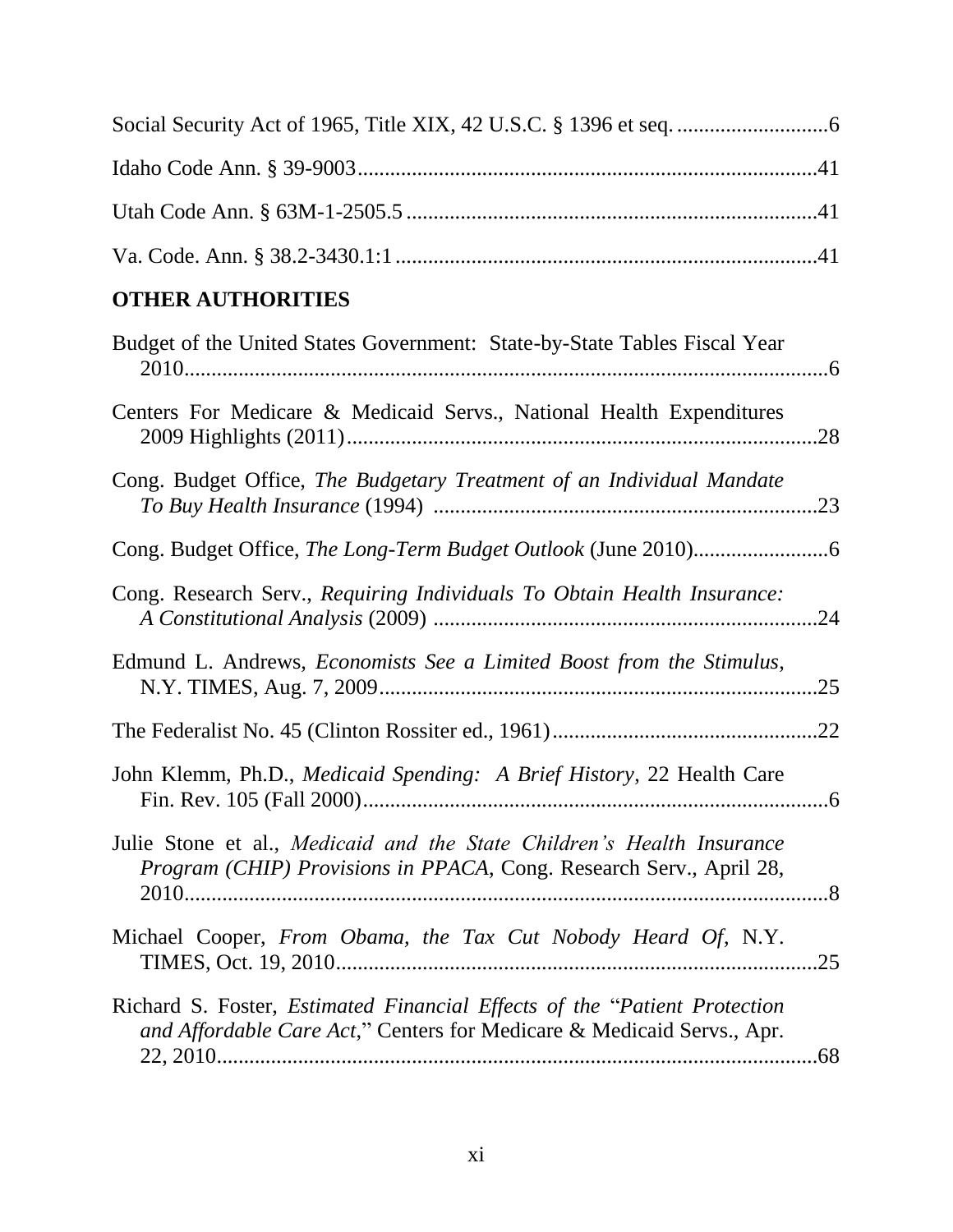#### **JURISDICTIONAL STATEMENT**

The States adopt the government's jurisdictional statement.

## **STATEMENT OF ISSUES PRESENTED**

1. Whether Congress's authority to *regulate* interstate commerce includes the power to compel individuals to *enter into* commerce so that the federal government may regulate them.

2. Whether it is coercive for Congress to condition all existing federal Medicaid funding ― billions of dollars representing approximately 40% of all federal funding to the States ― on the States' acceptance of new expansions to the Medicaid program.

3. Whether the unconstitutional provisions are non-severable from the remainder of the Act given their close relationship and the Government's repeated insistence that the individual mandate is necessary for the Act's other insurance reforms.

4. Whether all or only some of the Plaintiffs have standing to challenge the individual mandate.

1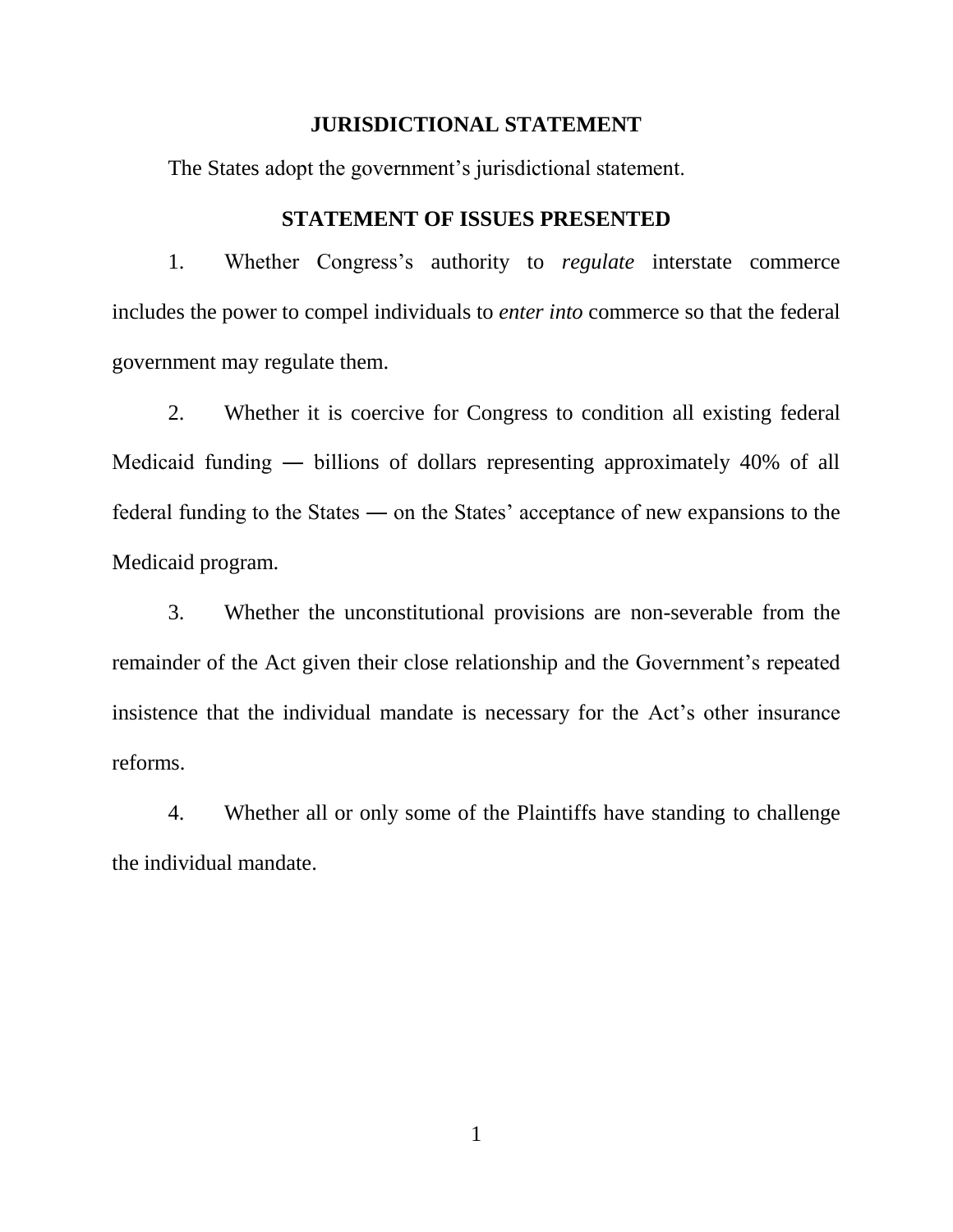#### **INTRODUCTION**

The Patient Protection and Affordable Care Act is an extraordinary law that rests on unprecedented assertions of federal power. In at least two respects, the Act pushes even the most expansive conception of the federal government's constitutional powers past the breaking point. First, the Act imposes a direct mandate upon individuals to obtain health insurance, marking by all accounts the first time in our Nation's history that Congress has required individuals to enter into commerce as a condition of living in the United States. The federal government identifies no limiting principle that would prevent Congress from employing that same power to force individuals to engage in any manner of commerce so that the federal government may better regulate it. Instead, the federal government embraces a sweeping view of the Commerce Clause — broad enough to reach any subject and encompassing enough to include the power to compel — that would imperil individual liberty, render Congress's other enumerated powers superfluous, and allow Congress to usurp the general police power reserved to the States.

Second, the Act's expansion of the Medicaid program is based on an equally boundless interpretation of Congress's spending power, which would render any remaining limits on Congress's enumerated powers illusory. By piling new conditions on enormous pre-existing blocks of federal grants — literally billions of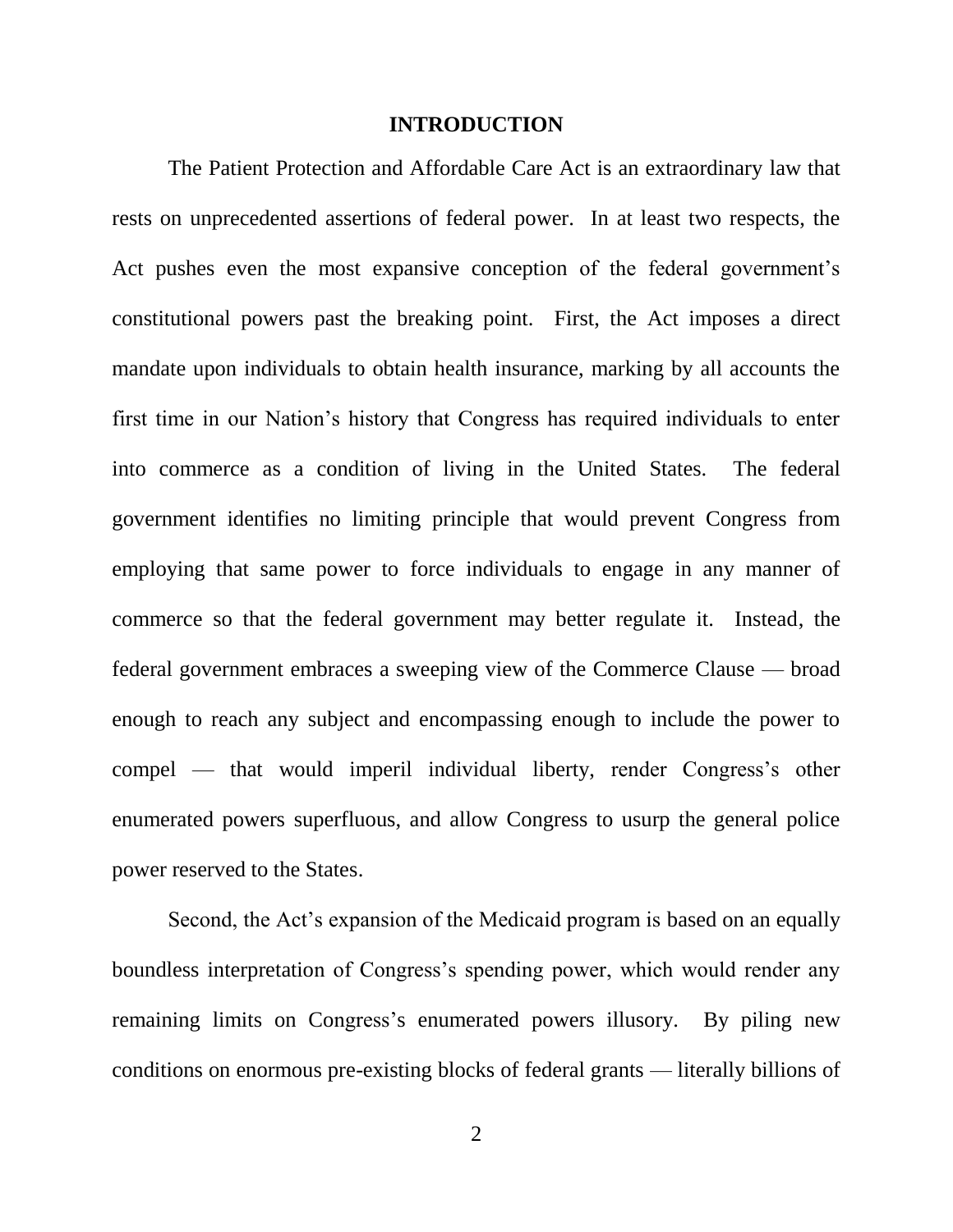dollars — Congress has given the States no practical choice but to comply. No meaningful assessment of the new marginal requirements is possible when the consequences of non-acquiescence are the loss of such enormous sums. That is true no matter how problematic the new requirements are and no matter how intrusive on State prerogatives. To characterize such tactics as anything less than coercion is to deny that spending legislation can ever be impermissibly coercive; indeed, that is the government's position.

If this Court were to uphold those assertions of federal power, there would remain little if any power "reserved to the States ... or to the people." U.S. Const. amend. X. Because that is plainly not the federal government that the Constitution envisions, the district court correctly concluded that the Act is unconstitutional.

#### **STATEMENT OF THE CASE**

This case involves a facial challenge to the Patient Protection and Affordable Care Act, Pub. L. No. 111-148, as amended by the Health Care and Education Reconciliation Act of 2010 ("HCERA"), Pub. L. No. 111-152 (collectively, "the ACA" or "the Act"). Plaintiffs are twenty-six States, two individuals, and the National Federation of Independent Business. They brought this action seeking declaratory and injunctive relief, alleging that the Act is invalid in its entirety because four of its five core provisions exceed Congress's constitutional authority, and none is severable from the rest of the Act.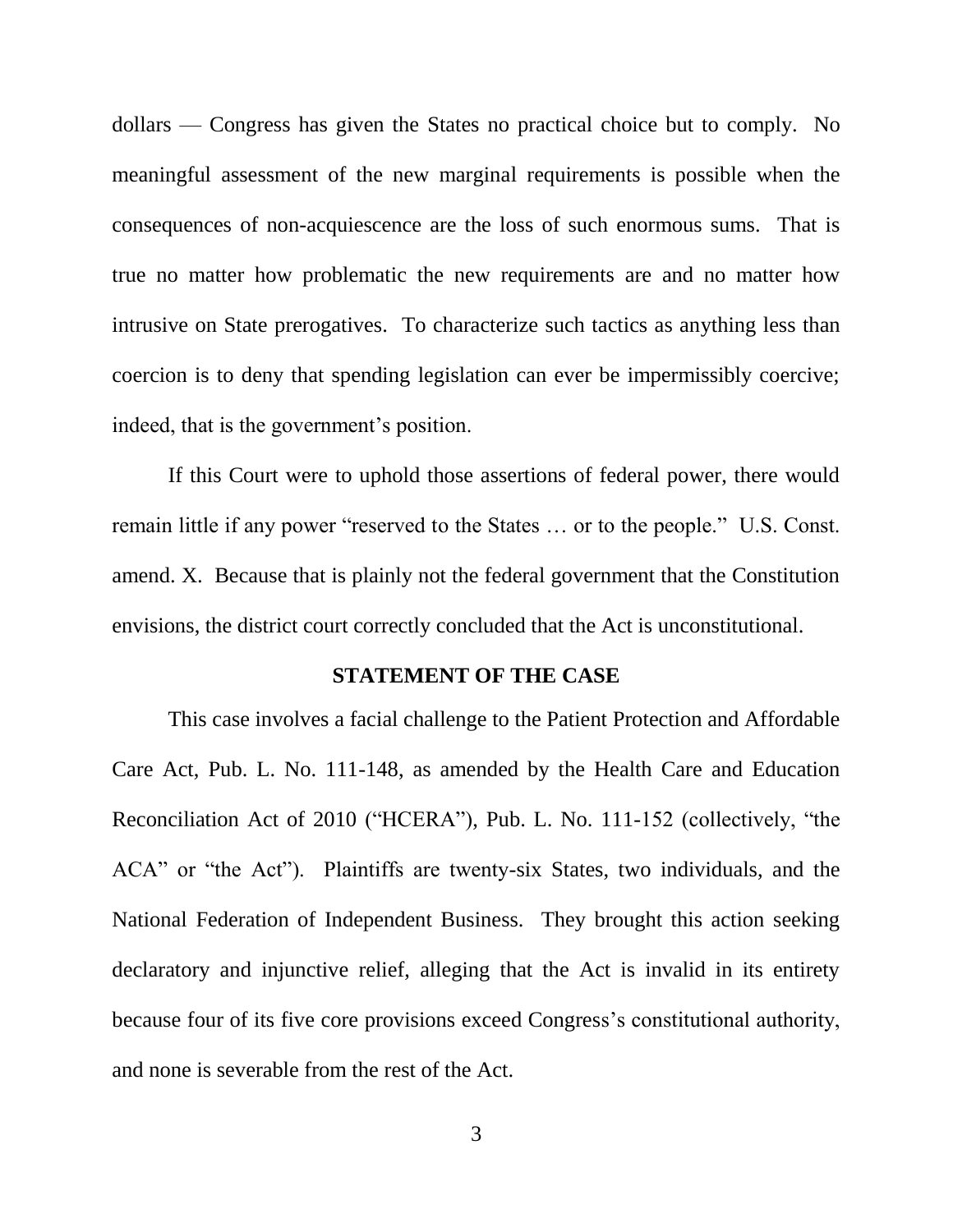Plaintiffs' second amended complaint included six causes of action; the district court dismissed four. Record Excerpts ("R.E.") 1966–2000; 379–443. The case proceeded to summary judgment on the two remaining claims: (1) that the Act's mandate that each individual maintain a minimum level of health insurance exceeds Congress's enumerated powers; and (2) that, as amended by the Act, the Medicaid program is impermissibly coercive and therefore exceeds Congress's spending power. The district court granted the Plaintiffs summary judgment on their claim that Congress lacked authority to enact the individual mandate, but granted the government summary judgment on the Plaintiffs' claim that the Act's Medicaid amendments exceed Congress's spending authority. R.E. 2002–64.

The court also concluded that the individual mandate could not be severed from the rest of the Act, and it therefore declared the Act invalid in its entirety. R.E. 2064–75, 2080. The government filed a notice of appeal on March 8, 2011, and the Plaintiffs filed a notice of cross-appeal on March 10, 2011. R.E. 2149, 2152.

### **STATEMENT OF FACTS**

## **A. The Affordable Care Act**

The ACA is a 2,700-page collection of wide-ranging federal innovations intended to impose "near-universal" health insurance coverage on the Nation. ACA § 1501(a)(1)(D). The Act has five central components: (1) a mandate that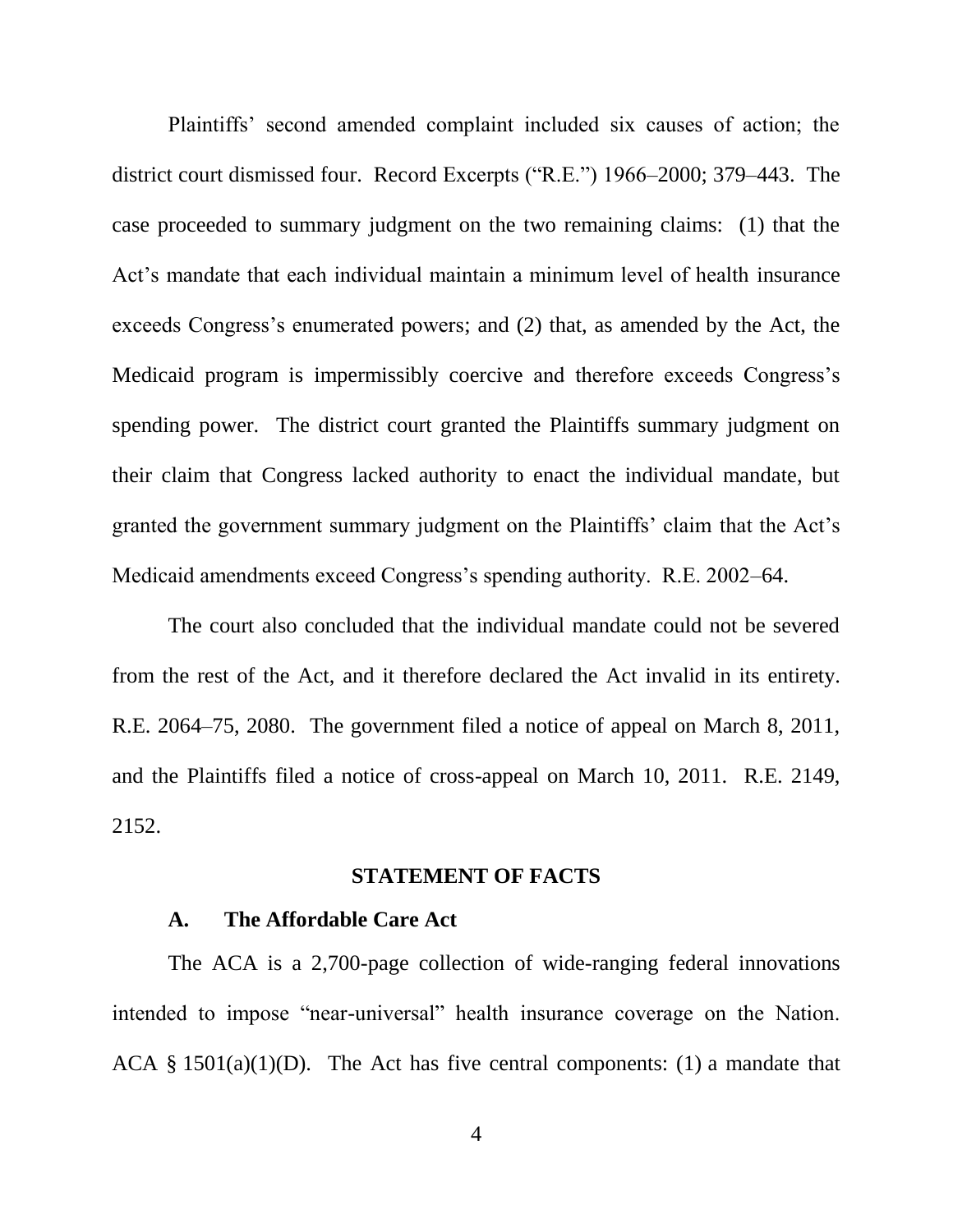nearly all individuals maintain a minimum level of insurance, ACA § 1501(b); (2) the creation in each State of "health benefit exchanges," administered by either the state or federal government, on which individuals and small businesses can pool their purchasing power to obtain insurance, ACA § 1311; (3) a set of mandates and incentives for employers, including the States, designed to require or encourage the expansion of employer-sponsored insurance, ACA §§ 1001, 1511, 1513; (4) a substantial expansion of Medicaid eligibility and coverage, as well as tax credits for insurance purchased by needier individuals, ACA §§ 2001, 1401, 1402; and (5) so-called "guaranteed-issue reforms," which prohibit insurers from denying, canceling, capping, or increasing the cost of coverage based on an individual's pre-existing conditions or history, ACA § 1001.

These appeals focus primarily on two of the Act's core provisions: the individual mandate and the Medicaid expansion.

#### **1. The Individual Mandate**

The ACA mandates that each "applicable individual shall for each month beginning after 2013 ensure that the individual, and any dependent of the individual who is an applicable individual, is covered under minimum essential coverage for such month." 26 U.S.C.  $\S$  5000A(a). This mandate to maintain health insurance applies to all individuals except foreign nationals residing here unlawfully, incarcerated individuals, and individuals falling within two narrow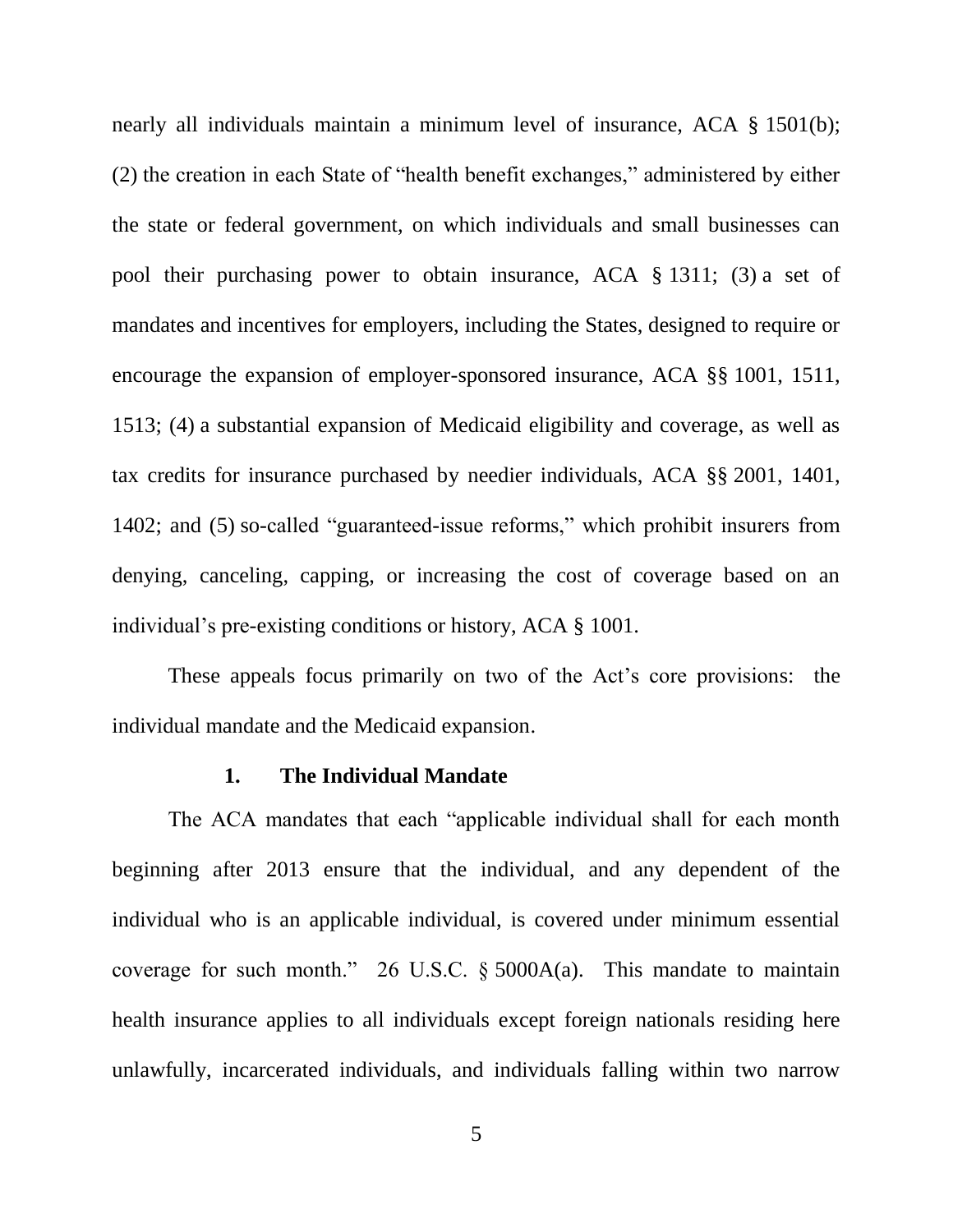religious exemptions. *Id.* § 5000A(d). A covered individual who fails to comply with the mandate is subject to a financial "penalty." *Id.*  $\S$  5000A(b)(1), (c).

### **2. The Medicaid Expansion**

Originally conceived in 1965, Medicaid was designed as a cooperative program whereby Congress offered funding to any State that volunteered to establish a health insurance plan for needy residents. *See* Social Security Act of 1965, Title XIX, codified at 42 U.S.C. § 1396 *et seq.* At its inception, the program covered approximately 4 million individuals and cost about \$1 billion. John Klemm, Ph.D., *Medicaid Spending: A Brief History*, 22 Health Care Fin. Rev. 105, 106 (Fall 2000). It has since expanded dramatically, and is now the single largest federal grant-in-aid program to the States. Medicaid now accounts for more than 40% of all federal funds dispersed to the States — \$251 billion in 2009 alone and approximately 7% of all federal spending. *See* The Long-Term Budget Outlook, June 2010, CBO, at 7, 30, *available at* http://www.cbo.gov/ftpdocs/115xx/doc11579/06-30-LTBO.pdf; Budget of the United States Government: State-by-State Tables Fiscal Year 2010, *available at* http://www.gpoaccess.gov/usbudget/fy10/sheets/bis/8\_3.xls. The majority of States receive at least \$1 billion each year in federal Medicaid funding, which covers at least half of each State's total Medicaid costs. R.E. 1551–55.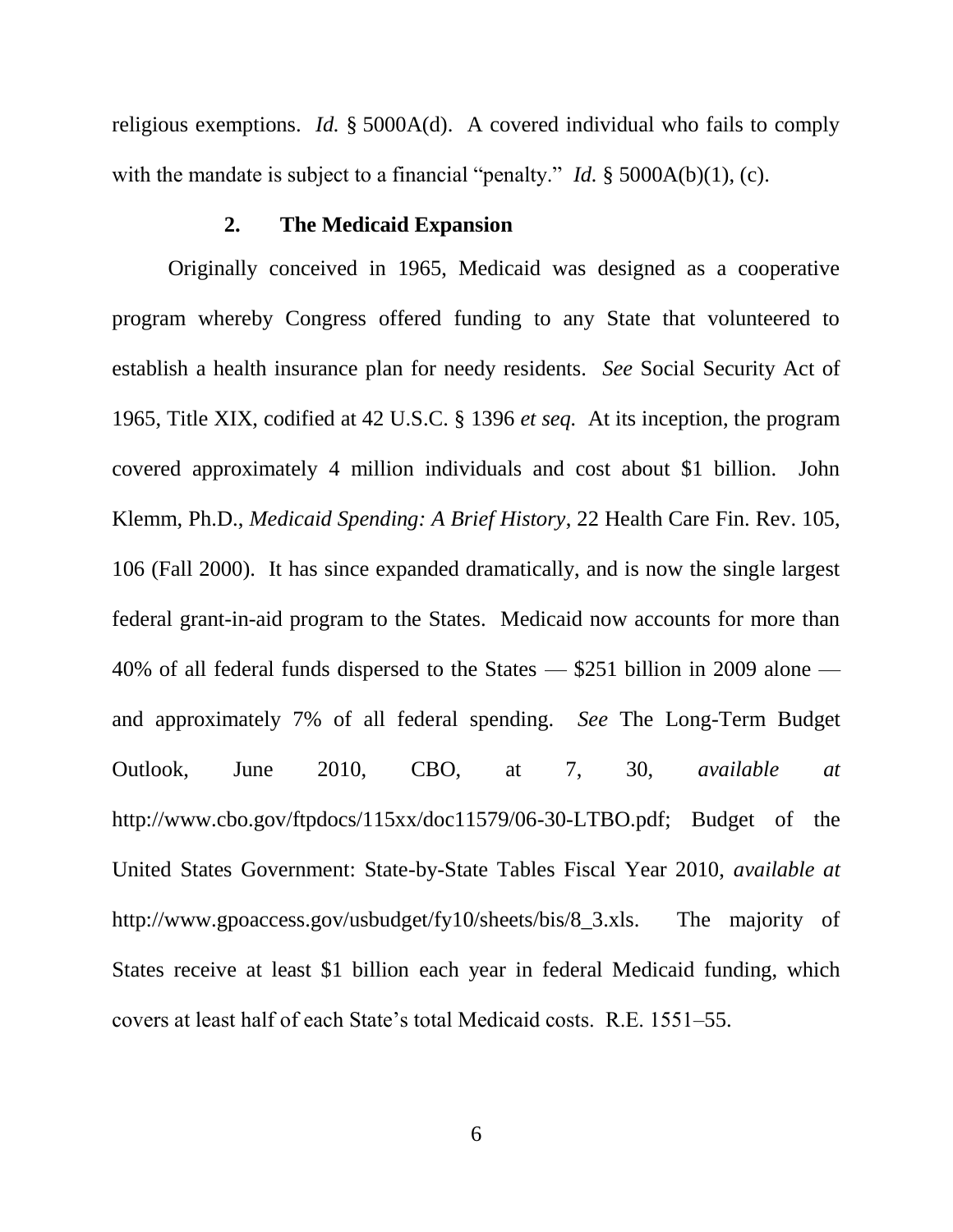The ACA substantially expands the eligibility and coverage thresholds that States must adopt and enforce to remain eligible to participate in Medicaid, as well as the States' burdens and costs. Whereas Medicaid previously gave States substantial discretion in determining eligibility based on federal poverty levels, the ACA requires States to provide Medicaid to individuals with incomes up to 133% of the poverty level (with a 5% "income disregard" provision that effectively raises that number to 138%, HCERA § 1004(b)). ACA § 2001(a). Although the federal government will initially fund 100% of the expanded benefits, the States are responsible for significant administrative expenses; Congress also provided no increased funding for the millions of individuals, who are currently eligible but not enrolled, who will be forced into the program to comply with the individual mandate. *See* R.E. 523-24, 573-74, 600-02, 613, 637, 643, 675, 705, 709, 792-94, 801-04. Moreover, by 2017, States will be responsible for 5% of the costs of the new benefits, with that number increasing to 10% by 2020. HCERA § 1201*.*

The Act establishes a new "minimum essential coverage" level that States must provide to Medicaid recipients, thereby eliminating much of the flexibility States previously possessed to determine what level of coverage to provide. ACA  $§ 2001(a)(2)$ . It also imposes a "maintenance of effort" condition, which requires that, until a State's approved health insurance exchange is fully operational, a State ―shall not have in effect eligibility standards, methodologies, or procedures … that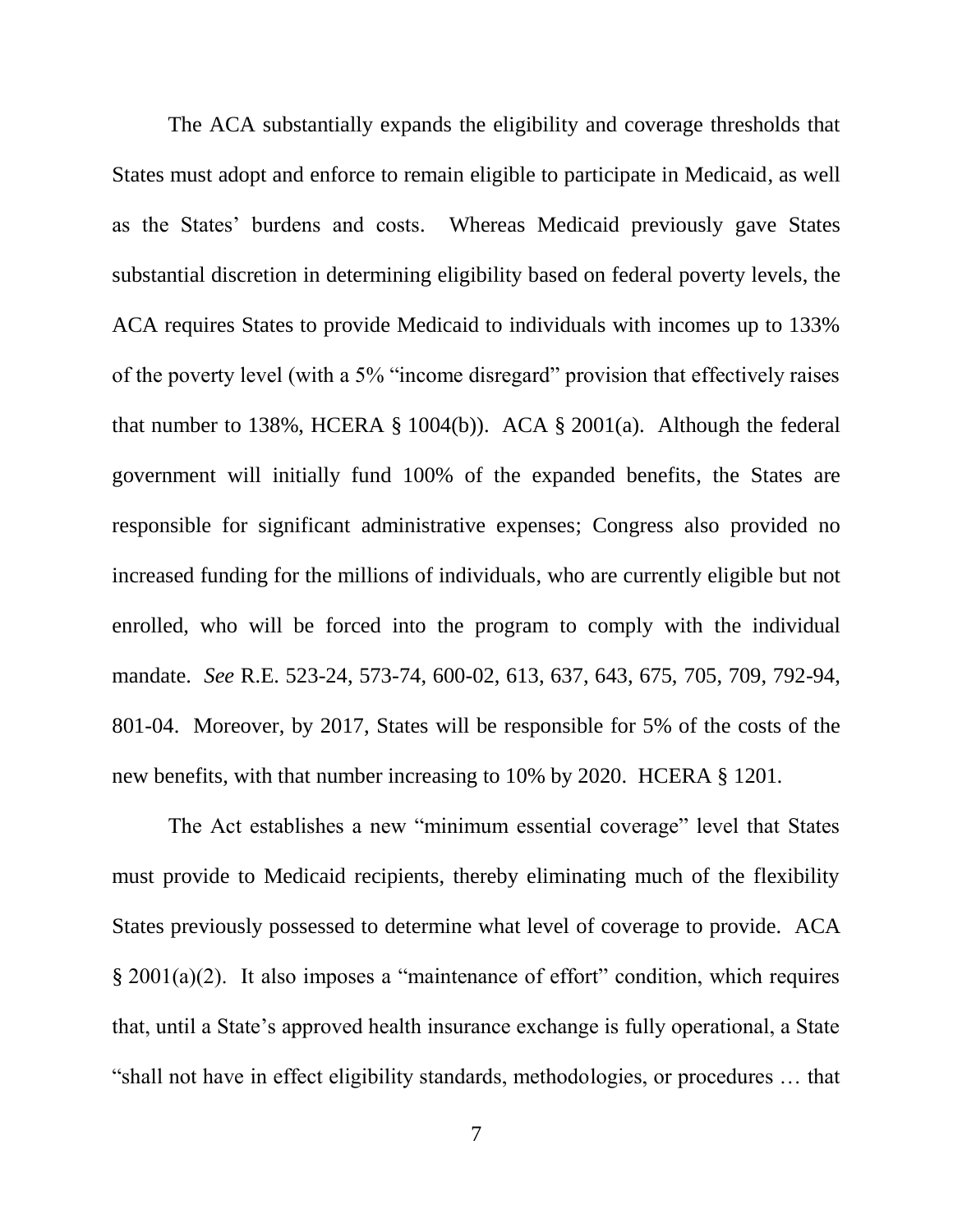are more restrictive than [those] in effect on the date of enactment of the [ACA]." *Id.* § 2001(b). That requirement locks each State into its previously voluntary coverage decisions, whatever they might have been. Finally, the Act requires the States not only to pay the costs of care and services, but also to assume responsibility for providing "the care and services themselves." ACA  $\S$  2304. The added burdens, costs and liabilities from this new requirement — particularly in the face of federal projections of severe provider shortages — are incalculable, but sure to be substantial, underscoring that the ACA transforms Medicaid well beyond anything the States volunteered to implement. In conjunction with these expansions, the government predicts that federal Medicaid spending will increase by another \$434 billion by the end of the decade. R.E. 1425.

Congress did not impose the Act's additional Medicaid provisions as a condition of accepting *new* federal funding. It instead conditioned each State's *entire* federal Medicaid grant — on average, at least a billion dollars — on adoption of the Act's substantial expansions of state obligations under the program. R.E. 104; *see also* Julie Stone et al., *Medicaid and the State Children's Health Insurance Program (CHIP) Provisions in PPACA,* Cong. Research Serv., April 28, 2010, at 2, *available at* http://www.arkleg.state.ar.us/healthcare/ medicaid/Documents/CRS%20Report%204\_28\_10.pdf ("the law requires states to expand Medicaid").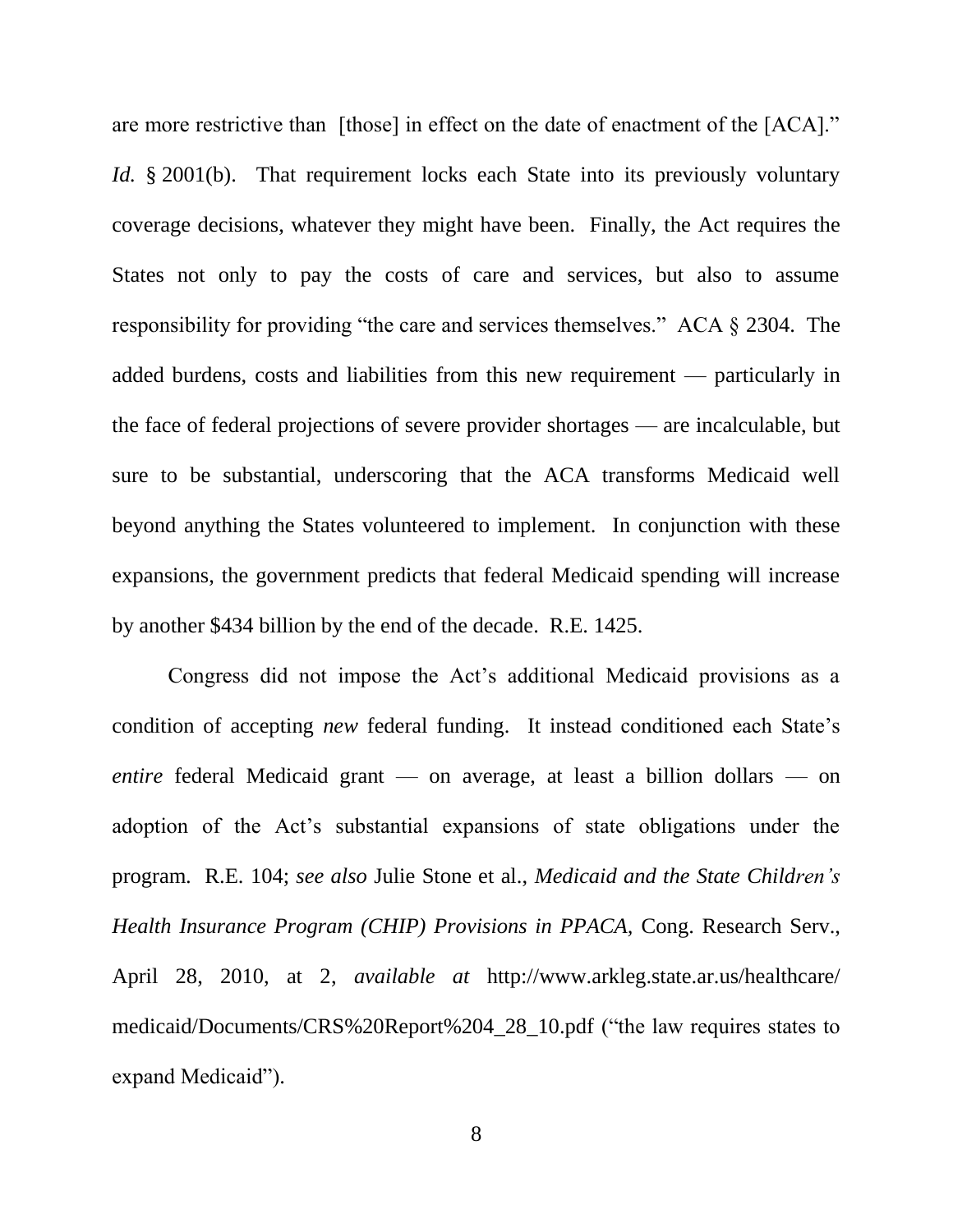#### **B. District Court Proceedings**

Shortly after Congress passed the ACA, Plaintiffs brought this action seeking a declaration that the ACA is unconstitutional.

#### **1. Motion to Dismiss**

The district court granted in part and denied in part the Defendants' motion to dismiss Plaintiffs' amended complaint. R.E. 379–443. The court rejected the federal government's standing objections. R.E. 408–18. In doing so, the court noted that the government did not challenge the States' standing to challenge the ACA's amendments to Medicaid. R.E. 408.

Turning to the merits, the district court dismissed the States' Tenth Amendment challenge to the mandate (as applied to the States) that employers provide health insurance to employees, as well as the States' claim that the provisions concerning health benefit exchanges commandeered state governments in violation of the Tenth Amendment. R.E. 420–28. The court determined that those claims were precluded by *Garcia v. San Antonio Metropolitan Transit Authority*, 469 U.S. 528, 554 (1985), and *Hodel v. Virginia Surface Mining & Reclamation Association, Inc.*, 452 U.S. 264 (1981).

The district court denied the government's motion to dismiss the States' challenge to the individual mandate, noting that its decision was "not even a close" call" given that "[t]he power that the individual mandate seeks to harness is simply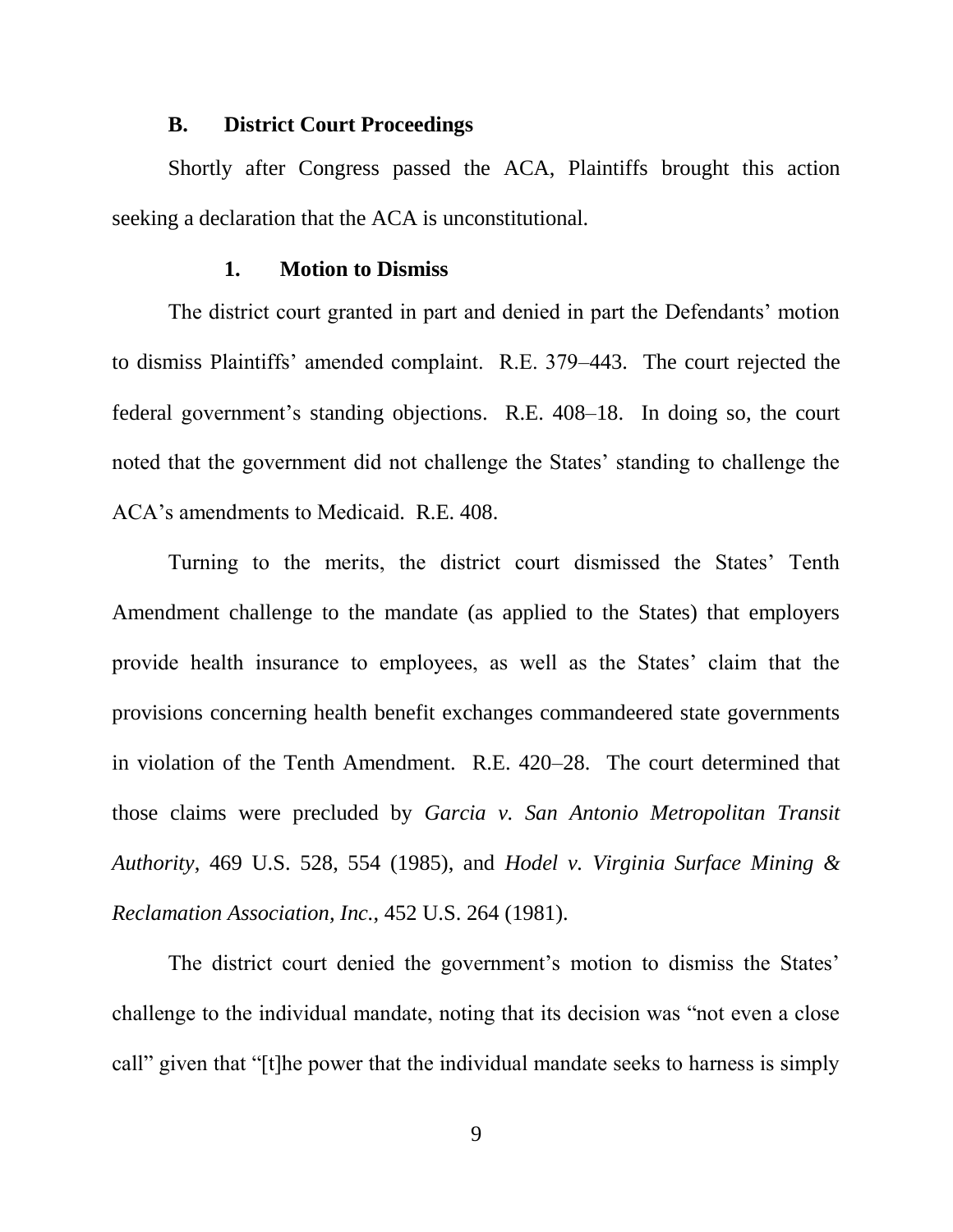without prior precedent." R.E. 439. The court also concluded that Congress intended the penalty for violating the mandate to be a regulatory penalty, as opposed to a tax subject to Congress's taxing authority. R.E. 385–407.

The district court further denied the government's motion to dismiss the States' claim that the Medicaid amendments exceed Congress's authority to attach conditions to the States' acceptance of federal funding. The court concluded that, ―[i]f the Supreme Court meant what it said in [*South Dakota v.*] *Dole*[, 483 U.S. 203, 211 (1987)] and *Steward Machine Co.* [*v. Davis*, 301 U.S. 548, 590 (1937)] , there is a line somewhere between mere pressure and impermissible coercion," and the ACA's requirement that States accept all changes to the Medicaid program as a condition of receiving *any* federal Medicaid funds arguably fell on the impermissibly coercive side of the line. R.E. 434.

#### **2. Motions for Summary Judgment**

After the parties filed motions for summary judgment, the district court found that each of the individual Plaintiffs and the NFIB had standing to challenge the individual mandate. It further found that at least two States (Idaho and Utah) also had standing because the individual mandate conflicts with State laws declaring that those States' citizens may not be compelled to obtain healthcare. R.E. 2017–19. Thus, there was no "need to discuss the standing issue with respect to the other state plaintiffs, or the other asserted bases for standing." R.E. 2019.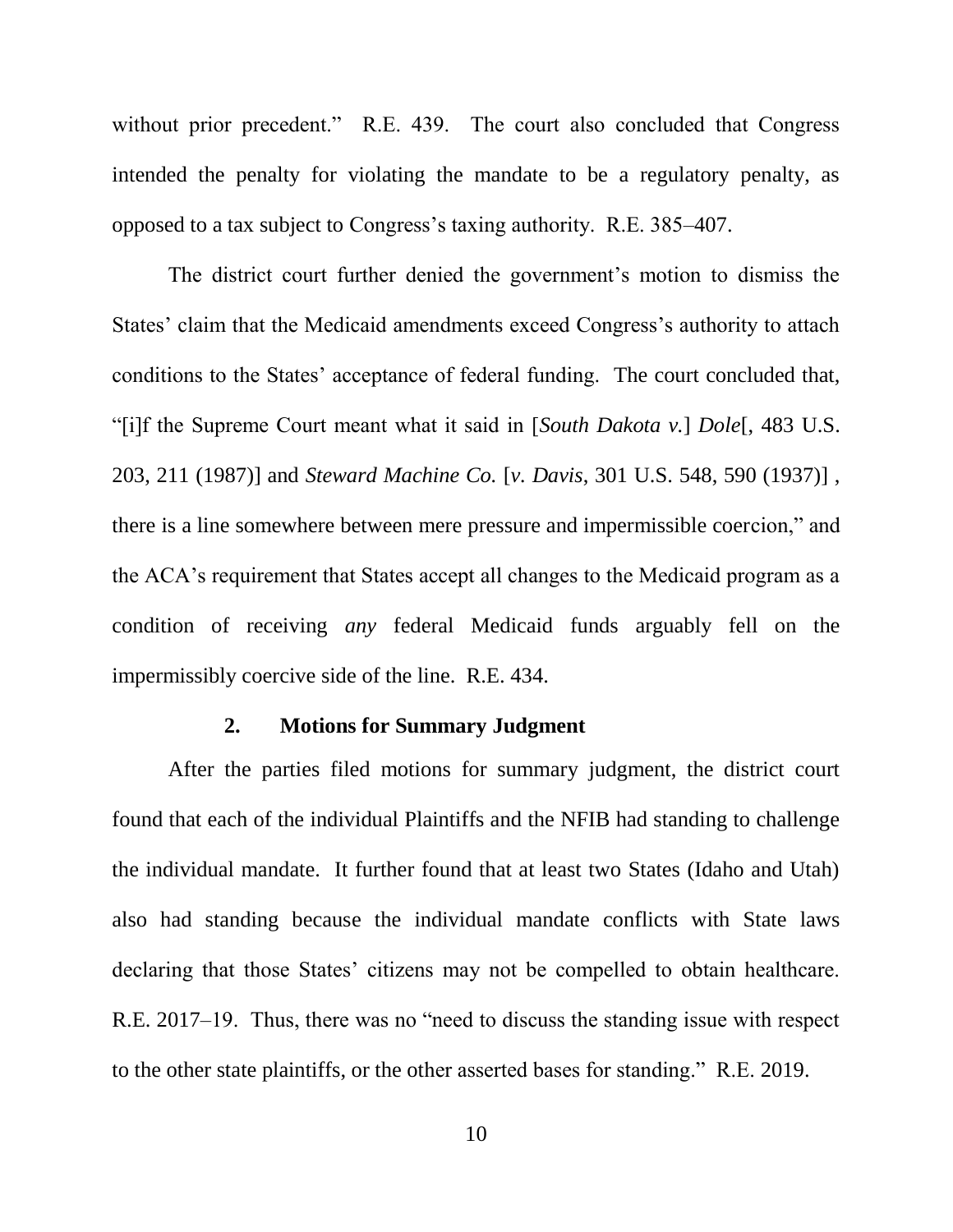On the merits, the district court noted that the individual mandate is an unprecedented form of federal action  $-$  "Never before has Congress required that everyone buy a product from a private company (essentially for life) just for being alive and residing in the United States." R.E. 2039. The court explained that "an 'absence of power' might reasonably be inferred where  $-$  as here  $-$  'earlier Congresses avoided use of this highly attractive power.'" R.E. 2040 (quoting *Printz v. United States*, 521 U.S. 898, 905, 908 (1997)).

Under current Supreme Court doctrine, the district court determined, "some type of already-existing activity or undertaking" is a "prerequisite to the exercise of the commerce power." R.E. 2044. Congress therefore cannot "penalize a passive individual for failing to engage in commerce." R.E. 2043. If Congress could do so, the court concluded, "the enumeration of powers in the Constitution would have been in vain for it would be 'difficult to perceive any limitation on federal power." R.E. 2043 (quoting *United States v. Lopez*, 514 U.S. 549, 564 (1995)).

Applying those principles, the court determined that the individual mandate "regulates *inactivity*," that is, it applies to every person "who 'fails' to act pursuant to the congressional dictate" to obtain health insurance. R.E. 2045. The court rejected the defendants' argument that "unique" features of the health care market justify treating the "mere status of being without health insurance" as economic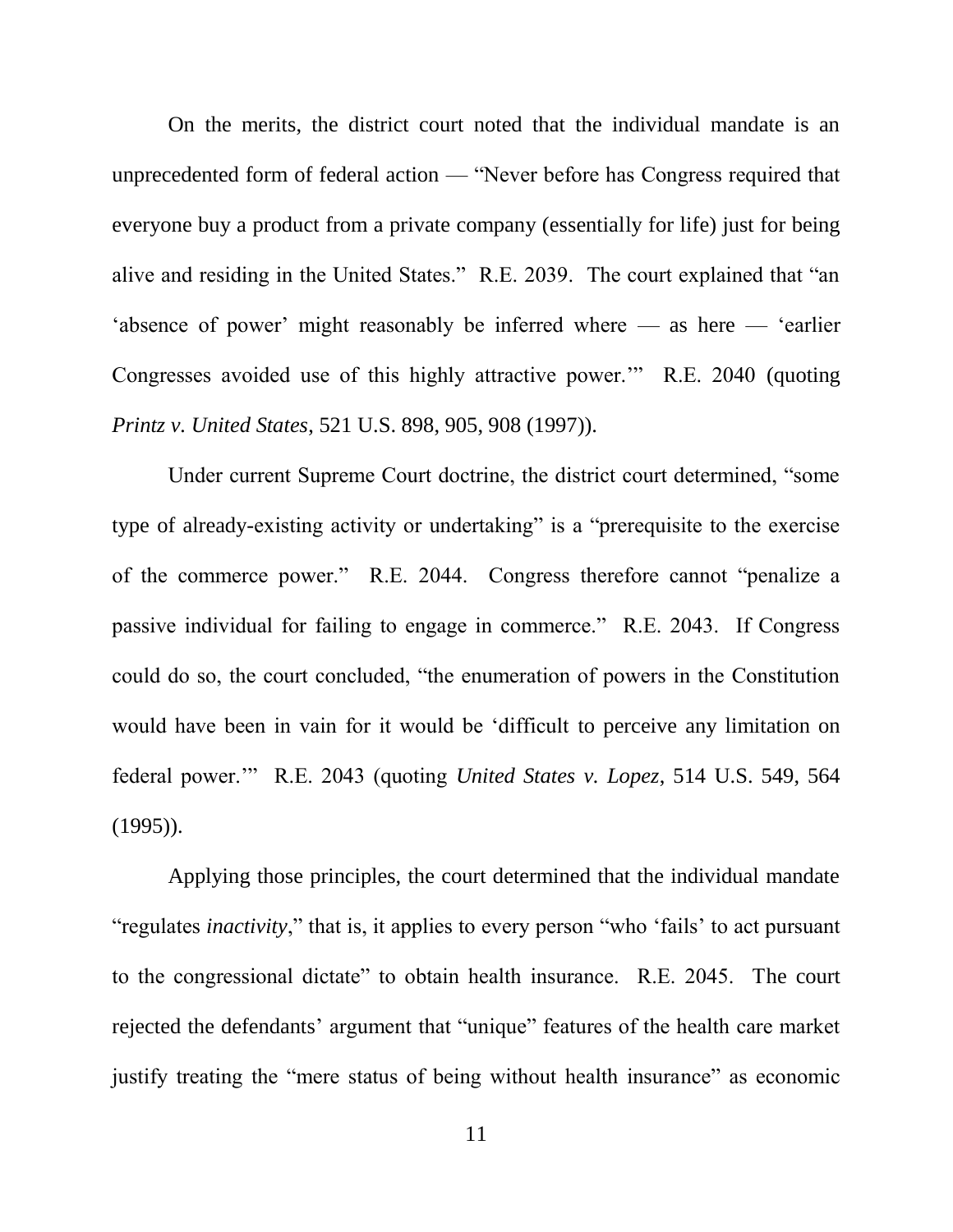activity. R.E. 2051. The court reasoned that while "every market problem is, at some level and in some respects, unique," the purported uniqueness of the problem does not justify a solution that exceeds Congress's enumerated powers. R.E. 2050. Moreover, the court found that the supposedly unique features of the health care market — that every individual is susceptible to illness or injury and that the costs of care are sometimes shifted to others — are not unique because one or both of these properties exist in other markets for basic goods and services such as food, transportation, and housing. R.E. 2047–49. The court also rejected the defendants' argument that Congress can regulate the "decision" not to purchase health insurance, concluding that authority to regulate mere decisions not to engage in activity "would essentially have unlimited application." R.E. 2054.

The district court further held that the individual mandate could not be justified as a "necessary and proper" means of executing Congress's power under the Commerce Clause to regulate insurance companies' underwriting practices. The individual mandate is not an "appropriate" means of achieving that goal, the court held, because it would undermine the "essential attributes' of the Commerce Clause limitations on the federal government's power," such that it is "neither within the letter nor the spirit of the Constitution." R.E. 2063. The court also observed that the government's reasoning that the individual mandate was necessary to counteract the incentives created by other federal policies would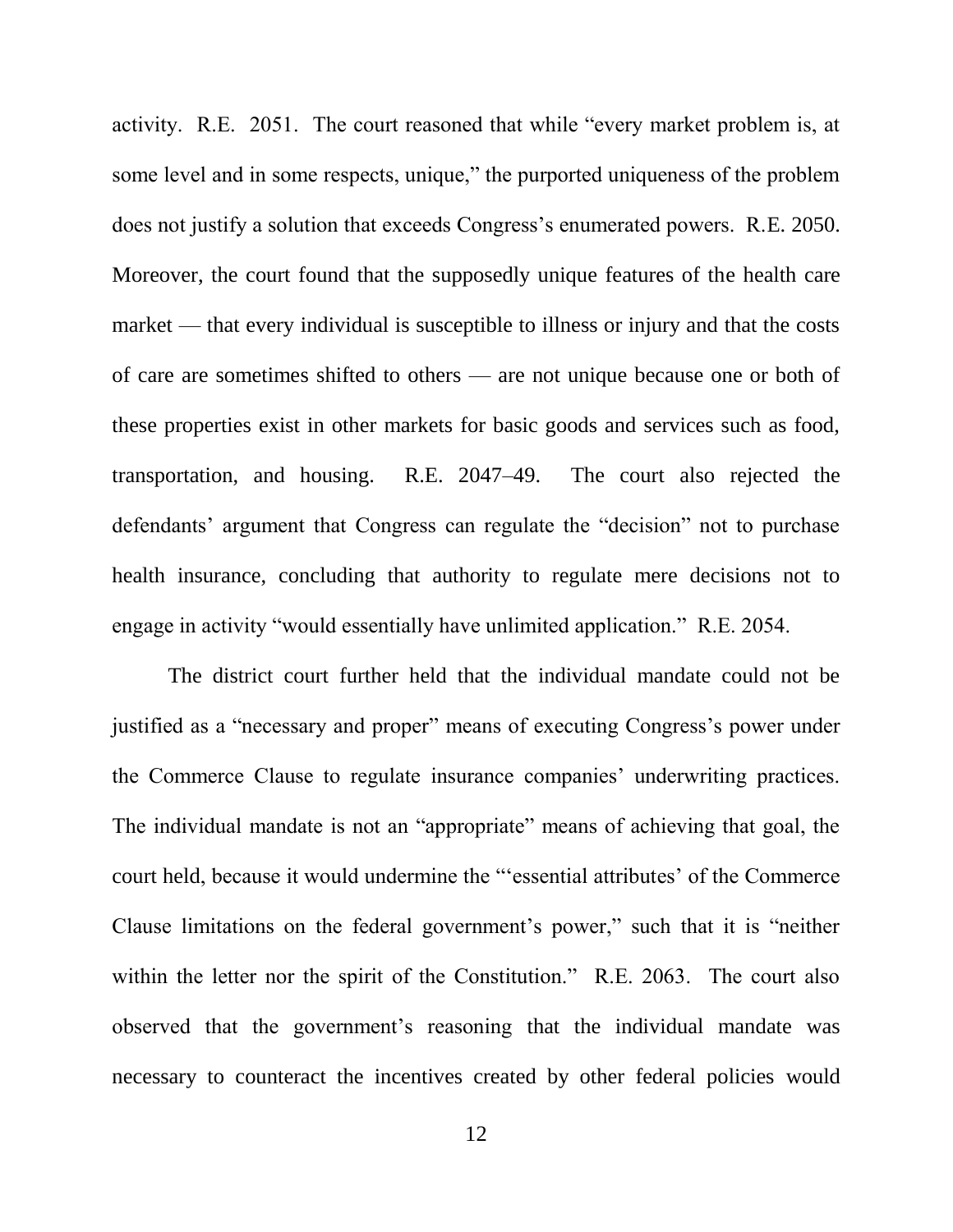―have the perverse effect of enabling Congress to pass ill-conceived, or economically disruptive statutes, secure in the knowledge that the more dysfunctional the results of the statute are, the more essential or 'necessary' the statutory fix."  $R.E. 2061$ .

Turning to Medicaid, the district court granted the Defendants summary judgment on the States' coercion claim. R.E. 2007-14. Notwithstanding its earlier acknowledgement that *Dole* and *Steward Machine* recognize a line between pressure and coercion, the court concluded that it would be too difficult to distinguish between pressure and coercion. R.E. 2009.

Finally, the court concluded that the individual mandate cannot be severed from the rest of the Act. The court first noted that, in light of the government's concession that "the individual mandate and the Act's health insurance reforms ... will rise or fall together," "the only question is whether the Act's other, non-healthinsurance-related provisions can stand independently." R.E. 2064-65.

Examining Congress's intent, the court found it significant that a severability clause "had been included in an earlier version of the Act, but ... was removed in the bill that subsequently became law.‖ R.E. 2068. The court next found the government's concession that the Act's insurance reforms must fall with the mandate "extremely significant because the various insurance provisions, in turn, are the very heart of the Act itself." R.E. 2069. Examining the remainder of the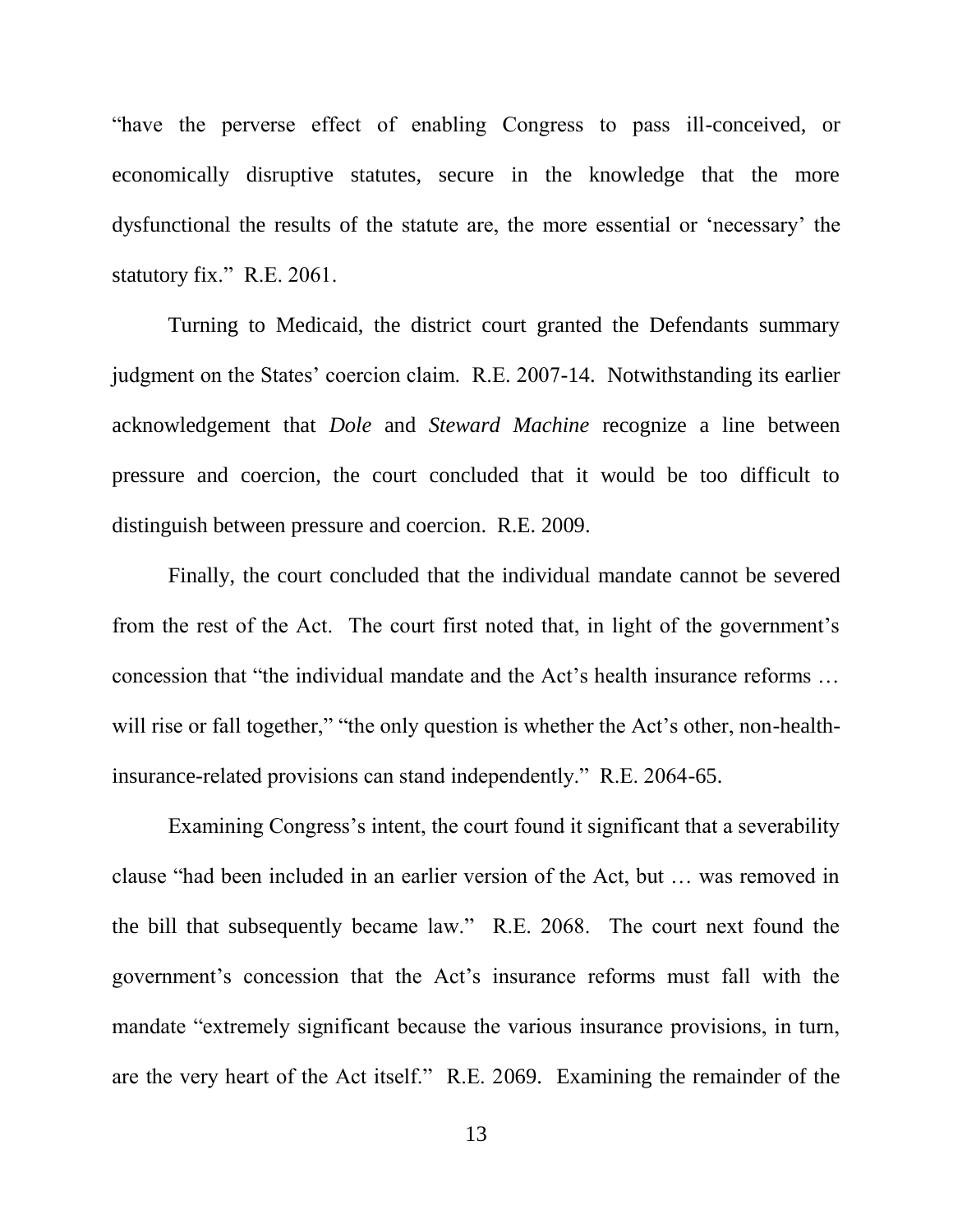Act, the court concluded that, because of the inter-relatedness of the Act's various provisions, "[i]t would be impossible to ascertain on a section-by-section basis if any particular statutory provision could stand (and was intended by Congress to stand) independent of the individual mandate," and trying do so would "be tantamount to rewriting a statute in an attempt to salvage it." R.E. 2074.

#### **STANDARD OF REVIEW**

This Court reviews *de novo* the constitutionality of an act of Congress. *Gulf Power Co. v. United States*, 187 F.3d 1324, 1328 (11th Cir. 1999).

### **SUMMARY OF ARGUMENT**

**I.** The individual mandate is an unprecedented assertion of a power Congress simply does not possess. Congress has substantial power to *regulate*  interstate commerce, but it may not compel individuals to *enter into* such commerce so that Congress may better regulate them. In the over 200 years that Congress has sat, it has never before attempted to exercise its Commerce Clause power in this manner. That is not the product of remarkable restraint; Congress has not exercised such a power because it does not exist. Instead, the Commerce Clause has always been understood as granting Congress authority "to prescribe" the rule by which commerce is to be governed," *Gibbons v. Ogden*, 22 U.S. 1, 196 (1824), not to create or compel that commerce in the first instance. Upholding Congress's novel assertion of authority to conscript individuals into commerce, or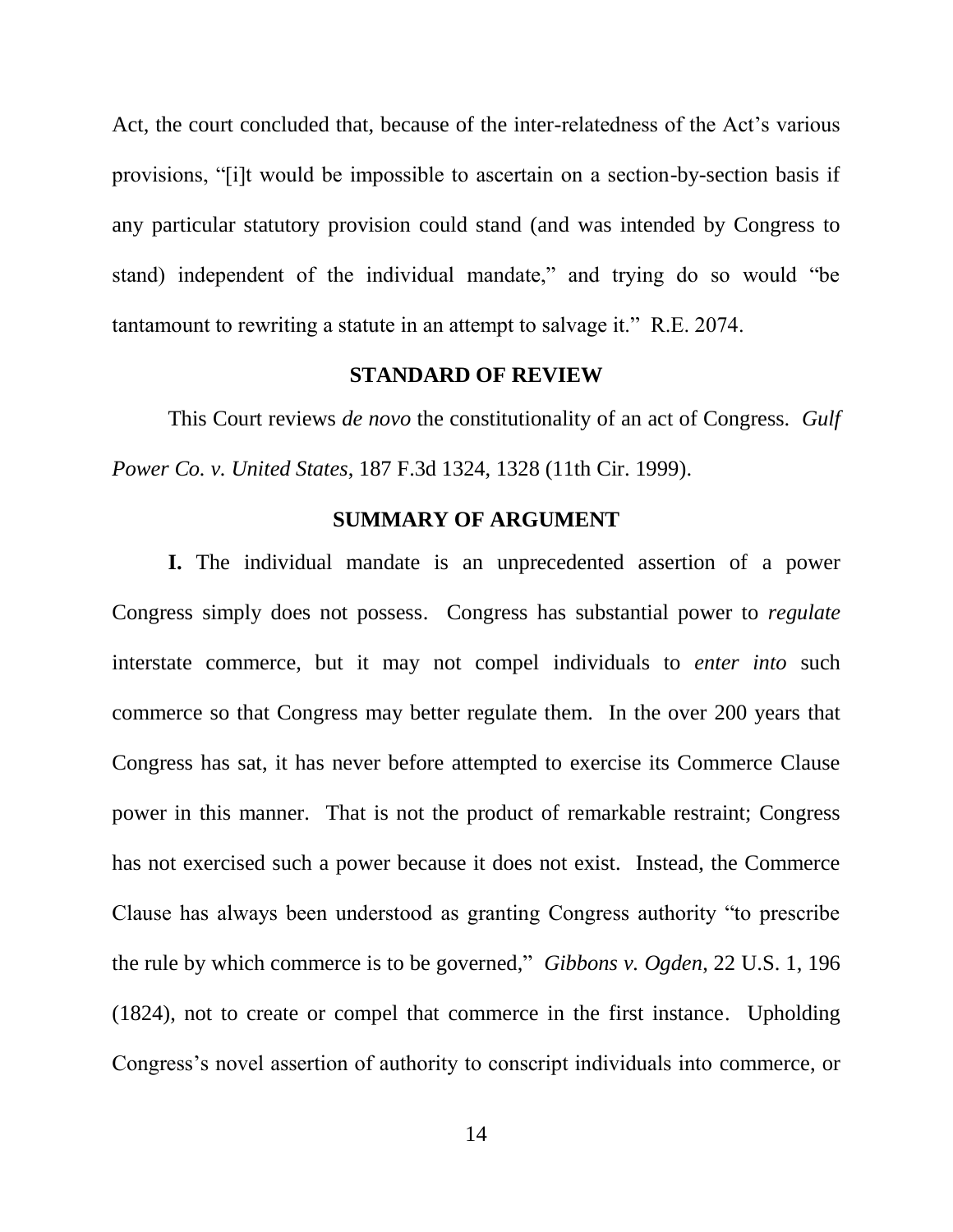indeed into any activity that substantially affects commerce, would eliminate any meaningful limit on Congress's enumerated powers and effectively destroy the Constitution's careful balance.

The government makes no attempt to identify the outer limits of its newly found authority, but instead emphasizes that the health care market is unique. Uniqueness is hardly a source of legal authority, and neither the insurance market nor the broader health care market is unique. Plenty of individuals rationally decide to self-insure, wholly apart from any disincentives created by federal law. And, in contrast to markets for basic necessities like food and shelter, it is not inevitable that every individual will ultimately participate in the health care market. In any event, the government's argument that *most* individuals will *someday* participate in the health care market does not permit Congress to regulate *all* individuals *now*.

The government similarly fails to differentiate the health care market from other markets by pointing to the potential for "cost-shifting." Cost-shifting is an inherent aspect of many markets in which the government chooses to subsidize costs. Indeed, cost-shifting is so ubiquitous that the Supreme Court has already rejected as boundless the argument that Congress may justify legislation otherwise outside its Commerce Clause power on that basis. *See United States v. Lopez*, 514 U.S. 549, 563–64 (1995). Neither the health care market nor cost-shifting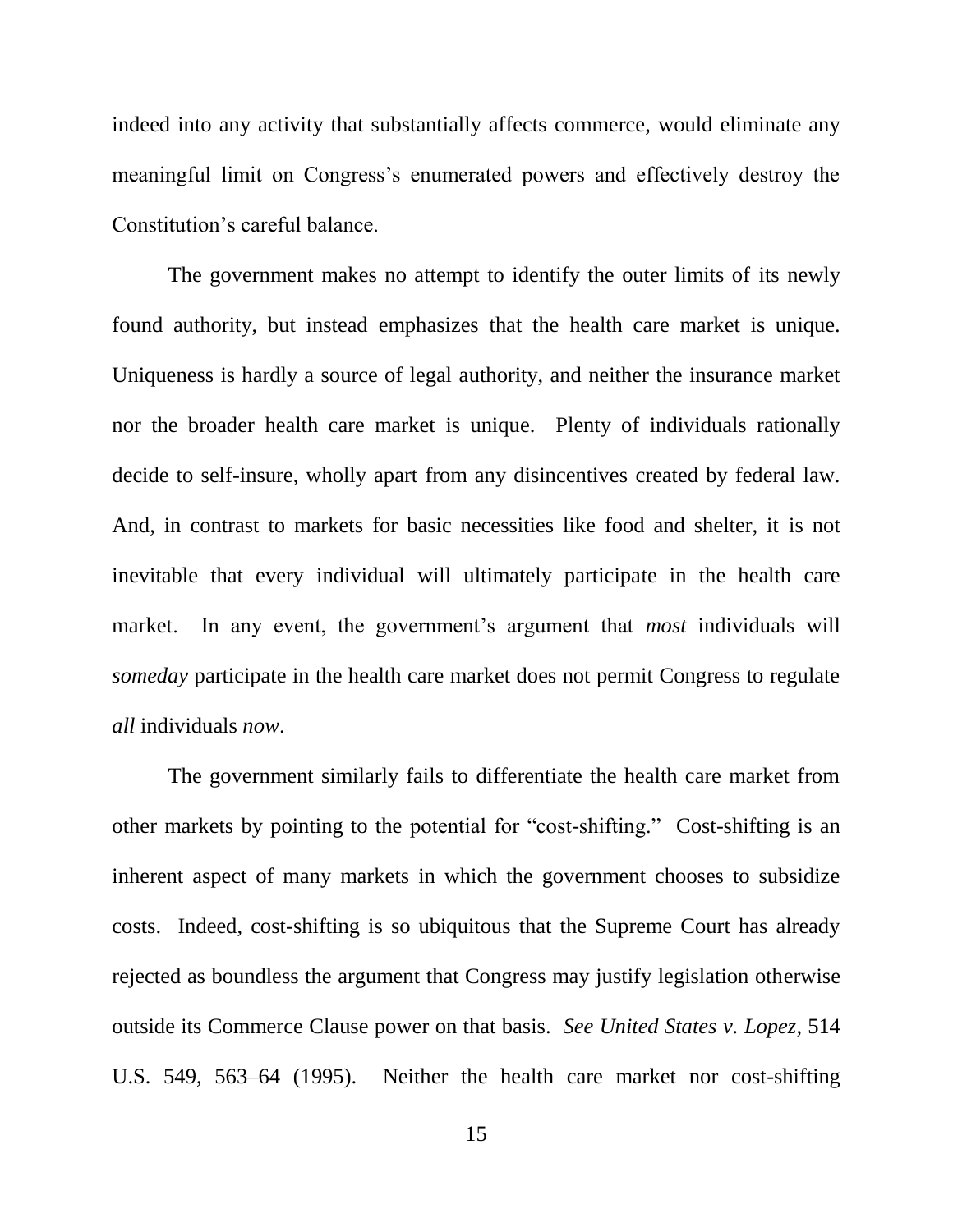concerns are unique; what is unique is the individual mandate's compulsion of commercial activity. However, if this court upholds the ACA, this heretofore unexercised power will soon become ubiquitous.

Nor is the individual mandate justified by resort to the Necessary and Proper Clause. When a law's principal Commerce Clause defect is that it grants Congress a police power reserved to the States, pointing to the additional power conferred by the Necessary and Proper Clause is a non sequitur. A law that is not consistent with the "letter and spirit" of the Constitution is not a "proper" means of executing an enumerated power. *McCulloch v. Maryland*, 17 U.S. 316, 421 (1819). The individual mandate cannot be reconciled with the Constitution's structural protections or the Framers' conscious choice to give Congress only limited and enumerated powers. The individual mandate cannot be justified as a modest provision incidental to the remainder of the ACA; instead, it is the very centerpiece of the Act. It is also one of the Act's principal threats to individual liberty and the States' unique role in a true system of dual sovereignty.

The mandate is equally indefensible as an exercise of Congress's taxing power, for the simple reason that the mandate is not a tax; it is a requirement that individuals engage in particular conduct.

**II.** The ACA's dramatic expansion of States' obligations and liabilities under Medicaid is not a valid exercise of Congress's spending power. Although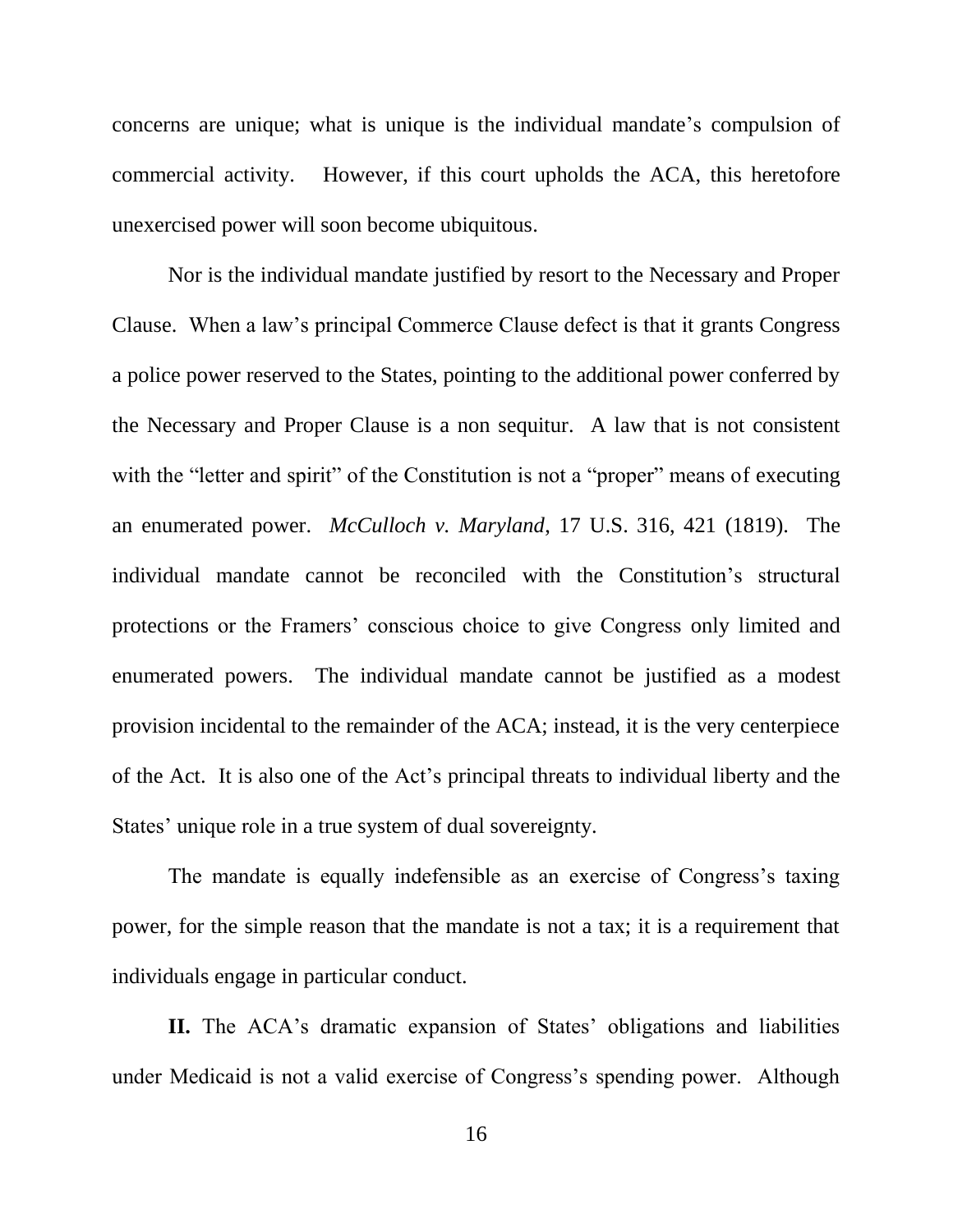Congress may use the promise of federal funds to persuade a State to adopt federal conditions voluntarily, the Supreme Court has long "recognized that in some circumstances the financial inducement offered by Congress might be so coercive as to pass the point at which 'pressure turns into compulsion.'" *Dole*, 483 U.S. at 211 (quoting *Steward Machine*, 301 U.S. at 590). Unless that doctrine is to be abandoned, the ACA far surpasses that point. The Act conditions all of the States' federal Medicaid funding — billions of dollars — upon acceptance of the ACA's expanded Medicaid eligibility and coverage provisions. Accordingly, the only means by which a State may avoid the ACA's substantial new burdens is by withdrawing entirely from the Medicaid program, which is simply not possible given the amount of money at stake. Congress itself recognized as much by providing no means other than Medicaid through which the neediest individuals might comply with the individual mandate.

Rather than attempt to explain how the ACA complies with the coercion doctrine, the district court instead appears to have deemed coercion a political question not subject to meaningful judicial supervision. However, the notion that coercion claims are nonjusticiable cannot be reconciled with the Supreme Court's repeated recognition that the coercion doctrine does exist, or with the Court's adjudication *on the merits* of every coercion claim that has reached it.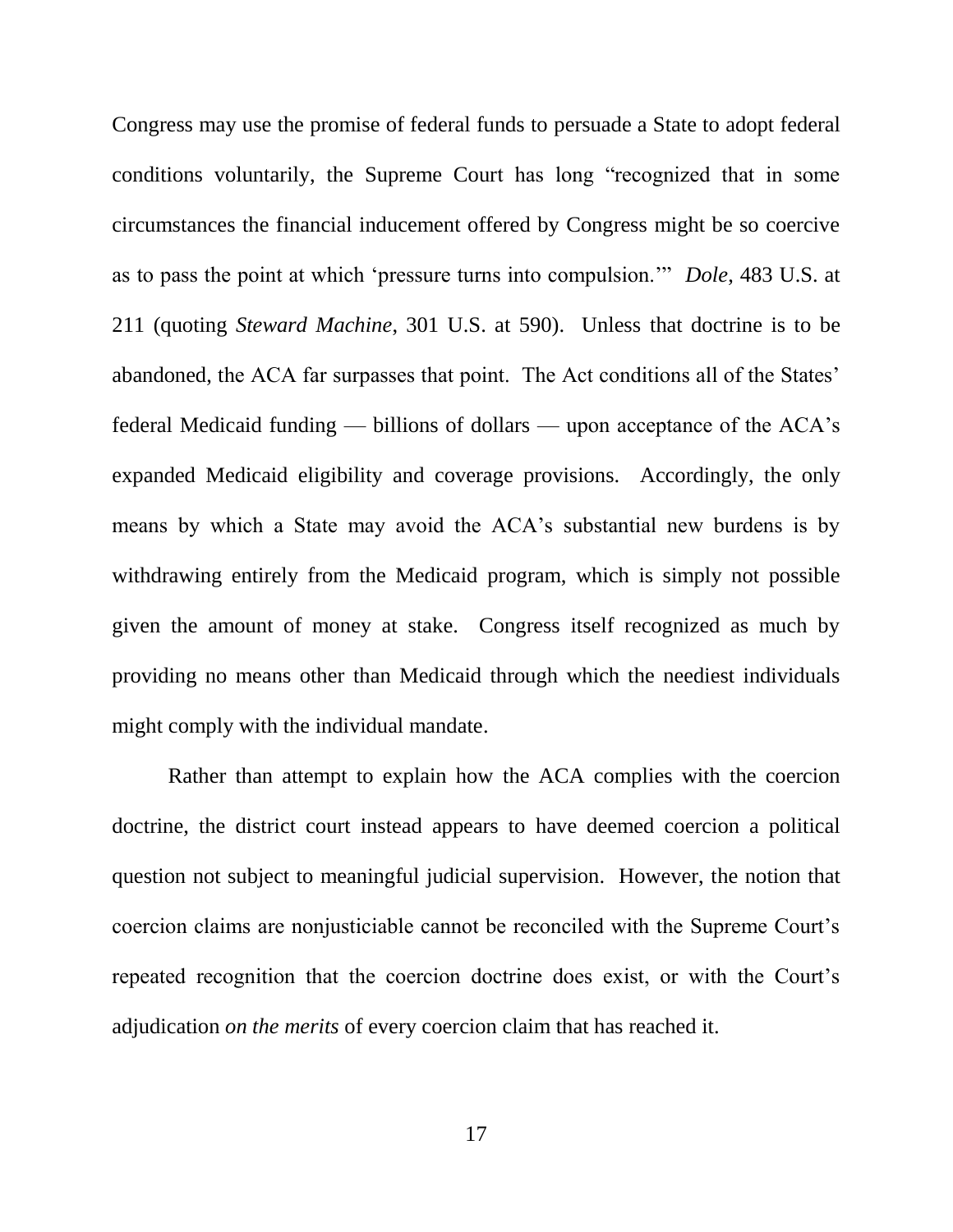**III.** As the district court correctly concluded, the ACA cannot survive the invalidation of its central individual mandate and the reforms directly tied to it. The government argues that some unidentifiable portion of the Act's 450 other provisions — provisions carefully calibrated to either fund or be funded by those central reforms — should nonetheless be left in place. In doing so, the government ignores the central question in the severability analysis, namely, "whether the statute will function in a *manner* consistent with the intent of Congress" once the unconstitutional portions have been severed. *Alaska Airlines, Inc. v. Brock*, 480 U.S. 678, 685 (1987). Without the individual mandate and its accompanying insurance reforms, the remnants of the ACA could not function in the manner Congress intended.

Finally, the district court correctly included all Plaintiffs in its declaratory judgment. The States have demonstrated standing to challenge the individual mandate in at least three respects: (1) they are injured by its requirement that millions more individuals enroll in Medicaid; (2) they are injured by the Act's other insurance reforms, from which the mandate cannot be severed; and (3) they are injured by the mandate's intrusion upon their sovereignty.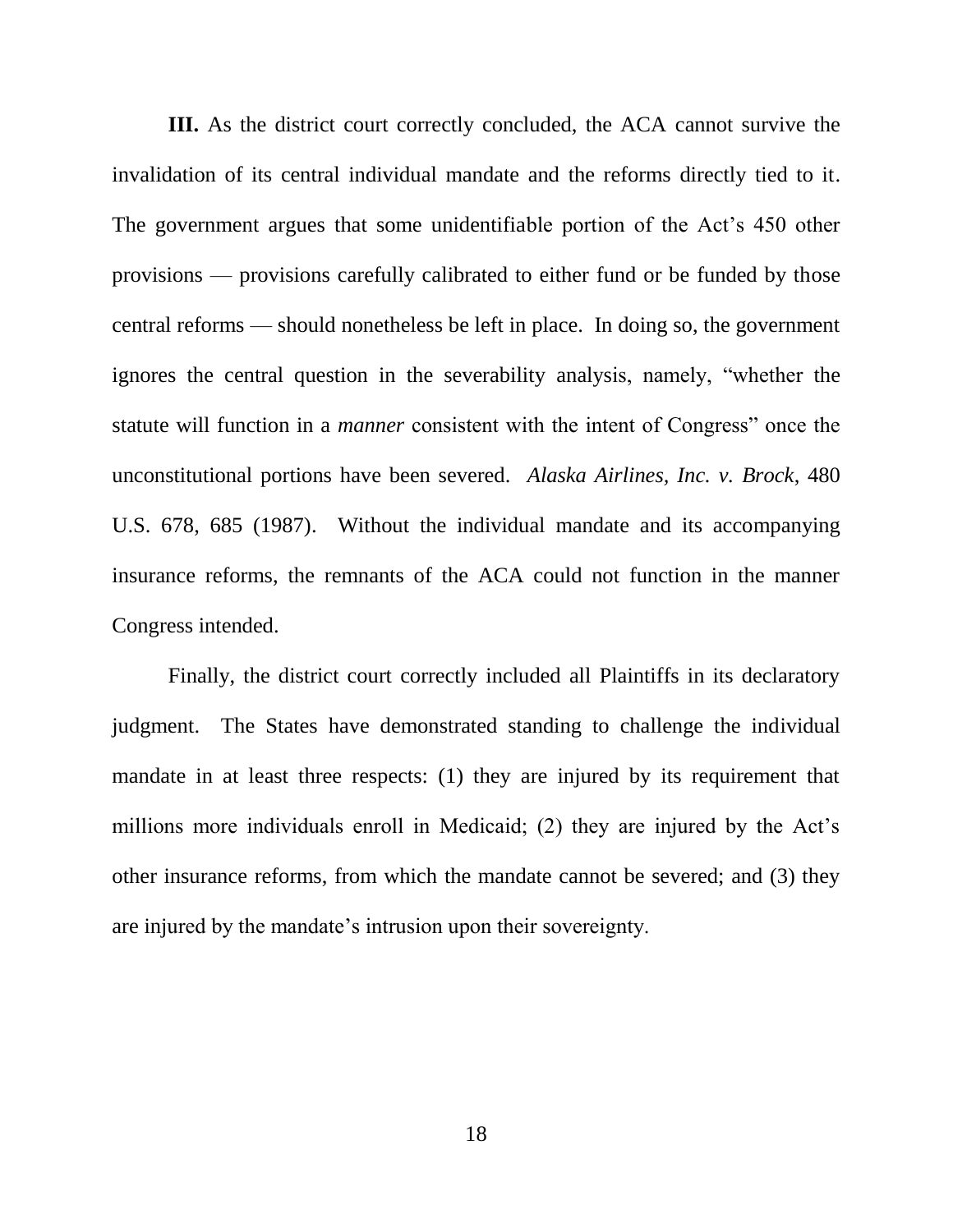#### **ARGUMENT**

## **I. The Individual Mandate Exceeds Congress's Authority To Regulate Interstate Commerce.**

Simply for being alive, an individual, by federal directive, must purchase qualifying health insurance, or to have it purchased by an employer on their behalf. *See* 26 U.S.C. § 5000A(a), (d), (f). By attempting to *compel* people to participate in commerce, the individual mandate far exceeds the federal government's Commerce Clause authority to "*regulate* commerce." U.S. Const. art. I, § 8, cl. 3 (emphasis added). Permitting Congress to force citizens to engage in commerce all the better to regulate them is simply not compatible with a system of enumerated and limited powers or a system of dual sovereignty. Sanctioning such a power would eliminate all meaningful limits on Congress's authority and sound the death knell for our constitutional structure and individual liberties.

- **A. The Power To Regulate Commerce Does Not Include the Power To Compel Individuals To Engage in Commerce.**
	- **1. The constitutional text and precedent are clear that the power to regulate commerce does not include the power to compel commerce.**

The Constitution grants Congress authority to "regulate" interstate commerce. Dating all the way back to Chief Justice Marshall, the Supreme Court has repeatedly confirmed that, consistent with its plain meaning, "the power to regulate" is the power "to prescribe the rule by which commerce is to be governed." *Gibbons v. Ogden*, 22 U.S. 1, 196 (1824). Thus, commerce "is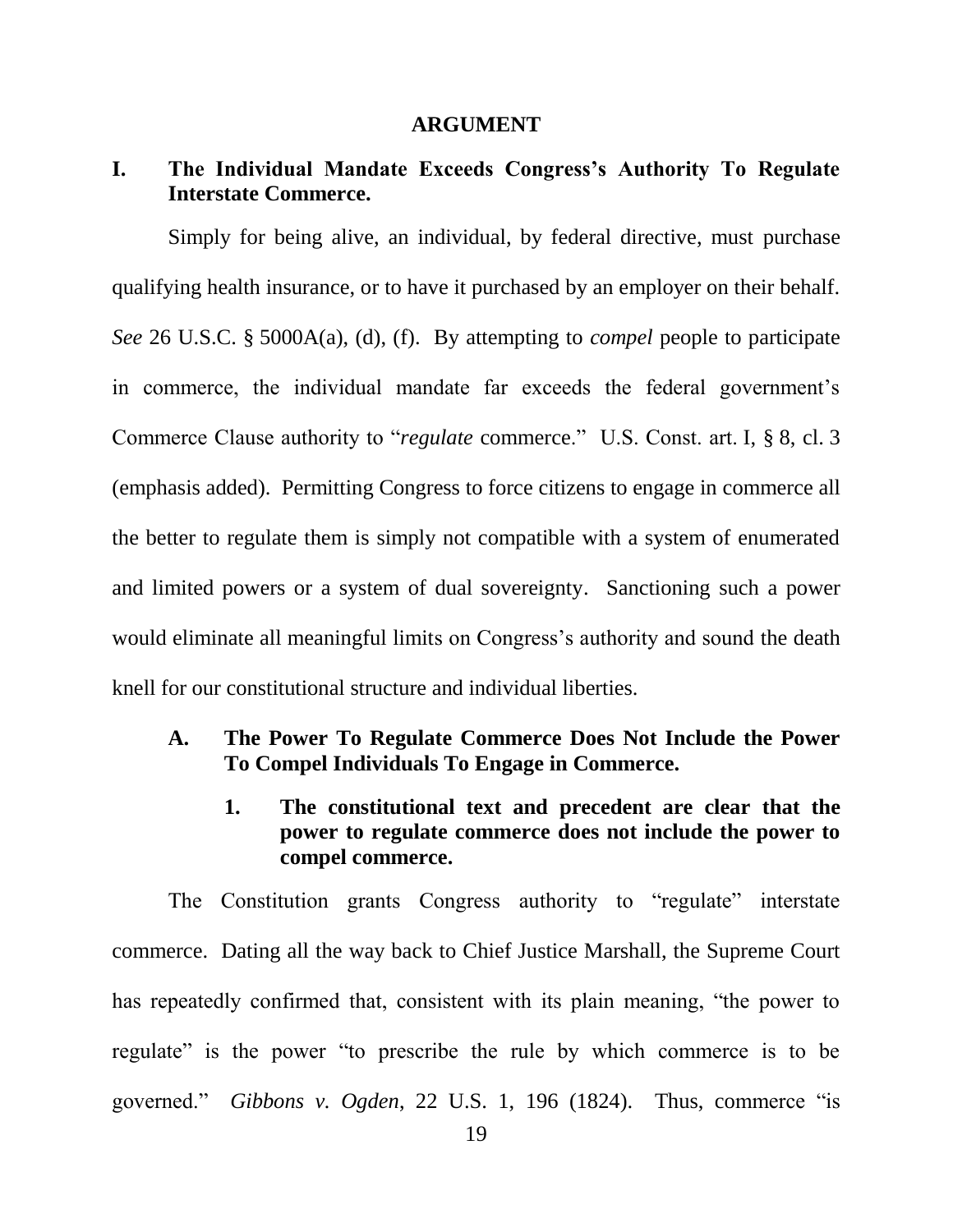regulated by prescribing rules for carrying on [commercial] intercourse," *id.* at 190 — *not* by forcing anyone to carry on such intercourse in the first place. Justice Field similarly explained that "[t]he power to regulate [interstate] commerce ... is the power to prescribe the rules by which it shall be governed, that is, the conditions upon which it shall be conducted." *Gloucester Ferry Co. v. Pennsylvania*, 114 U.S. 196, 203 (1885); *see also City of St. Louis v. W. Union Tel. Co.*, 149 U.S. 465, 469–70 (1893).

Even as the challenges of economic modernization have caused the Supreme Court to expand the traditional meaning of "interstate commerce," see United *States v. Lopez*, 514 U.S. 549, 554–56 (1995), the Court has never questioned that the power to "regulate" commerce is the power to prescribe rules to govern preexisting, voluntary conduct. Indeed the very breadth of modern Commerce Clause doctrine is what makes so alarming the federal government's claim that if it may *regulate* conduct, it may also *compel* it. There are now "three general categories of regulation in which Congress is authorized to engage under its commerce power." *Gonzales v. Raich*, 545 U.S. 1, 16 (2005). Congress may regulate (1) the use of the channels of interstate commerce; (2) the instrumentalities of interstate commerce, or persons or things in interstate commerce; and (3) "*activities* that substantially affect interstate commerce.‖ *Id.* at 16-17 (emphasis added); *see also United States v. Morrison*, 529 U.S. 598, 609 (2000); *Lopez*, 514 U.S. at 558–59. In the third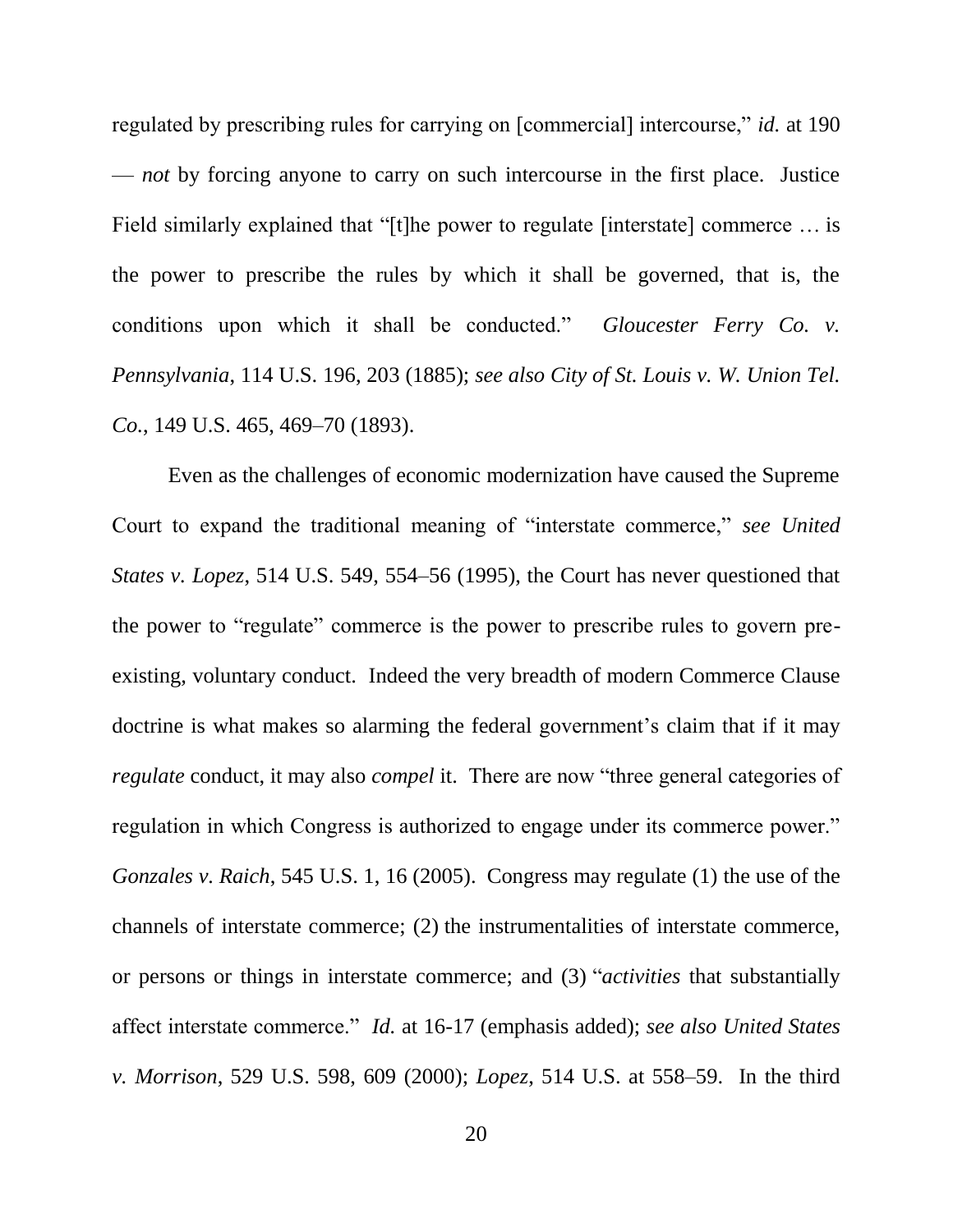category, Congress may regulate purely "intrastate *activity*" that is "economic in nature" and that, viewed in the aggregate, has a substantial effect on interstate commerce. *Morrison*, 529 U.S. at 613 (emphasis added); *see Lopez*, 514 U.S. at 559–61; *Raich*, 545 U.S. at 17.

Each of these categories presupposes a pre-existing voluntary activity to be regulated. In particular, the third category — the one at issue in this case, *see* Govt.'s Opening Br. 24–25 — requires that the congressional regulation be directed at commercial or economic "activity." *Morrison*, 529 U.S. at 613. The government's own brief is replete with references to regulated "activity" or ―conduct‖ precisely because those terms are ubiquitous in the case law. *See, e.g.*, Govt.'s Opening Br. 16, 18, 20, 24, 25, 28, 29.

Regulation of intrastate activity that substantially affects interstate commerce is already at the edge of the Commerce Clause authority because it does not directly regulate interstate commerce itself. Because broad regulation of such intrastate activities creates tension with our federalist system, the courts must resist "additional expansion" of that third category. *See Lopez*, 514 U.S. at 567-68; *accord id.* at 580 (Kennedy, J., concurring). That makes the "activity" limitation crucial, because without it that third category would lose any claim to be grounded in the Constitution. Congress would no longer be regulating interstate commerce or even activities that substantially affect interstate commerce ― instead, it would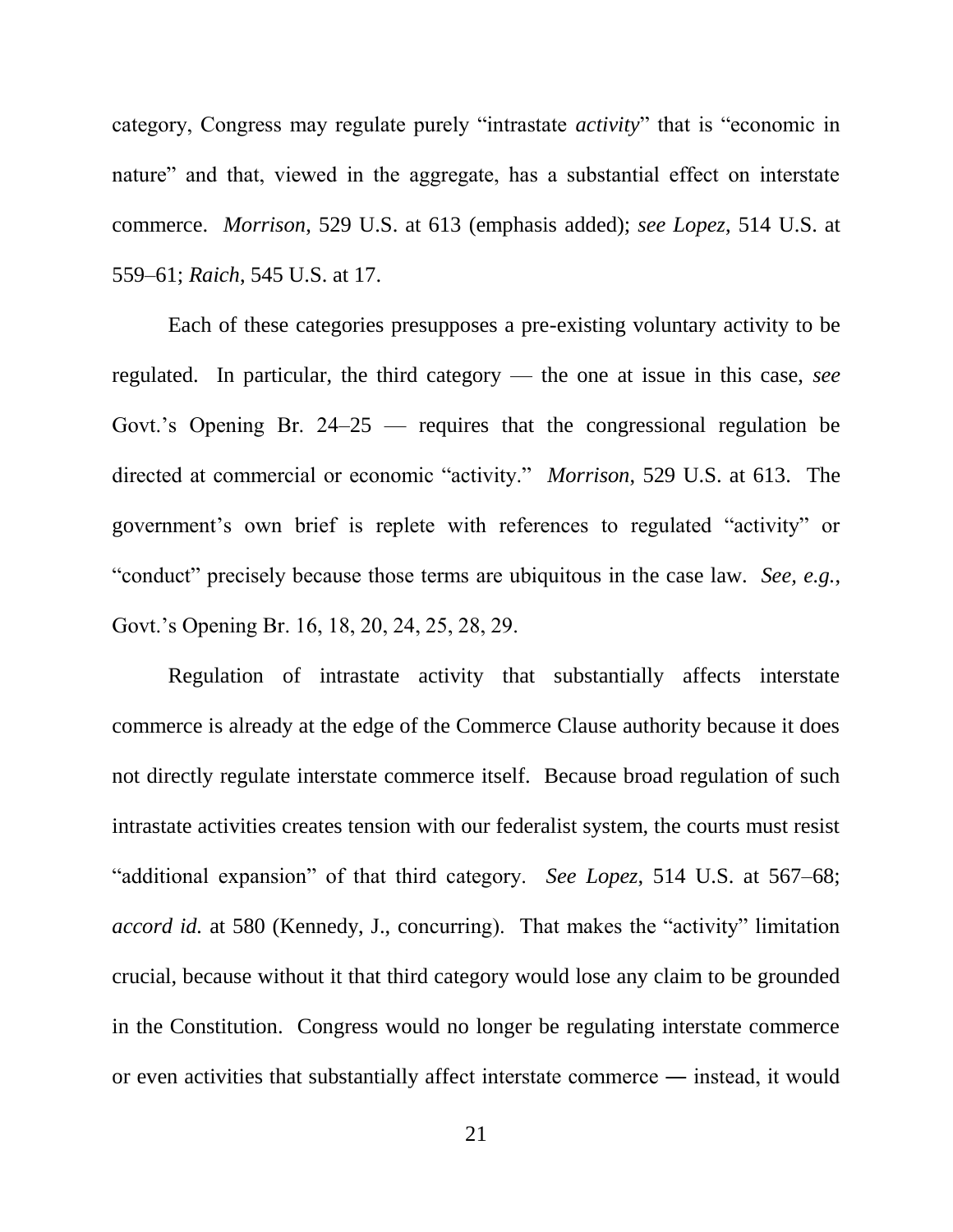be reaching out to compel private conduct where there had been no activity, and thus not effect interstate commerce.

Moreover, Congress's "plenary" regulatory authority over matters within the scope of its commerce power, *see Gibbons*, 22 U.S. at 197, is strong evidence that Congress may not drag unwilling individuals within the scope of that power. Congress has "direct and plenary powers of legislation over the whole subject" of interstate commerce and therefore "has power to pass laws for regulating the subjects specified, in every detail, and the conduct and transactions of individuals [in] respect thereof." *Civil Rights Cases*, 109 U.S. 3, 18 (1883). Indeed, Congress has "full control" of "the subjects committed to its regulation." *North Am. Co. v. SEC*, 327 U.S. 686, 705 (1946) (quoting *Minn. Rate Cases* (*Simpson v. Shepard*), 230 U.S. 352, 399 (1913)). If the Constitution gave Congress authority to draft individuals not just for military service, but for any activity directly affecting interstate commerce, and then to exercise full control over them, the Framers surely would have proposed far more protections in the Bill of Rights or rejected this dangerous new power altogether. But they did neither, precisely because the commerce power was not some vortex of authority that rendered the entire process of enumeration beside the point. *Cf.* THE FEDERALIST No. 45, at 293 (James Madison) (Clinton Rossiter ed., 1961) (the commerce power "seems to be an addition which few oppose, and from which no apprehensions are entertained").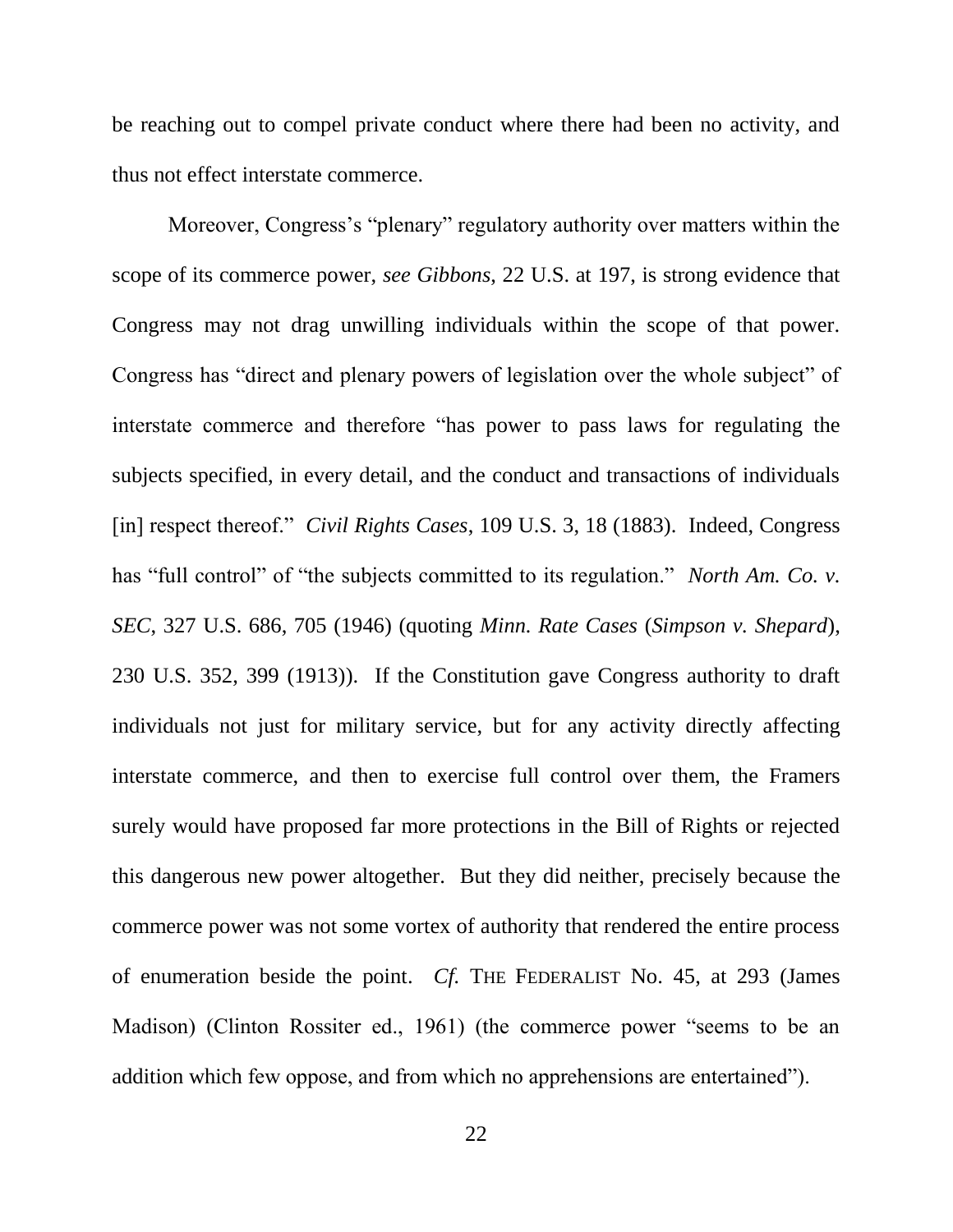### **2. Congress has never before attempted to use the Commerce Clause to compel private commercial activity.**

The absence of historical precedent for the exercise of such an extraordinary authority is revealing; if Congress actually possessed this power, it is doubtful that it would have taken two centuries to exercise it. When "earlier Congresses" avoided use of a "highly attractive power," that avoidance is "reason to believe that the power was thought not to exist." *Printz*, 521 U.S. at 905; *see also Alden v. Maine*, 527 U.S. 706, 743–44 (1999).

Congress's own legal advisers have repeatedly confirmed that there is no historical precedent for this asserted power. In 1994, the nonpartisan Congressional Budget Office observed that a "mandate requiring all individuals to purchase health insurance would be an unprecedented form of federal action." CBO, The Budgetary Treatment of an Individual Mandate To Buy Health Insurance 1 (1994) [hereinafter "CBO Report"]. The CBO explained that the federal government "has never required people to buy any good or service as a condition of lawful residence in the United States." *Id.* Rather, Congress has generally limited itself to imposing "[f]ederal mandates" that "apply to people as parties to economic transactions." *Id.* at 2 (emphasis added).

Similarly, during the debate over the current version of the individual mandate, the nonpartisan Congressional Research Service advised that "[d]espite the breadth of powers that have been exercised under the Commerce Clause," it is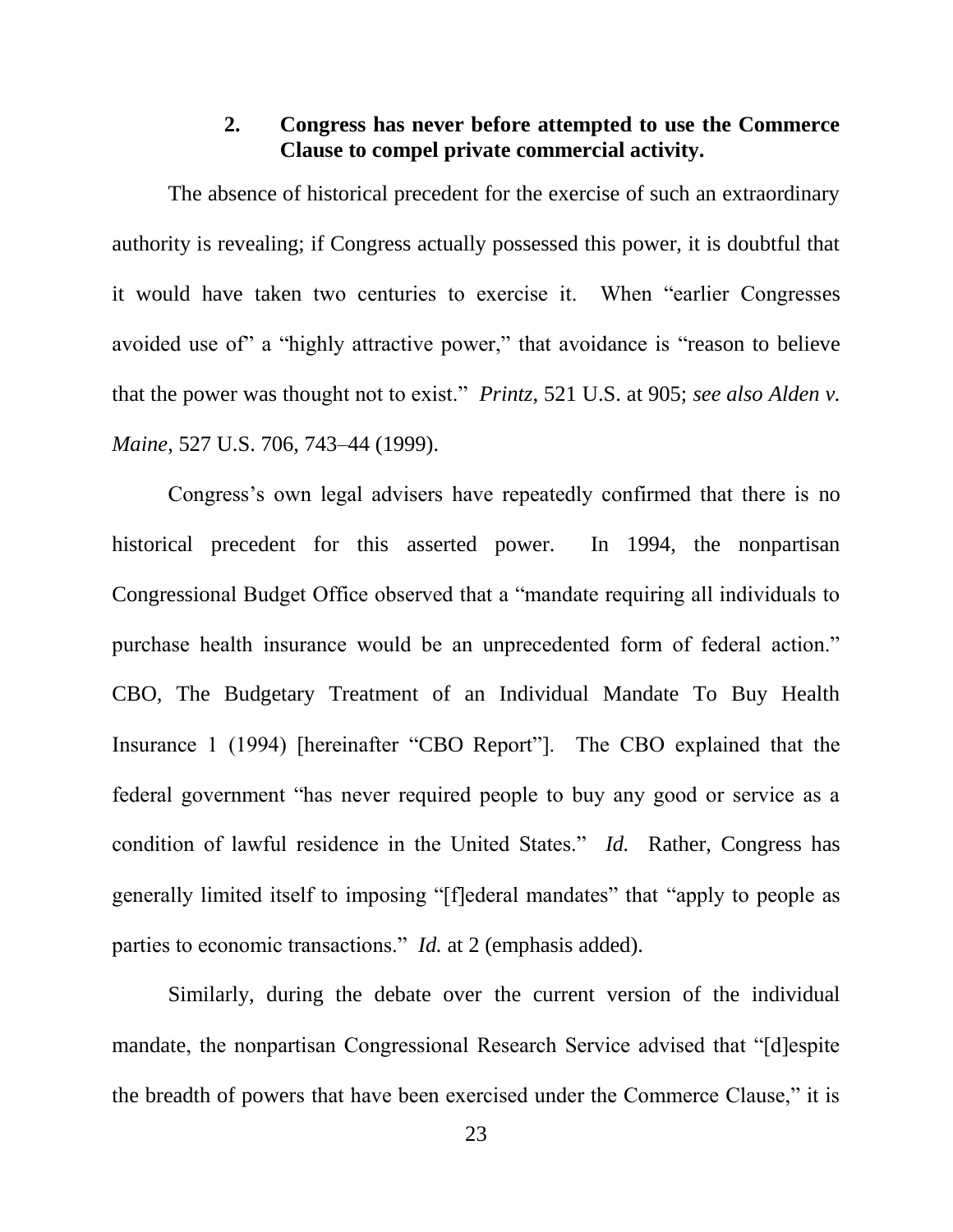―a novel issue whether Congress may use this clause to require an individual to purchase a good or service." CRS, Requiring Individuals To Obtain Health Insurance: A Constitutional Analysis 3 (2009). And while differing on the constitutional bottom line, courts have uniformly agreed that the individual mandate is unprecedented. *See Virginia ex rel. Cucinelli v. Sebelius*, 728 F. Supp. 2d 768, 781 (E.D. Va. 2010); *Thomas More Law Ctr. v. Obama*, 720 F. Supp. 2d 882, 893 (E.D. Mich. 2010); *Mead v. Holder*, No. 10-950, 2011 WL 611139, at \*18 (D.D.C. Feb. 22, 2011).

The absence of prior Commerce Clause legislation mandating private activity is not for lack of a motive; Congress previously declined to exercise that power even in situations where it obviously would have been expedient. For example, when it became evident that "relatively few individuals" were voluntarily purchasing flood insurance under the National Flood Insurance Act of 1968, Pub. L. No. 90-448, 82 Stat. 572, Congress made the purchase of flood insurance a prerequisite for participation in certain voluntary economic transactions. *See* 42 U.S.C. § 4012a(a) (no federal financial assistance for acquisition or construction of a building without flood insurance); *id.* § 4012a(b)(1) (federally regulated lenders may not make loans secured by property without flood insurance). How much simpler to directly compel the purchase of such insurance; yet Congress never mandated the purchase of flood insurance by everyone in the flood plain.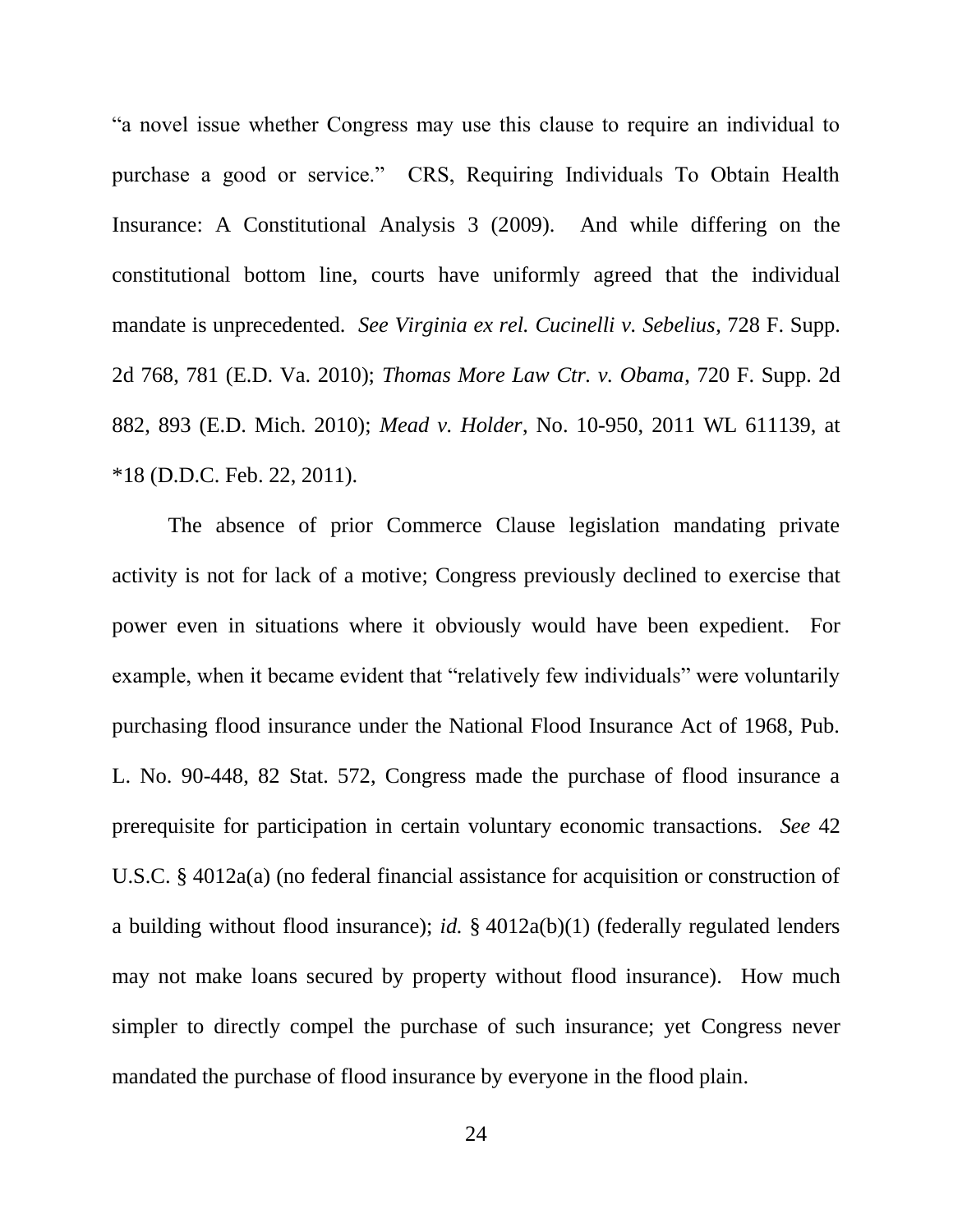The very same arguments the government is now making in defense of the individual mandate to purchase health insurance would have applied with equal force to a flood insurance mandate: Most individuals living in flood hazard areas will suffer flood-related losses at some point (participants in the flood-victim market in the government's locution), and those losses are likely to be distributed throughout society by mechanisms such as governmental disaster relief. That Congress did not mandate the purchase of flood insurance by persons living in flood plains, despite the obvious practical benefits of doing so, strongly suggests that Congress thought it lacked that power.

Similarly, a power to compel commerce would be particularly attractive during a recession, when congressional efforts to stimulate the economy are often frustrated by individuals' decisions to save rather than spend. *See* Edmund L. Andrews, *Economists See a Limited Boost from the Stimulus*, N.Y. TIMES, Aug. 7, 2009, at A1. How much better for the long-run deficit and the short-term economy to mandate spending by individuals; yet Congress instead tinkered with different mechanisms for encouraging individuals voluntarily to spend more. *See* Michael Cooper, *From Obama, the Tax Cut Nobody Heard Of*, N.Y. TIMES, Oct. 19, 2010, at A1 (reporting that in light of "evidence that people were more likely to save than spend the tax rebate checks they received," Congress "arranged for less money to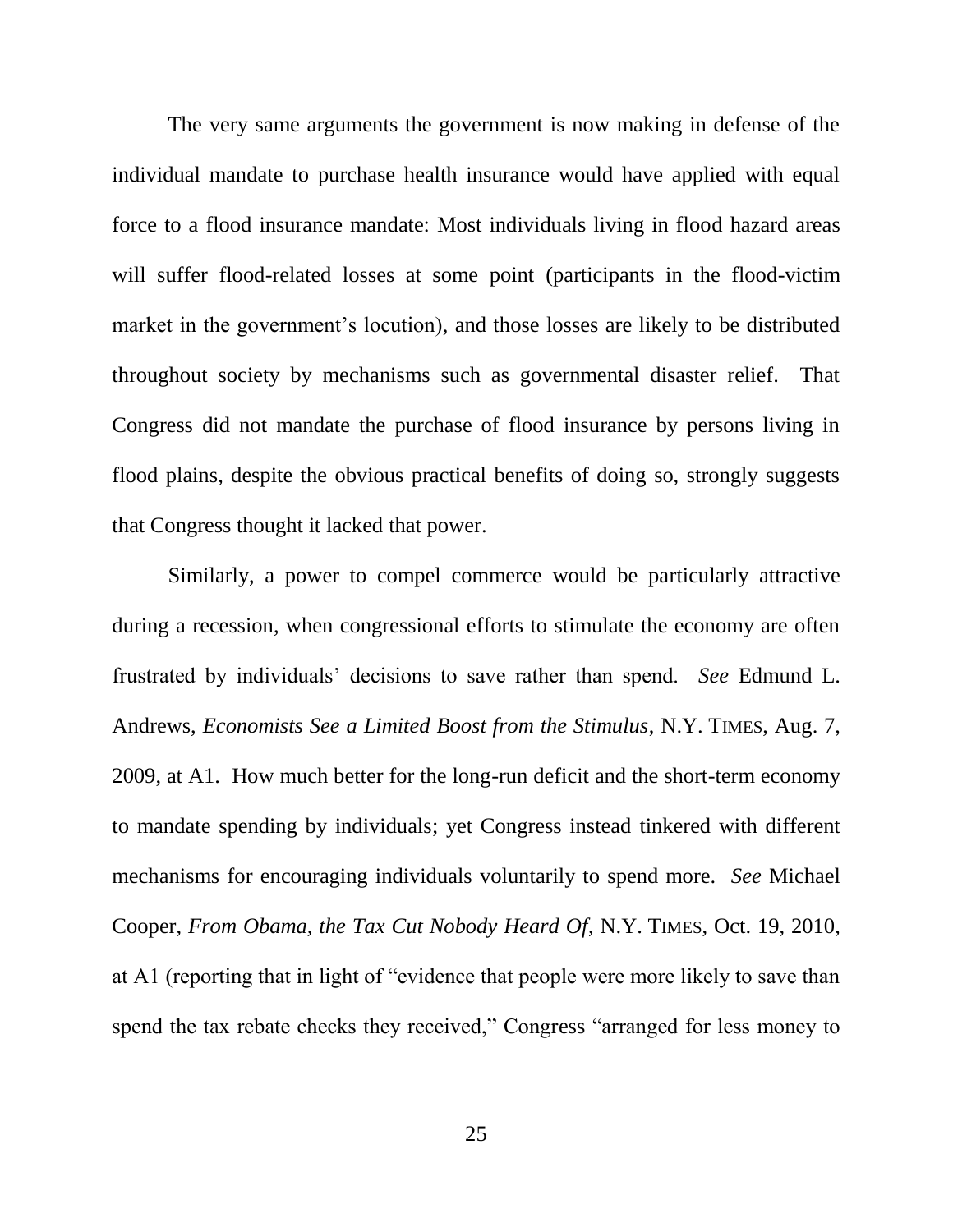be withheld from people's paychecks"). Indeed, even during the Great Depression and two world wars, the government did not claim such a power.

The government's effort to dig up counter-examples under the Commerce Clause only confirms that there are none:

- The government cites the Second Militia Act of 1792, ch. 33, 1 Stat. 271, which required "each and every free able-bodied white male citizen" between 18 and 45 years of age to "be enrolled in the militia" and to obtain, "within six months thereafter," a firearm, ammunition, and other military equipment. *See* Govt.'s Opening Br. 44; *see also Parker v. Dist. of Columbia*, 478 F.3d 370, 386–87 (D.C. Cir. 2007). Congress enacted that requirement pursuant to its power to "provide for organizing, arming, and disciplining, the militia," U.S. Const. art. I,  $\S$  8, cl. 16, not its power to "regulate commerce," *id.* cl. 3. Moreover, the arming requirement did not apply to every individual in the United States, only to those "enrolled" in the militia."
- The government points to the provision of the Emergency Banking Relief Act of March 9, 1933, 48 Stat. 2, authorizing the Secretary of the Treasury to require all persons "to pay and deliver to the Treasurer of the United States any or all gold coin, gold bullion, and gold certificates" owned by them. *See* Govt.'s Opening Br. 44 (citing *Nortz v. United States*, 294 U.S. 317 (1935)). Congress passed that provision pursuant to its power "to provide a currency for the whole country" and to "put out of existence … a circulation in competition with notes issued by the government.‖ *Legal Tender Cases*, 79 U.S. 457, 543 (1871); *see also* U.S. Const. art. I, § 8, cl. 5. *See Norman v. Balt. & Ohio R. Co.*, 294 U.S. 240, 302–03 (1935).
- The government cites the Endangered Species Act, the Federal Access to Clinic Entrances Act, and federal child pornography laws. Govt.'s Opening Br. 44. Each of these federal statutes prohibits private conduct — taking a species, blocking a clinic, or possessing child pornography. None compels unwilling individuals to engage in commercial or economic activity.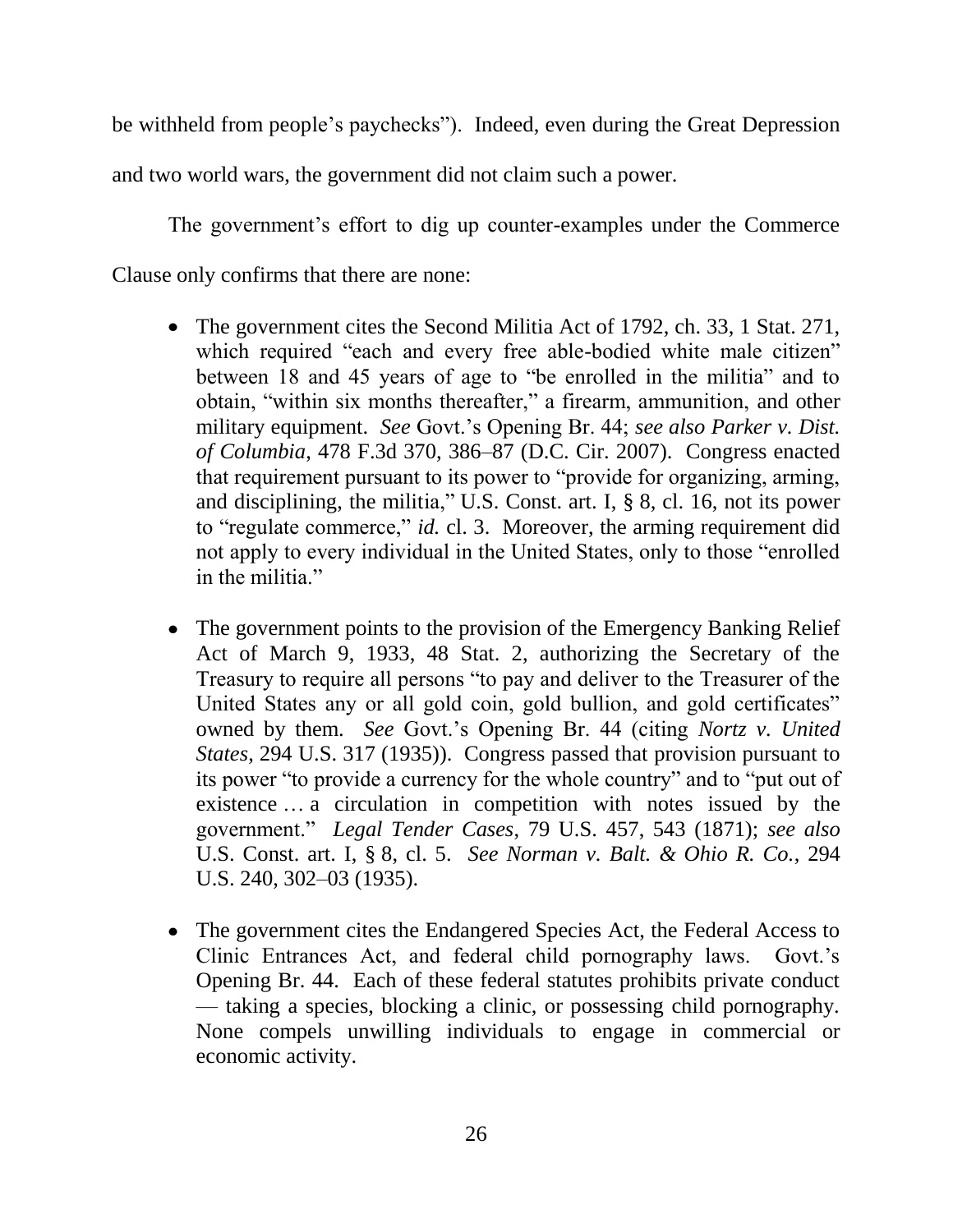If anything, the government's examples only confirm that "[f]ederal mandates that apply to individuals as members of society are extremely rare," CBO Report at 2, and non-existent under the Commerce Clause. The "numerousness" of federal statutes regulating voluntary commercial and economic activity, "contrasted with the utter lack of statutes" mandating such activity, is compelling evidence of the "assumed *absence* of such power." *Printz*, 521 U.S. at 907-08.

### **B. The Power To Regulate Commerce Does Not Authorize the Lifelong Regulation of Every Citizen on the Ground that Most Will, at Some Point, Engage in Commerce in the Future.**

Under correct legal principles, Congress's findings underlying the Act are plainly insufficient, and the government does not suggest otherwise. Congress found that the *mandate itself* "is commercial and economic in nature, and substantially affects interstate commerce." ACA  $\S$  1501(a)(1). That focus on regulatory impact, rather than pre-existing commercial activity only underscores the absence of constitutional authority under correct legal standards — instead of regulating *activity* with substantial effects on interstate commerce, Congress apparently considered it sufficient that the *regulation* itself would have such effects. Requiring everyone to buy an airplane would certainly have a substantial effect on interstate commerce, but that hardly brings such a mandate within Congress's Commerce Clause authority. Congress also found that the "decision" not to purchase a product, such as health insurance, is itself "economic activity."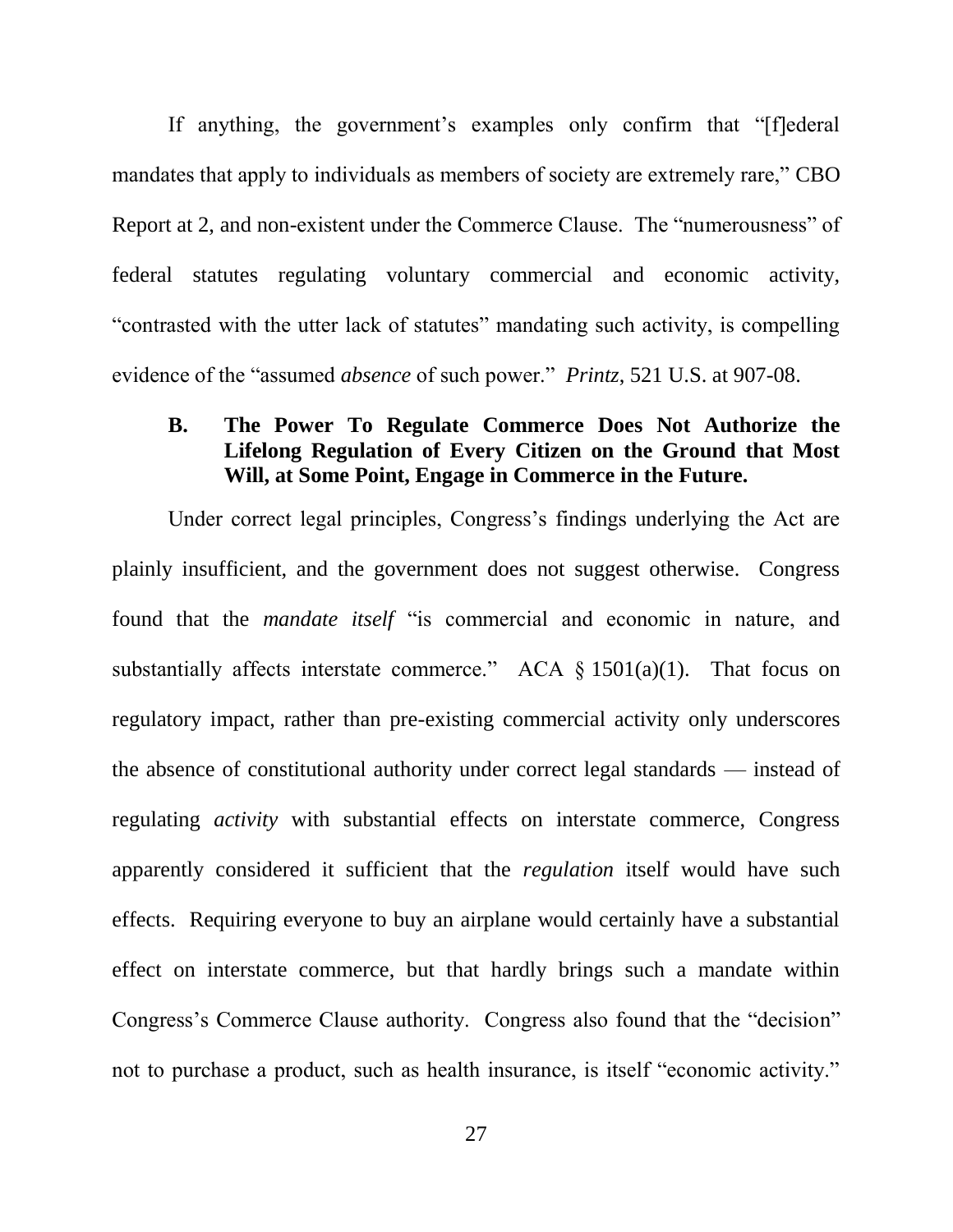ACA § 1501(a)(2)(A). But treating a mental process as the relevant "activity" only underscores the absence of actual activity and the troubling lack of a limiting principle.

Rather than defend those congressional findings, the government claims that the individual mandate is actually a regulation of *future* commercial or economic activity in which, the government presumes, most individuals subject to the mandate will ultimately engage. This argument finds no support in precedent and has astonishing implications for federalism and individual liberty.

### **1. It is not inevitable that everyone will purchase health insurance or consume health care services.**

The government's argument proceeds in three steps. First, it identifies a broad national market for "health care services." Govt.'s Opening Br. 26. As defined, this market encompasses a wide variety of goods and services, including hospital care; physician and clinical services; other professional services (*e.g.*, dentistry, chiropractic, mental health); prescription and over-the-counter drugs; and medical equipment such as eyeglasses and hearing aids. *See* Centers For Medicare & Medicaid Servs., National Health Expenditures 2009 Highlights, at 1 (2011), *cited in* Govt.'s Opening Br. 7. The size of this market in 2009 was \$2.5 trillion, more than one-sixth of the nation's gross domestic product. *Id.* Second, the government claims that "[v]irtually all" citizens participate in this broadly defined market. *Id.* at 16; *see also id.* at 37–38. Third, the government contends that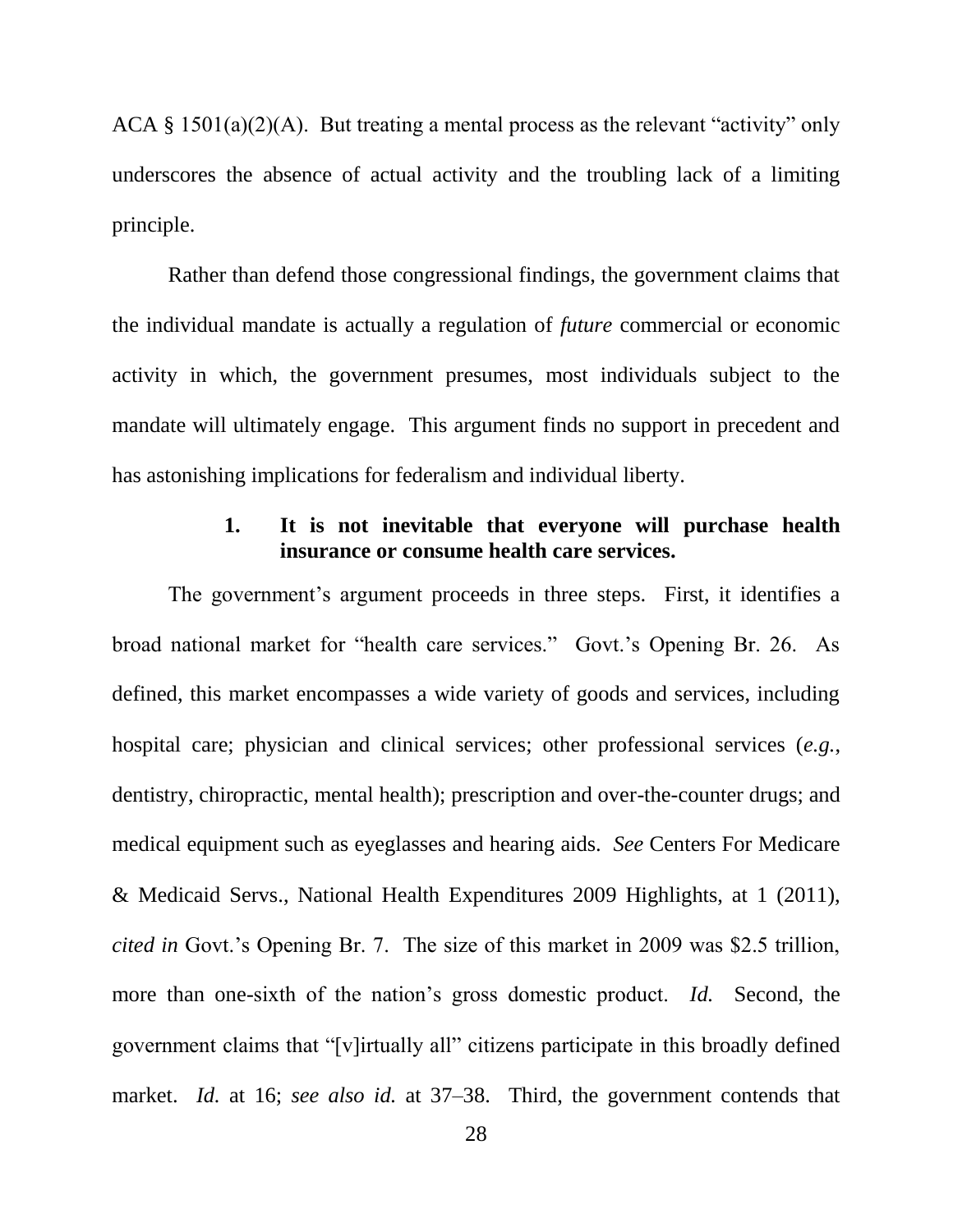Congress may impose on all citizens a requirement to purchase health insurance as a means of "regulat [ing]" the way those citizens "pay for services in the interstate health care market." *Id.* at 25–26.

The government's theory boils down to the claim that if it can identify an "interstate market" in a broadly defined commodity, such as "health care services," that *most* individuals will need to consume *at some point* in their lives, it can then regulate *everyone* at *every* moment of their lives, from cradle to grave, as if they were at that very moment active participants in the interstate market in question. That is troubling and far too broad. Just as "depending on the level of generality, any activity can be looked upon as commercial," *Lopez*, 514 U.S. at 565, the government's theory shows that, depending on the level of generality, anyone, no matter how dormant, could be looked at (under the government's approach) as participating in a market.

In the first place, as the government seemed to recognize below, the relevant market here is insurance, not health care. The individual mandate does not force participation in the health care market or even mandate the use of insurance once purchased. Instead, it forces people to pay now for health care that they may or may not receive at some point in the future. But many people voluntarily decide to forego the purchase of health insurance, and many do so for reasons having nothing to do with the incentives created by other federal programs.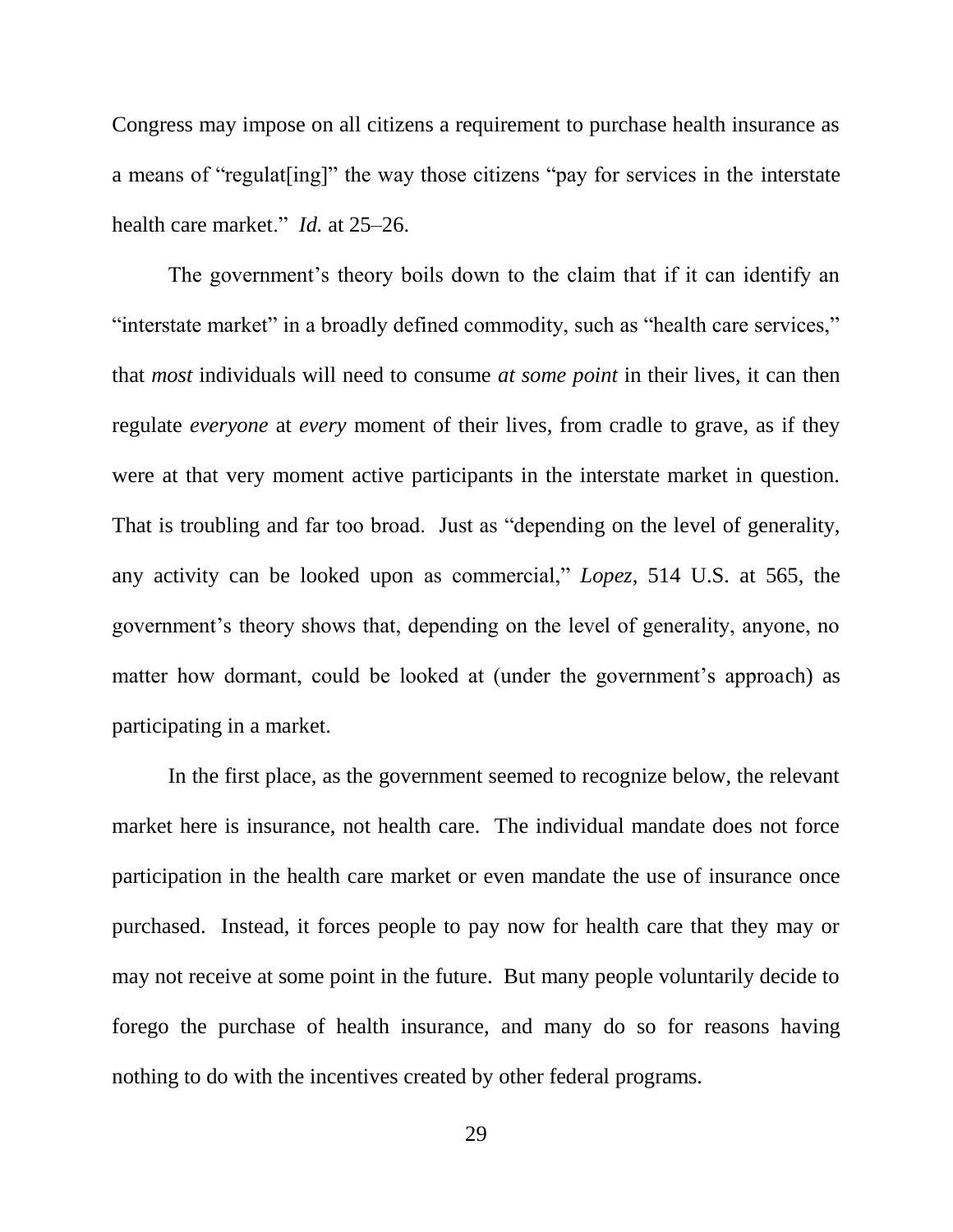The government attempts to distinguish health insurance on the ground that everyone will participate in the health care market at some point. But that is not strictly true, and does not render the market unique. The government does not, and cannot, contend that *all* these individuals will necessarily participate in the health care market (much less that they will all fail to pay for any services). Some will not participate due to religious scruples or individual circumstances. Indeed even the government concedes that participation in the health care market is not truly universal, as it feels the need to qualify its still-expansive claim that "[v]irtually all Americans participate" in the health care market. And participation in the health care market is not as truly universal as participation in the market for basic necessities, like food and clothing.

Moreover, the government cites no statistics whatsoever that would show that all uninsured individuals that receive medical care do not pay for the care, even though that is the key economic problem the individual mandate is supposed to address. The number of such persons is obviously significantly lower than the number of uninsured individuals who receive *any* medical care, since many healthy individuals make a rational choice to self-insure and are fully capable of paying for the care they receive. According to the government's own statistics, uninsured persons pay 37% of their health care costs out of pocket, and third parties pay for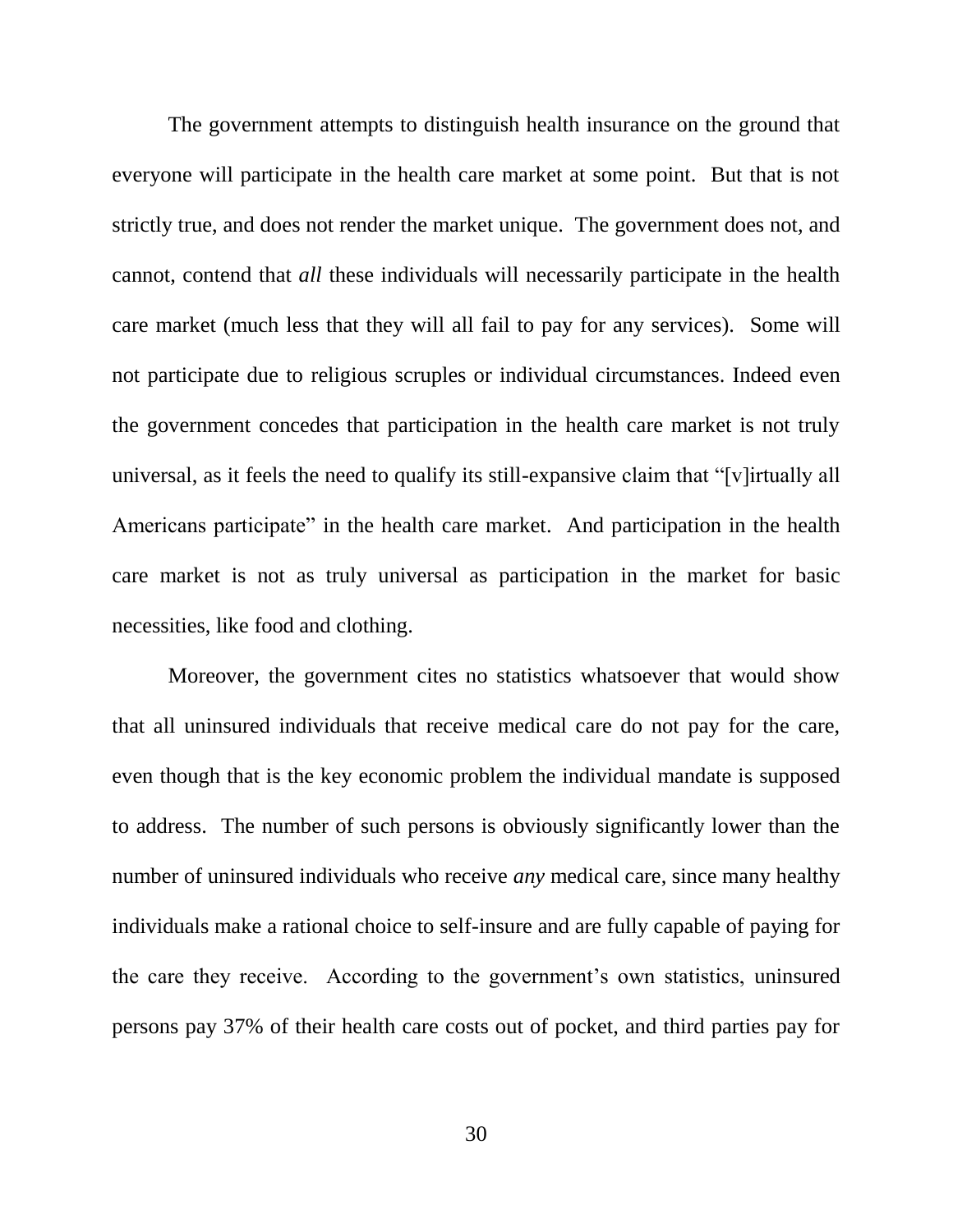another 26% of those costs on their behalf. *See* Families USA, Hidden Health Tax: Americans Pay a Premium, at 22, 6, *cited in* Gov't Opening Br. 10, 11.

The government argues that "Congress need not show that every uninsured person, or which uninsured persons, will receive uncompensated care," but can instead consider the "cumulative impact" of such care on interstate commerce. Govt.'s Opening Br. 27. This argument severely misunderstands the role of aggregation in Commerce Clause analysis. Under Supreme Court precedent, consideration of the aggregate impact of an economic activity on interstate commerce allows congressional regulation to reach *individual instances of that economic activity* that do not, by themselves, have a substantial effect on interstate commerce. *See Raich*, 545 U.S. at 17; *Morrison*, 529 U.S. at 613; *Lopez*, 514 U.S. at 559–61. But aggregation does not allow congressional regulation to reach individuals who are not engaged in that economic activity — much less individuals who *never* will be. Thus, aggregation allows Congress to regulate a single farmer's apparently de minimus production of a nationally marketed commodity. *See, e.g., Wickard v. Filburn*, 317 U.S. 111, 127–28 (1942). But it would not justify a law requiring others to produce or purchase that commodity.

According to the government, the relevant economic activity is the "practice" of consuming health care services without insurance.‖ Govt.'s Opening Br. 28. At most, therefore, Supreme Court precedent allows Congress to regulate *that activity*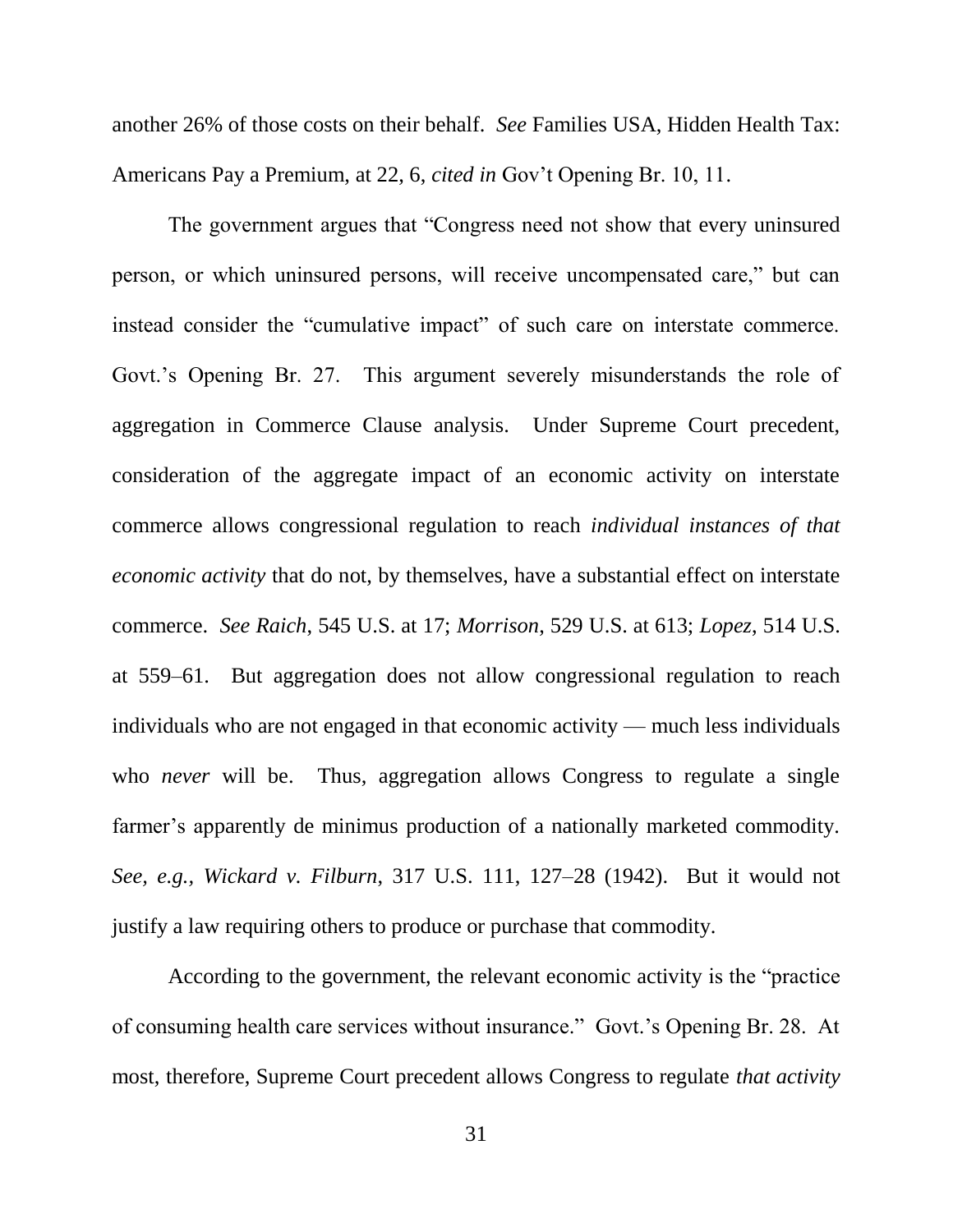— for example, by imposing restrictions or penalties on individuals who attempt to consume health care services without insurance. But that does not give Congress carte blanche to compel participation in that activity.

Moreover, even if it were permissible (it is not) for Congress to adopt a false presumption that every individual will participate in the health care market at some point in time, Congress still would not have the power to force individuals into the market at *other* times. An individual becomes subject to regulation only at the point at which the individual engages in a "commercial transaction" or other "economic activity" in or substantially affecting interstate commerce. *Lopez*, 514 U.S. at 560–61. The Court has never held commercial regulation justified based on a mere likelihood of economic activity at some unknown, perhaps distant, point in the future.

#### **2. Exercising regulatory authority over everyone on the theory that most people will eventually engage in an activity would impermissibly give Congress an unbounded police power.**

The government's novel theory — that Congress may exercise its plenary commerce power over *all* individuals at *all* times based on the likelihood that *most* citizens will participate in a broadly defined national market at *some* time — fails for the additional reason that it would vastly expand congressional power at the expense of States and our system of dual federalism. The "Constitution created a Federal Government of limited powers, while reserving a generalized police power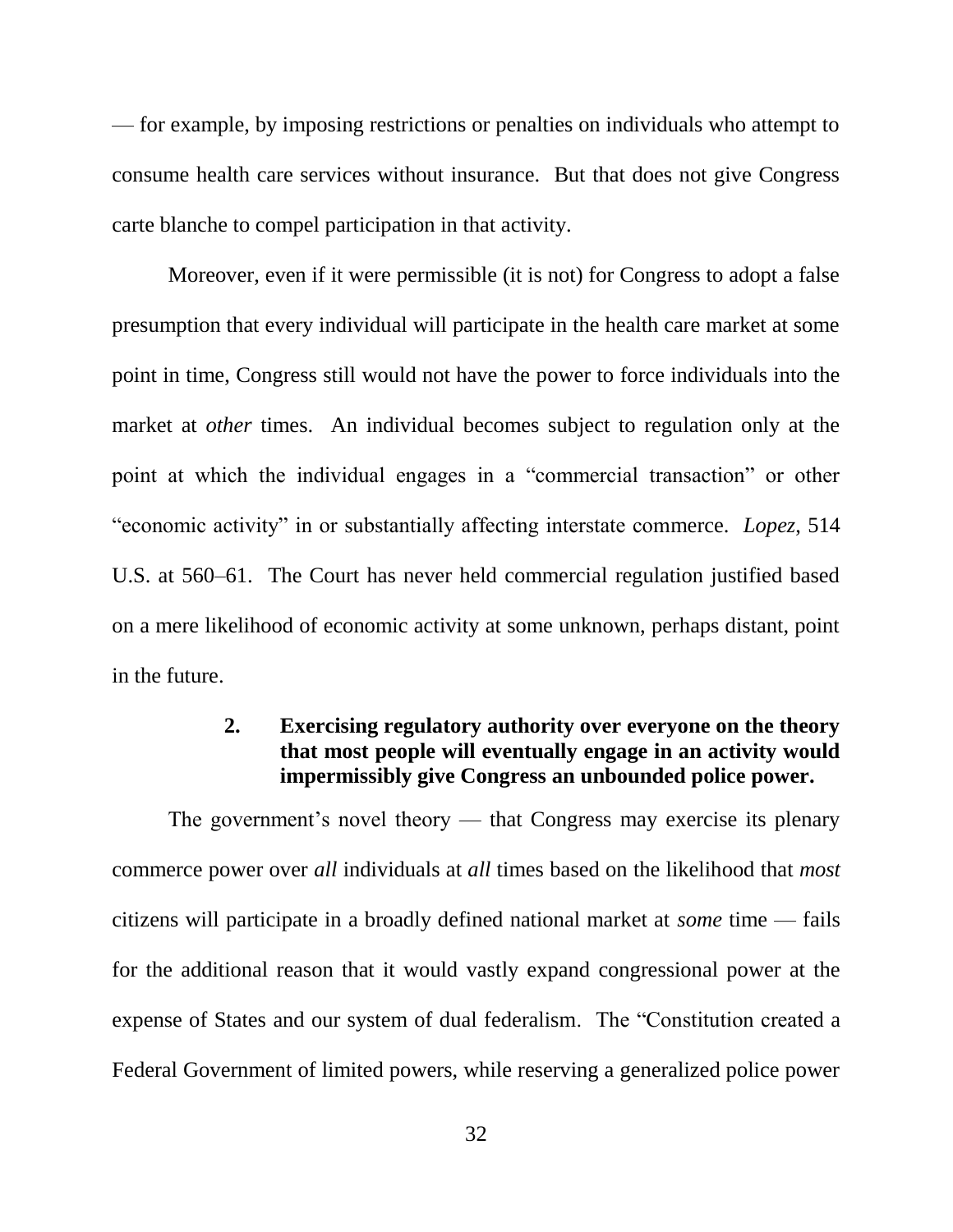to the States.‖ *Morrison*, 529 U.S. at 618 n.8 (quoting *New York v. United States*, 505 U.S. 144, 155 (1992)) (internal quotation marks omitted). Thus, the "scope of the interstate commerce power ‗must be considered in light of our dual system of government, and may not be extended so as to … obliterate the distinction between what is national and what is local and create a completely centralized government.'‖ *Lopez*, 514 U.S. at 557 (quoting *NLRB v. Jones & Laughlin Steel Corp.*, 301 U.S. 1, 37 (1937)). In particular, the Commerce Clause may not be read to grant the federal government "a general police power." *Id.* at 567; see also *id.* at 564.

But that is precisely what the government's theory would do. Every individual would be at all times subject to federal regulation of his or her private decisions related to health care or anything else that substantially affects interstate commerce (which it to say, almost everything). There is no logical reason why such regulation would have to be limited to the decision whether to purchase health insurance. Congress could regulate other decisions bearing on an individual's supposed "active participation in the health care market," such as whether to have an annual physical or to undertake certain courses of treatment. The federal government's interest in controlling the cost of health care would likewise give Congress authority to order individuals to eat more vegetables and fewer desserts, to exercise at least 45 minutes per day, to sleep at least eight hours per day, and to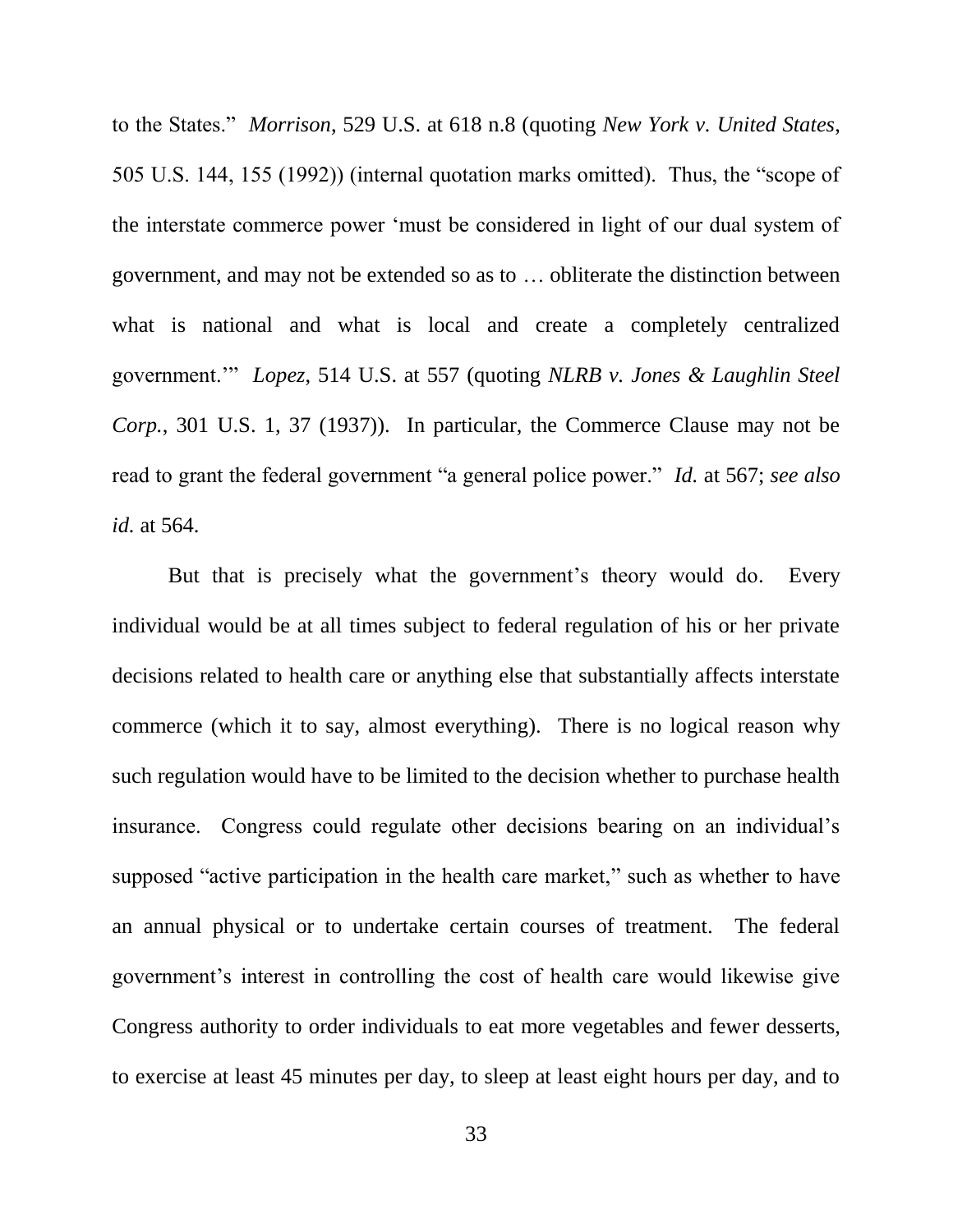drink one glass of wine a day but never any beer. Congress could rationally conclude that such mandates would control healthcare costs more directly, and perhaps more effectively, than ordering people to pay for services in a particular way.

Even apart from health care, most citizens participate in a number of interstate markets at some point in their lives, including markets for housing, food, clothing, education, and transportation. Indeed, the need for food and clothing is at least as pressing and ubiquitous as health care. By the government's logic, Congress could legislate as if all citizens were participants in those interstate markets at all times, and tell them what type of housing, food, and clothing to consume, and how to pay for them. *Cf.* R.E. 2048 (noting that government counsel, when questioned, did not foreclose the possibility that Congress could require people to buy cars).

This is precisely the sort of limitless reading of the Commerce Clause that the Supreme Court has foreclosed. So long as the commerce power is "subject to" outer limits," *Lopez*, 514 U.S. at 557, it cannot be invoked to justify the imposition of a cradle-to-grave regulatory regime on all or nearly all individuals in the United States.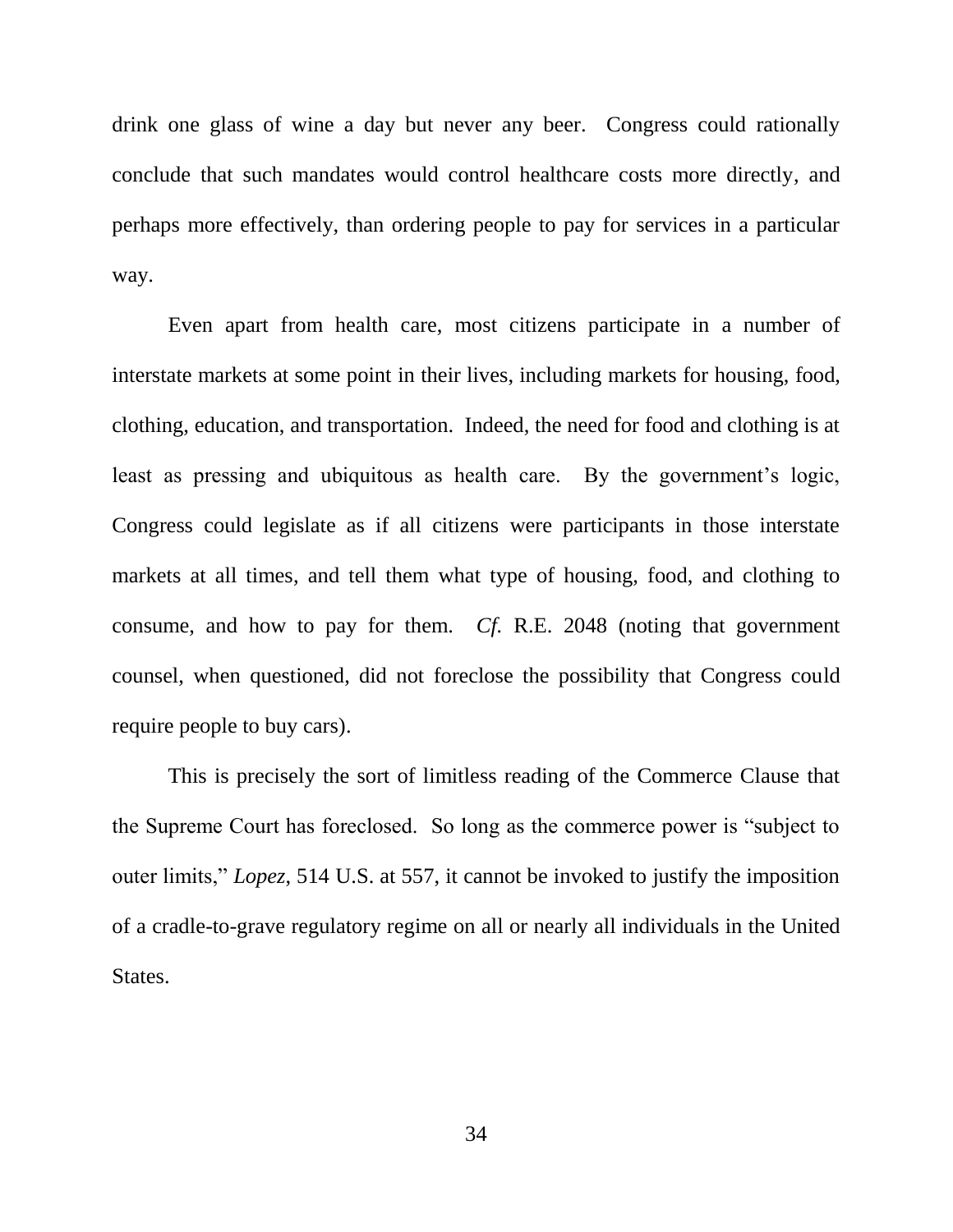# **3. "Cost-shifting" is neither unique to the health care context nor a basis for departing from fundamental constitutional precepts.**

The government suggests that "cost-shifting" is a "unique" feature that distinguishes the health care services market from other markets and justifies the especially intrusive regulation represented by the individual mandate. *See* Govt.'s Opening Br. 34–37. But uniqueness is not a talisman that justifies the government's use of unconstitutional means; if anything, the government's repeated emphasis on purported uniqueness only underscores its lack of a viable legal theory. And as noted above, the only thing that is really unique here is Congress's unprecedented attempt to use its authority to regulate commerce as a basis for conscripting people into participating in commerce.

Cost-shifting is certainly not unique to this context. It is an inherent aspect of many markets due to the frequent availability of "backstops' provided by law, including bankruptcy protection and other government-funded financial assistance and services.‖ R.E. 2055; *see also* R.E. 2049. On the same rationale, therefore, the government could require everyone to adopt arguably prudent practices to protect their financial status, as well as that of their dependents, by, for example: maintaining minimum levels of life insurance; avoiding risky investments; and not incurring more than a certain amount of debt. Similarly, because the eventual need for burial or cremation services is at least as likely as the need for health care, the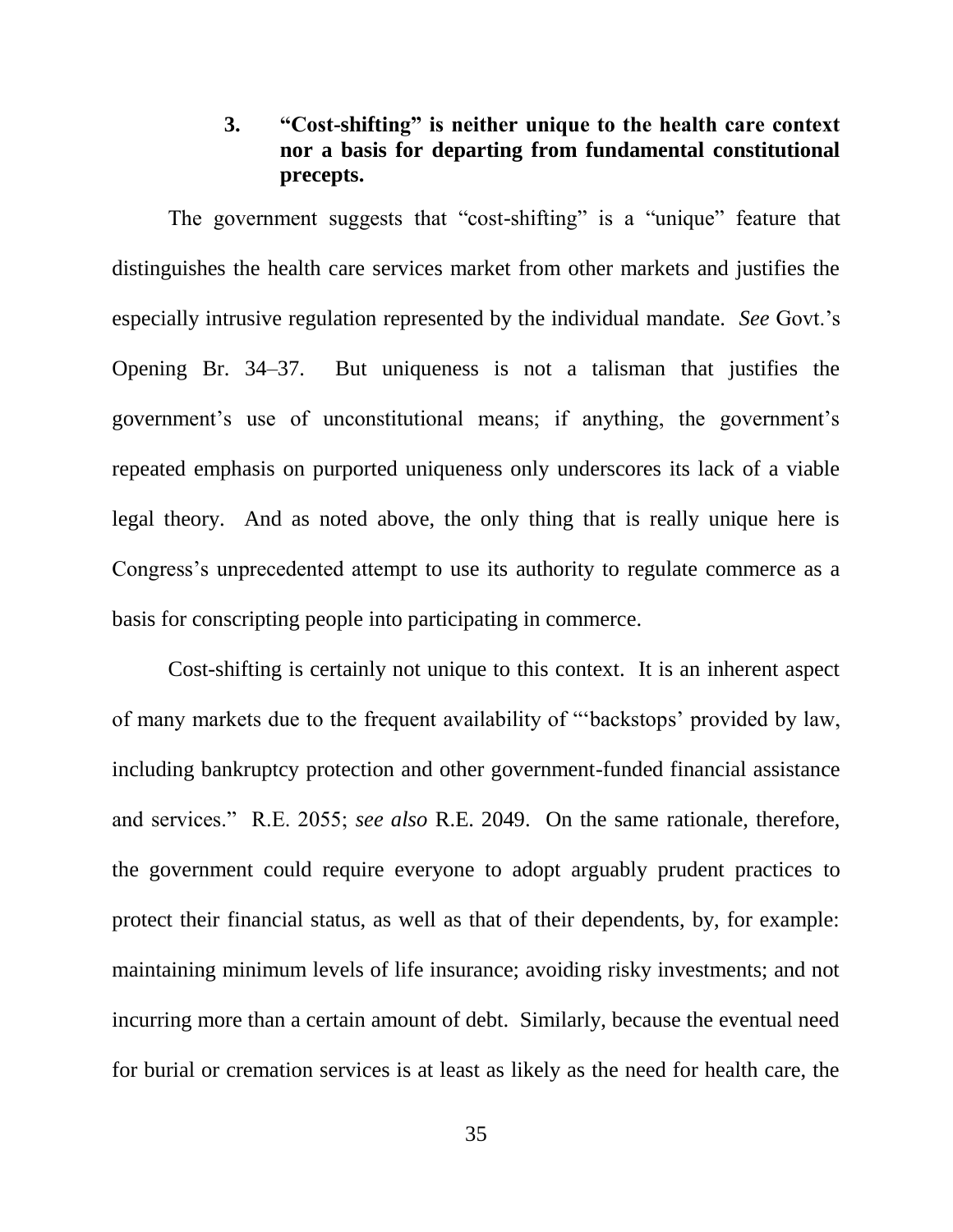government would evidently assert authority to require everyone to pre-pay for a coffin or urn, to avoid shifting costs onto the public.

The Supreme Court rejected a similar cost-shifting and insurance rationale in *Lopez* and *Morrison*. In *Lopez*, the government argued that Congress could regulate violent crime under the commerce power because "the costs of violent crime are substantial, and, through the mechanism of insurance, those costs are spread throughout the population." 514 U.S. at 563–64. The Court reasoned that under this cost-shifting and insurance rationale, "Congress could regulate not only all violent crime, but all activities that might lead to violent crime, regardless of how tenuously they relate to interstate commerce." *Id.* at 564. *Morrison* similarly rejected the government's argument that gender-motivated violence affects interstate commerce by, among other things, "increasing medical and other costs." 529 U.S. at 615.

The cost-shifting and insurance rationale is even weaker here insofar as the government would apply it to almost *all* Americans solely for being alive, not only to people who engage in specific targeted activities. And unlike violent crime, the cost-shifting problem is also of Congress's making — Congress made the decision to guarantee free healthcare to uninsured individuals through the Emergency Medical Treatment and Active Labor Act (EMTALA), 42 U.S.C. § 1395dd. It is absurd for the government to argue that Congress's decision to make healthcare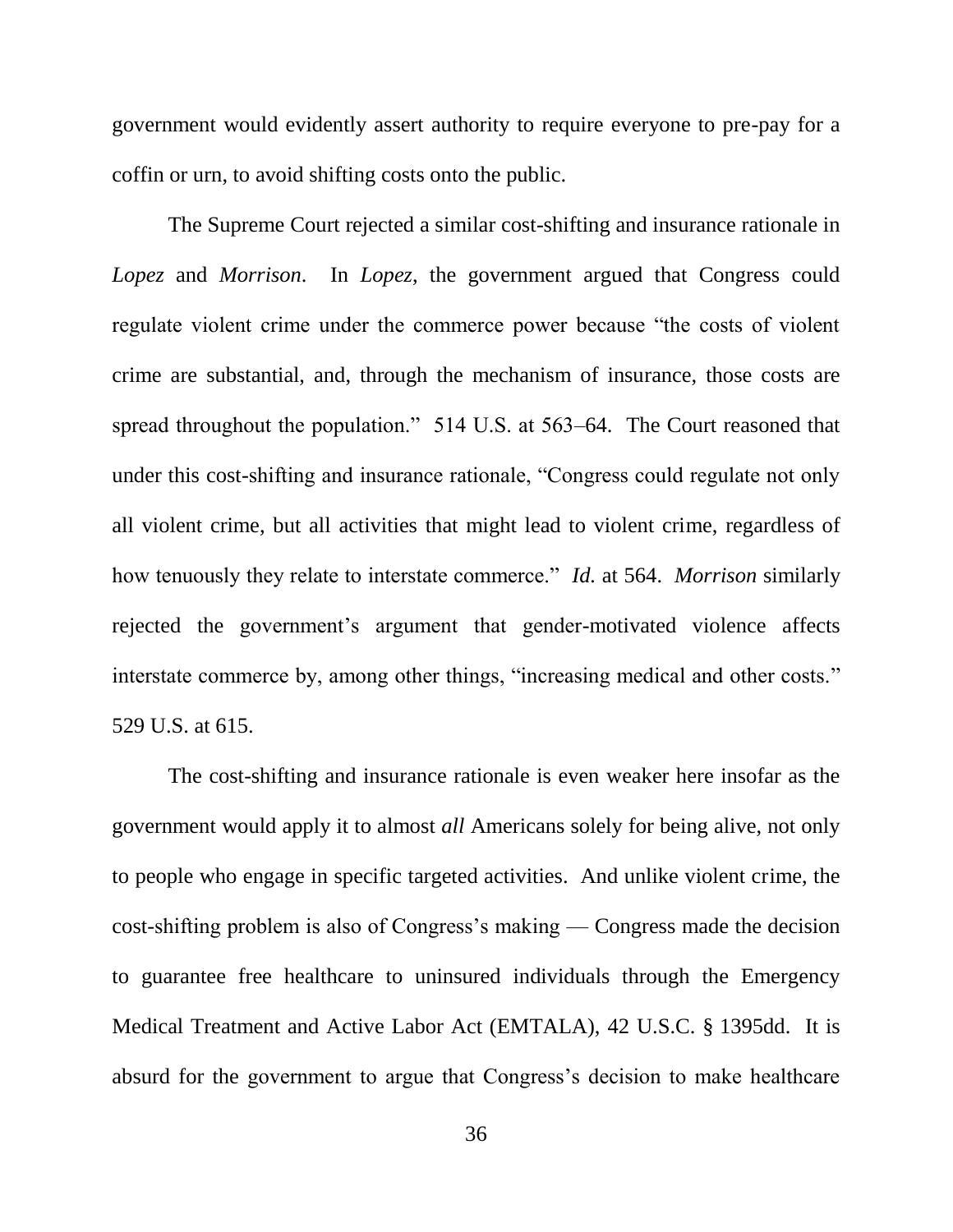available for *free* gives it authority to force everyone to *pre-pay* for that service (regardless of whether they ever use or want it).<sup>1</sup>

For that reason, the Government's repeated citation of Justice Kennedy's *Lopez* concurrence for the proposition that "principles of economic practicality" govern is at best ironic. Gov't Br. 43. The practicality here is that "[t]he statute before us upsets the federal balance to a degree that renders it an unconstitutional assertion of the commerce power." *Lopez*, 514 U.S. at 580 (Kennedy, J., concurring).

### **C. The Individual Mandate Is Not a Necessary and Proper Means of Executing the Commerce Power.**

The government nonetheless argues that the individual mandate is justified under the Necessary and Proper Clause. But even that "last, best hope of those who defend ultra vires congressional action," *Printz*, 521 U.S. at 923, cannot be stretched so far.

 $\overline{a}$ 

<sup>&</sup>lt;sup>1</sup> The government tries to portray Congress as having bowed to a "societal" judgment" that uninsured individuals should be guaranteed free medical care, Govt.'s Opening Br. 36, apparently in an effort to soften the blow of its implication that Congress can expand its own authority over individuals by offering them gratuitous benefits and then demanding pre-payment. There is, however, no indication that Congress's decision to offer free medical care was based on a stronger "societal judgment" than that which underlies any other democratically enacted legislation. And if anything distinguishes the judgment reflected by EMTALA, it is that it implicates issues squarely within the reserved power of the States.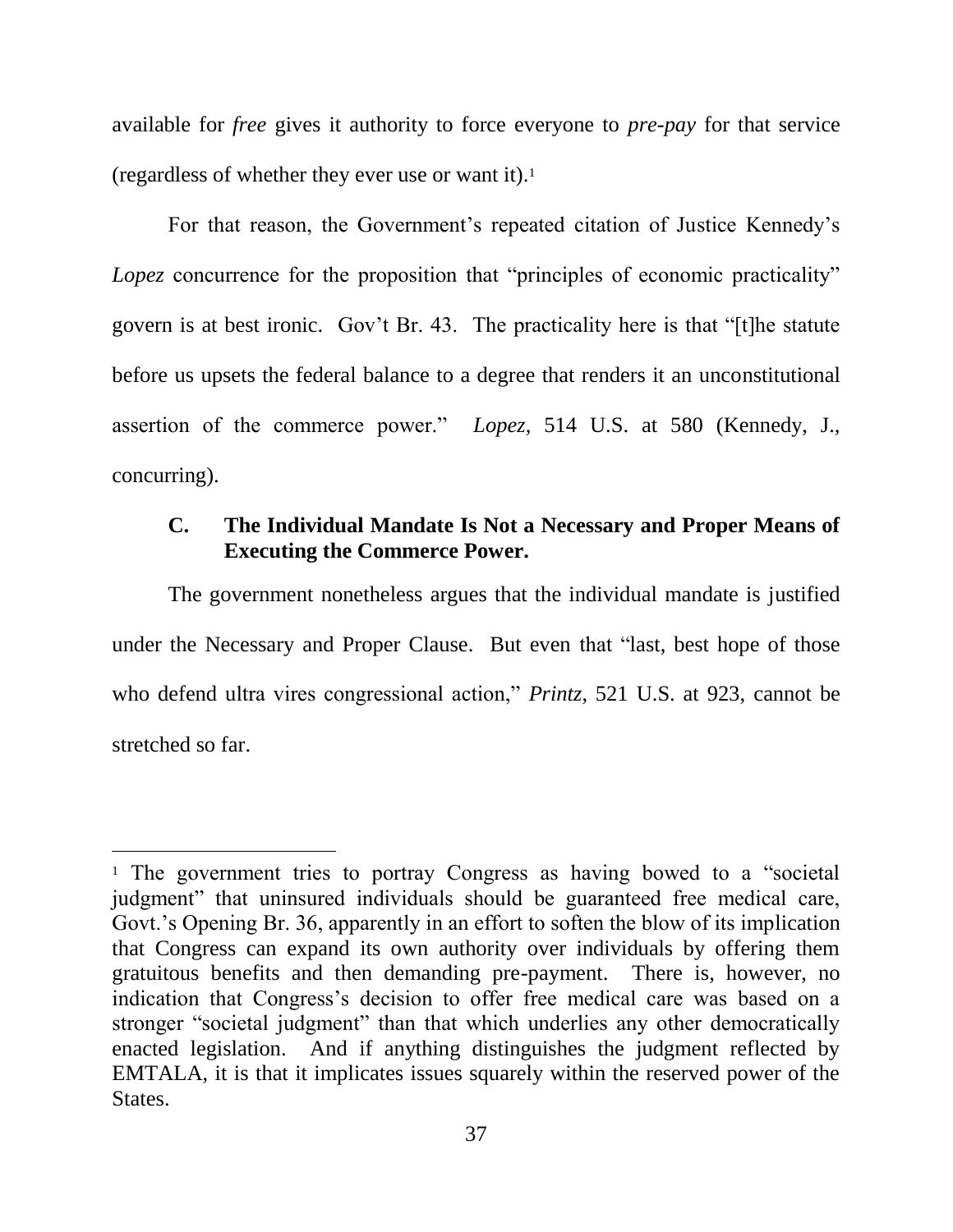As the Supreme Court has long held, a law that is inconsistent with the "letter and spirit" of the Constitution is not a "proper" means of executing an enumerated power. *McCulloch*, 17 U.S. at 421. The Court has also made clear that when a law violates fundamental constitutional principles, "it is not a ‗La[w] … *proper* for carrying into Execution the Commerce Clause,' and is thus, in the words of the Federalist, 'merely  $\lceil \text{an} \rceil$  ac $\lceil \text{t} \rceil$  of usurpation' which 'deserve $\lceil \text{s} \rceil$ to be treated as such." *Printz*, 521 U.S. at 923–24 (alterations in original) (citation omitted); *see also Alden*, 527 U.S. at 733–34 (same). One such principle, which is "deeply ingrained in our constitutional history," is that the "Constitution created a Federal Government of limited powers, while reserving a generalized police power to the States.‖ *Morrison*, 529 U.S. at 618 n.8 (quoting *New York*, 505 U.S. at 155) (internal quotation marks omitted). These "precepts of federalism embodied in the Constitution inform which powers are properly exercised by the National Government" under the Necessary and Proper Clause. *United States v. Comstock*, 130 S. Ct. 1949, 1967 (2010) (Kennedy, J., concurring).

As explained above, the individual mandate would violate the fundamental constitutional principle that the federal government is one "of limited powers." *Morrison*, 529 U.S. at 618 n.8. It is far from "Proper" to eviscerate that basic constitutional precept.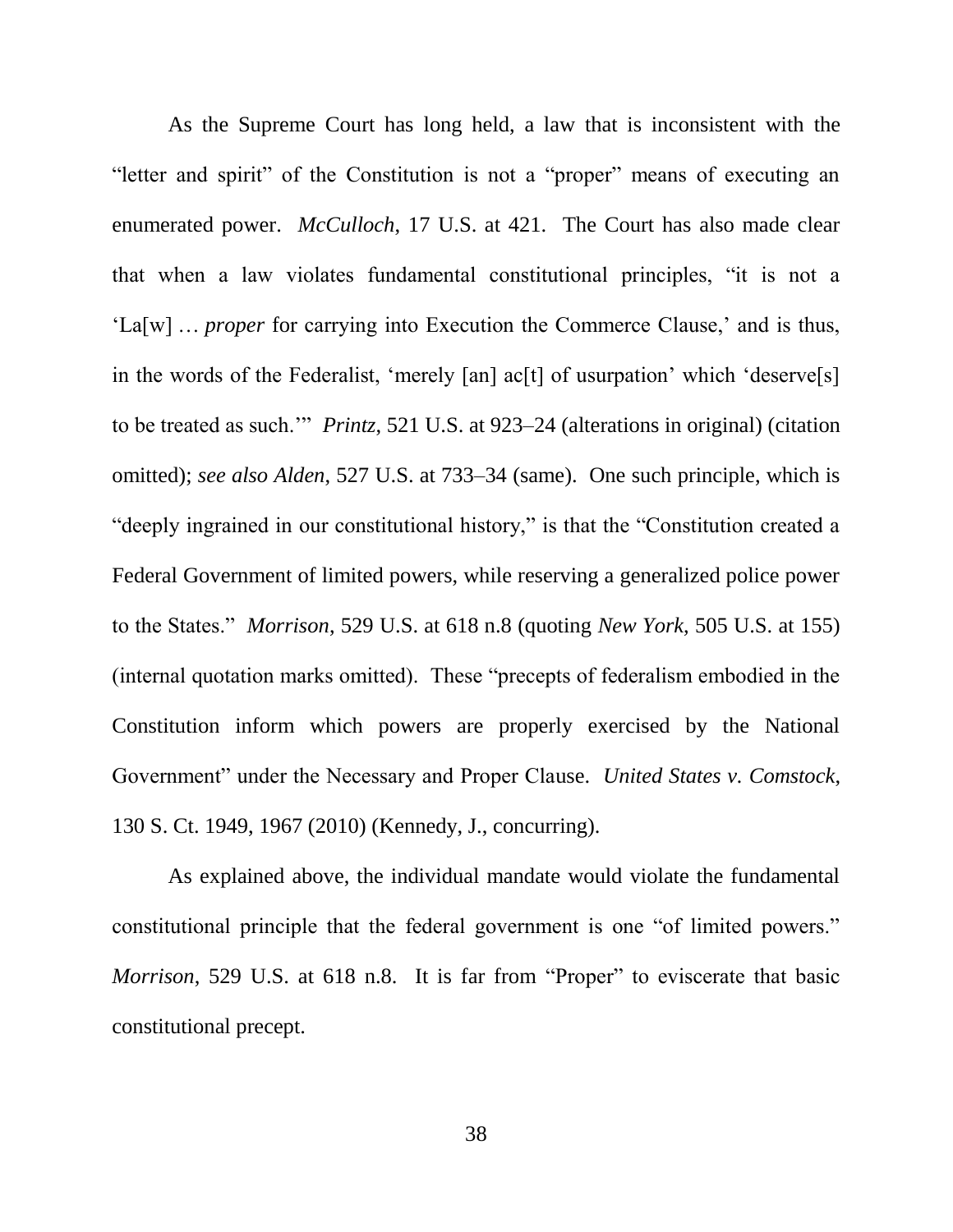Moreover, the mandate is not "incidental" (*McCulloch*, 17 U.S. at 411) to some other legitimate regulation under the Commerce Clause. Congress sought to "increase the number and share of Americans who are insured," ACA  $§ 1501(a)(2)(C)$ , and it did so by the most direct route available: requiring them to be insured. Thus, this is not a means to some legitimate end, but an end in itself. The Supreme Court has long held that Congress may not invoke the Necessary and Proper Clause to exercise any "great substantive and independent power," only powers that are "incidental to those powers which are expressly given" and that ―subserve the legitimate objects of‖ the federal government. *McCulloch*, 17 U.S. at 411. But the power exercised here is distinct from any Commerce Clause power ever exercised and could not have been granted without prompting contemporaneous objection. The fundamental problem is that Congress has invoked a power that it was not granted under the Commerce Clause, the Necessary and Proper Clause or anywhere else.

The government also contends that the individual mandate is incidental to "the requirement that insurers extend coverage and set premiums without regard to pre-existing medical conditions." Govt.'s Opening Br. 28. The government insists that this requirement "would not work without" the individual mandate because the requirement will encourage consumers to refrain from buying insurance until they are injured or sick. *Id.* at 30–31; *see* ACA § 1501(a)(2)(G). But on this reasoning,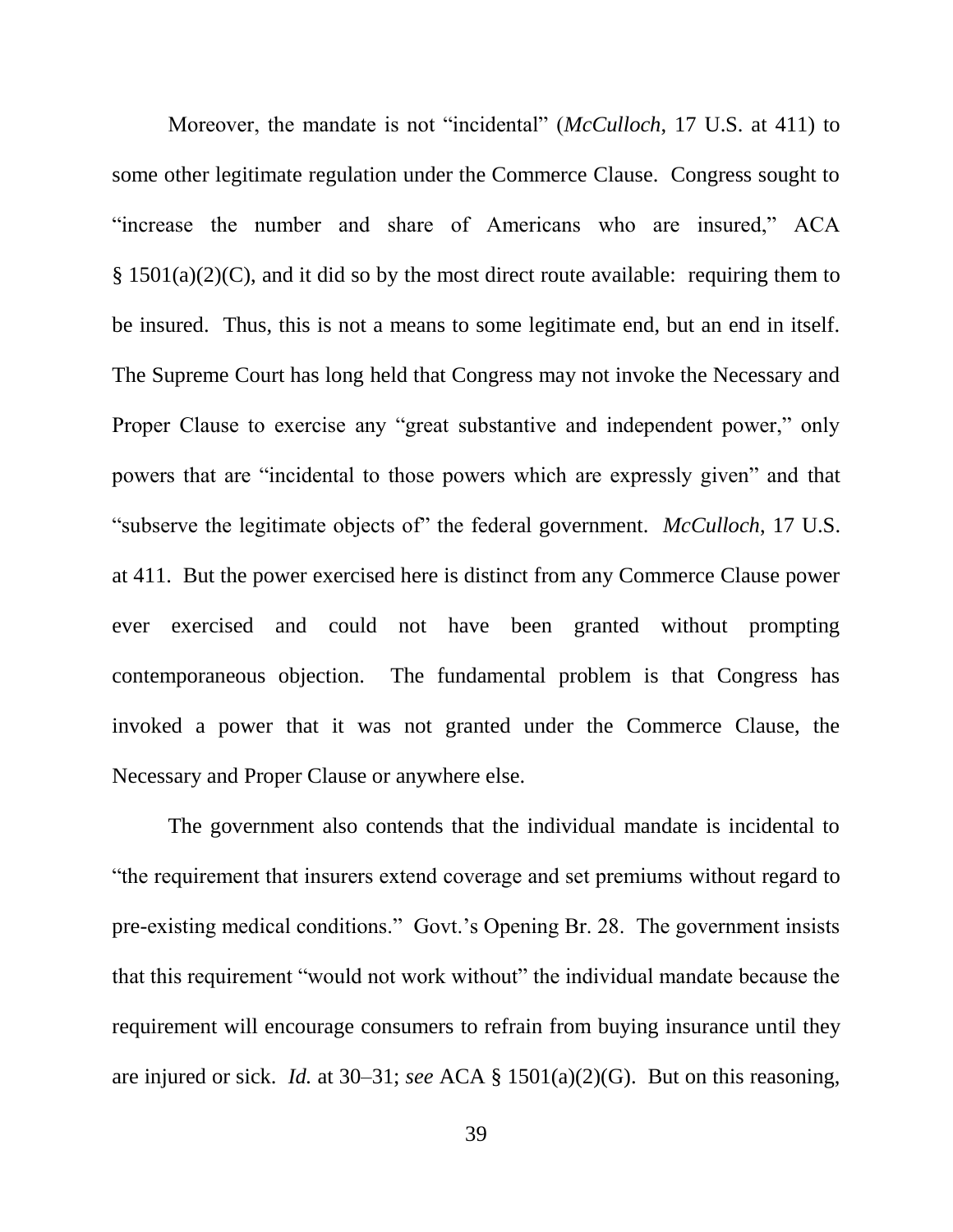the individual mandate is designed not to "subserve" and facilitate the Act's insurance industry reforms, *McCulloch*, 17 U.S. at 411, but to *counteract* their anticipated negative consequences.

As the district court correctly recognized, the government's reasoning would mean that "the more harm [a] statute does, the more power Congress could assume for itself under the Necessary and Proper Clause." R.E. 2061. The Constitution does not permit this type of blatant bootstrapping ― create a problem and then assert that it is necessary and proper to fix the problem by asserting an authority the Constitution otherwise denies the federal government.Moreover, the individual mandate is the centerpiece of the Act, as the government has repeatedly stressed, not a collateral provision or distinct means to some other end. As discussed below, the government's arguments about the necessity of the individual mandate to the ACA's other provisions show that the Act is not severable; but they hardly increase Congress's authority to enact those measures in the first place.

The multi-factor inquiry used by the Supreme Court in its most recent exposition of the Necessary and Proper Clause confirms that the individual mandate is not necessary and proper. *See Comstock*, 130 S. Ct. at 1949. *Comstock* upheld a civil-commitment statute for prisoners with certain mental health issues after considering four contextual factors, *none* of which supports invocation of that Clause here.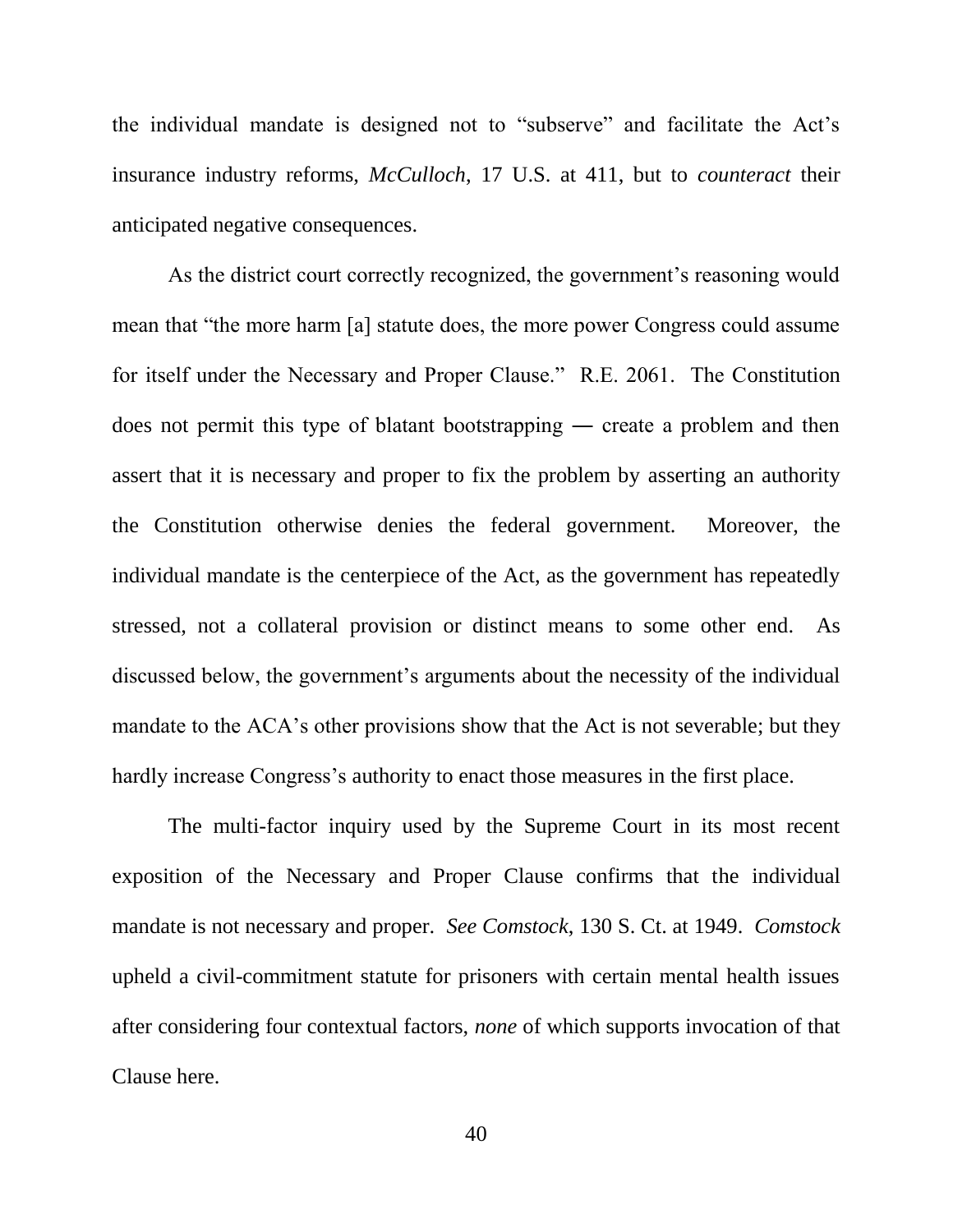While there was a "long history of federal involvement" in prison-related mental health statutes, *id.*, there is no history of the federal government mandating the purchase of health insurance (or any other commodity). Similarly, the individual mandate is not "reasonably adapted" to Congress's "responsibilities." *Id.* at 1961–62. Unlike *Comstock*, where the common law imposed obligations on the government as custodian, the federal government has no legal duty to undertake the unprecedented step of providing or mandating health care to everyone legally in the country.

Nor does the individual mandate have only a "narrow" scope. *Id.* at 1949, 1364-65; *cf. Lopez*, 514 U.S. at 566 ("the question of congressional power under the Commerce Clause is 'necessarily one of degree'") (citation omitted). It applies to almost everyone legally living in the United States, solely because they live in the United States. 26 U.S.C. § 5000A(a), (d).

The individual mandate certainly does not "accommodat[e] state interests" by leaving them any choice in the matter, *Comstock*, 130 S. Ct. at 1962; instead, it overrides state interests in favor of a one-size-fits-all federal mandate, even in those States like Idaho, Utah, and Virginia that have enacted laws expressly guaranteeing their citizens the freedom to choose not to purchase health insurance. *See* Idaho Code Ann. § 39-9003; Utah Code Ann. § 63M-1-2505.5; Va. Code. Ann. § 38.2-3430.1:1.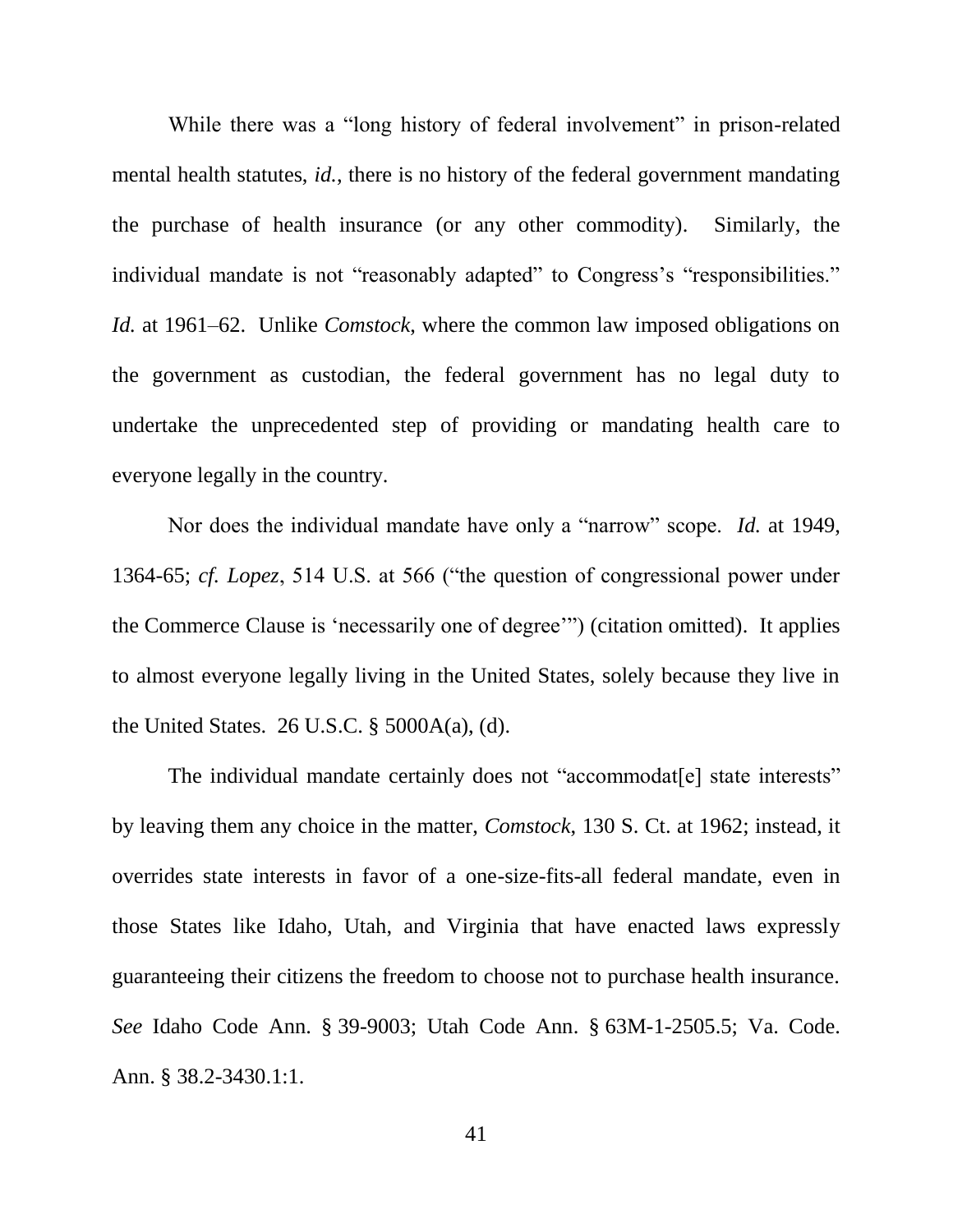The manner in which the individual mandate runs roughshod over state interests is particularly egregious given that protection of the public health lies at the core of the States' traditional police power. *See, e.g.*, *Sporhase v. Nebraska ex rel. Douglas*, 458 U.S. 941, 956 (1982); *Head v. N.M. Bd. of Exam'rs in Optometry*, 374 U.S. 424, 428 (1963). The lack of any limiting principle on this power and the reality that it amounts to a federal police power vitiates any reliance on the Necessary and Proper Clause. *See Comstock*, 130 S. Ct. at 1964 ("Nor need we fear that our holding today confers on Congress a general 'police power, which the Founders denied the National Government and reposed in the States." (*quoting Morrison*, 529 U.S. at 618).When, as here, the fundamental problem with the federal government's Commerce Clause theory is the lack of a limiting principle, its resort to the Necessary and Proper Clause to *augment* that power, and make it more like a federal police power is a non-sequitur. Unlike *Comstock*, or any other case on which the government relies,<sup>2</sup> this *is* a case in which "the National" Government relieves the States of their own primary responsibility to enact laws and policies for the safety and well being of their citizens" and "the exercise of

 $\overline{a}$ 

<sup>2</sup> This suffices to distinguish not only *Comstock* but precedents of this Court that rely on the Necessary and Proper Clause to allow Congress to effectuate a government policy that depends on a more customary exercise of the Commerce power. But when the problem is that the Commerce Clause power asserted has no limits, pointing to additional authorities that augment the Commerce Clause is nonresponsive.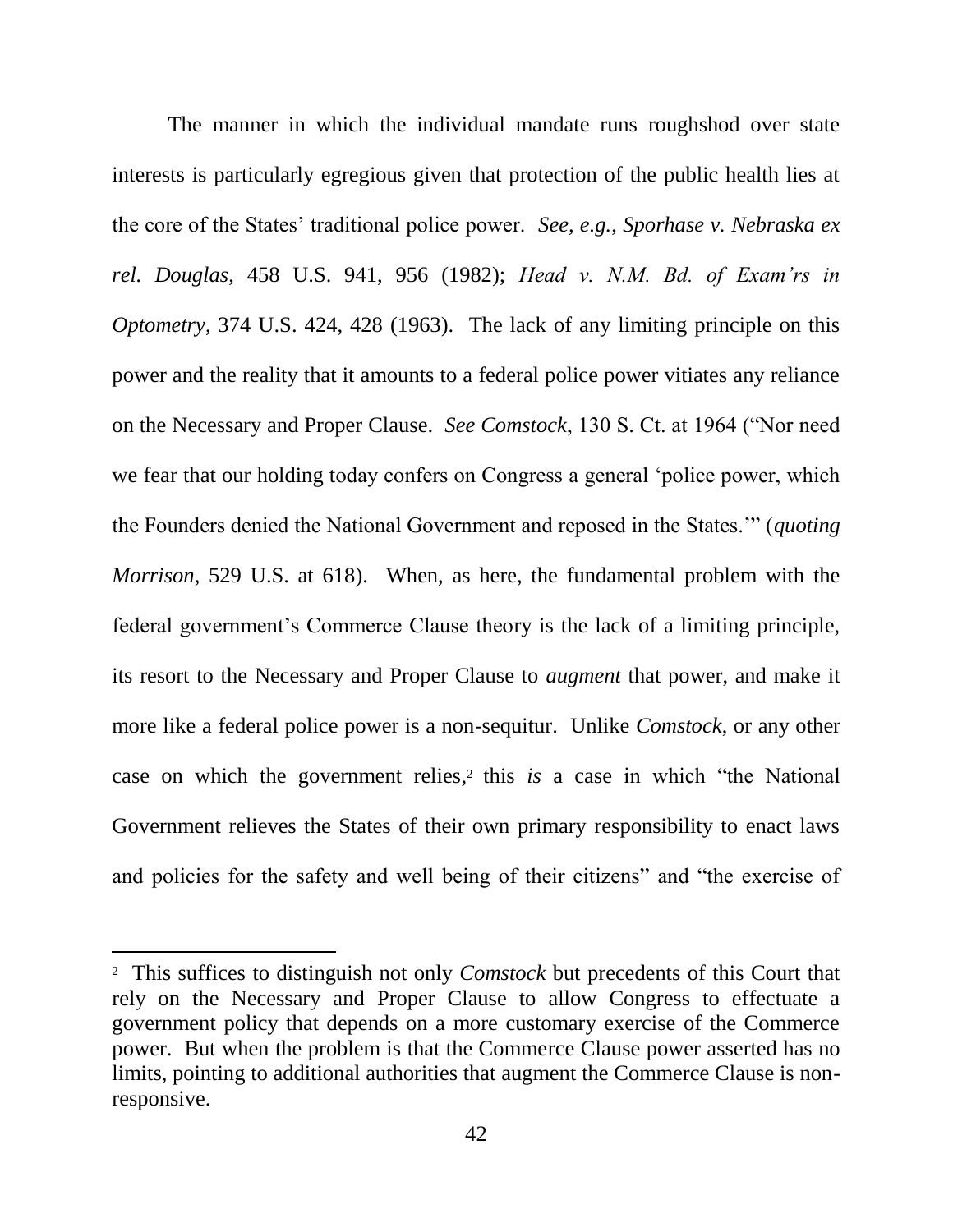national power intrudes upon functions and duties traditionally committed to the State." *Comstock*, 130 S. Ct. at 1968 (Kennedy, J., concurring in the judgment).

# **D. The Individual Mandate Is Not a Valid Exercise of Congress's Taxing Power.**

The government briefly argues that even if the individual mandate is not a valid exercise of Congress's commerce power, it is nonetheless a valid exercise of Congress's power to "lay and collect Taxes." U.S. Const. art. I, § 8, cl. 1; *see* Govt.'s Opening Br. 50–54. Like every other court to consider the issue, the district court correctly rejected the government's argument. *See Mead*, 2011 WL 611139, at \*22–\*23; *Goudy-Bachman v. U.S. Dep't of Health & Human Servs.*, No. 1:10-CV-763, 2011 WL 223010, at \*10–\*12 (M.D. Pa. Jan. 24, 2011); *Virginia*, 728 F. Supp. 2d at 786–88; *Liberty Univ., Inc. v. Geithner*, No. 6:10-cv-00015, 2010 WL 4860299, at \*9–\*11 (W.D. Va. Nov. 30, 2010); *U.S. Citizens Ass'n v. Sebelius*, No. 5:10 CV 1065, 2010 WL 4947043, at \*5 (N.D. Ohio Nov. 22, 2010); *Thomas More*, 720 F. Supp. 2d at 890–91.

Whether the statutory penalty for not complying with the individual mandate is a tax is ultimately irrelevant because Plaintiffs are challenging the mandate itself, which is clearly not a tax. The ACA mandates that nearly every individual in the United States "shall ... ensure that the individual ... is covered under minimum essential coverage" as defined by federal law. 26 U.S.C.  $\S$  5000A(a) (emphasis added). Congress then imposed a "penalty" on any individual who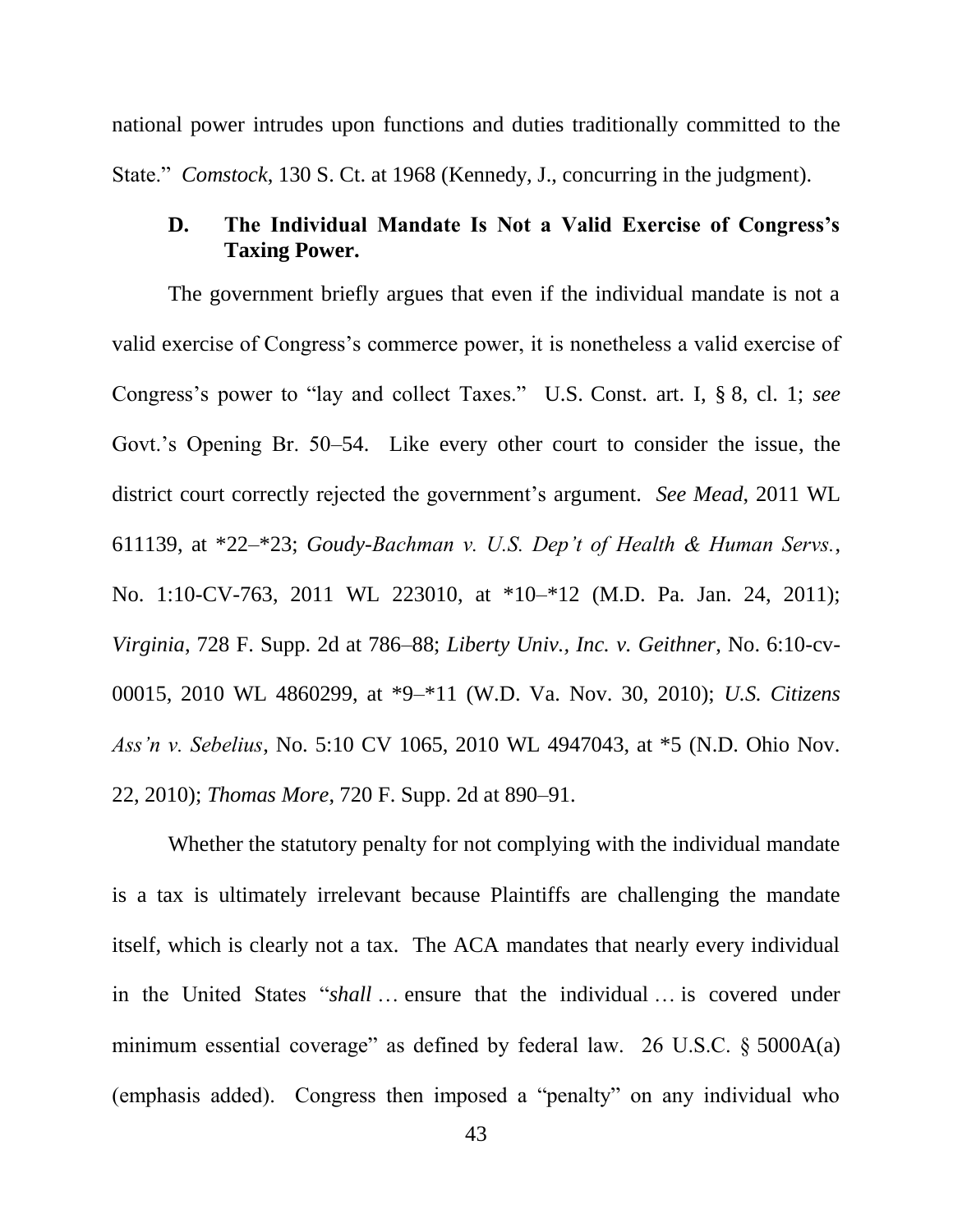"fails to meet the requirement" of that individual mandate.  $\S$  5000A(b)(1). Plaintiffs' main constitutional challenge is to the mandate itself, which makes it unlawful not to secure qualifying health insurance coverage; the "penalty" for failure to comply is invalid simply as a consequence of the mandate's invalidity. *See* R.E. 387 n.3 (acknowledging that plaintiffs' "challenge 'is to the mandate itself' and not the 'incidental penalty that accompanies the individual mandate'").

The cases cited by the Government are beside the point because they do not involve the constitutionality of a regulatory prohibition or requirement, as opposed to a tax. For example, *United States v. Sanchez*, 340 U.S. 42, 45 (1950), involved a tax on transferring a drug where the "transfer is *not* made an unlawful act under the statute" (emphasis added); instead of mandating or prohibiting any activity, Congress simply taxed it. Similarly, in *Sonzinsky v. United States*, 300 U.S. 506, 513 (1937), the Court emphasized that "[t]he case is not one where the statute contains regulatory provisions related to a purported tax in such a way as has enabled this Court to say in other cases that the latter is a penalty resorted to as a means of enforcing the regulations." It would be unprecedented to uphold as a valid exercise of the taxing power an act of Congress that on its face purports to impose a direct regulatory mandate on individual conduct.

The distinction is not a mere formality; there are important differences between a regulation directly mandating certain conduct and a tax encouraging that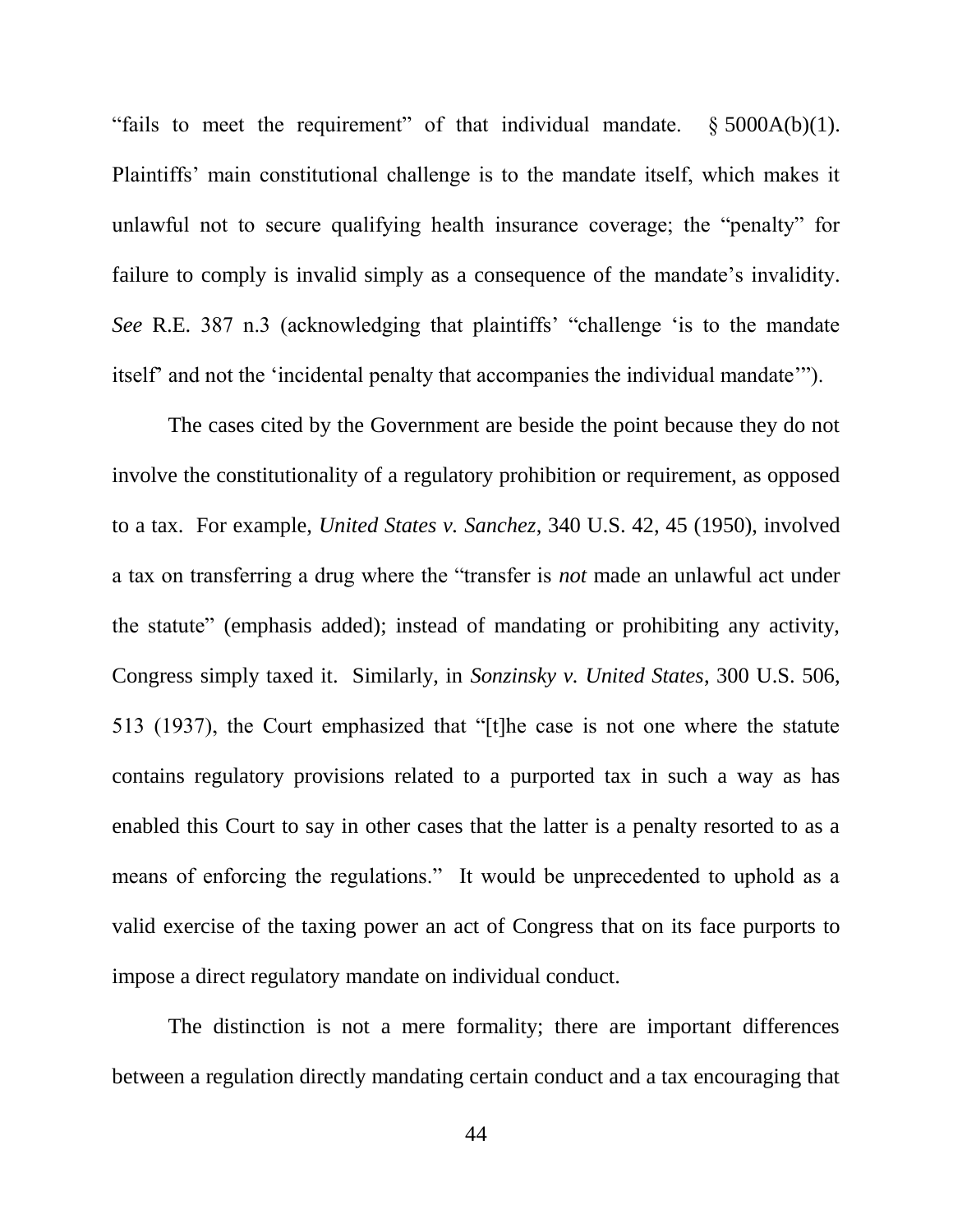conduct. Most obviously, when Congress provides incentives through the tax code, the choice whether to take advantage of those incentives remains with each individual; but when Congress expressly mandates an action, law-abiding individuals must comply. Tax and regulatory legislation are also treated differently under the Constitution. *See* U.S. Const. art. I, § 7, cl. 1 ("All bills for raising revenue shall originate in the House of Representatives ...."). Finally, whether a measure is structured as a tax or a regulation has tangible consequences in terms of public perception and political accountability, as the district court observed. R.E. 405.

Even if the classification of the penalty as a regulatory penalty or a tax mattered, the district court correctly concluded that the structure and legislative history of the ACA demonstrate that Congress made a deliberate choice to treat the financial exaction in ACA § 1501(b) (§ 5000A(b)) as a regulatory penalty rather than a tax. Among other things, Congress:

> (i) specifically changed the term in previous incarnations of the statute from "tax" to "penalty";

> (ii) used the term "tax" in describing several other exactions provided for in the Act [but not the individual mandate];

> (iii) specifically relied on and identified its Commerce Clause power and not its taxing power;

> (iv) eliminated traditional IRS enforcement methods for the failure to pay the "tax"; and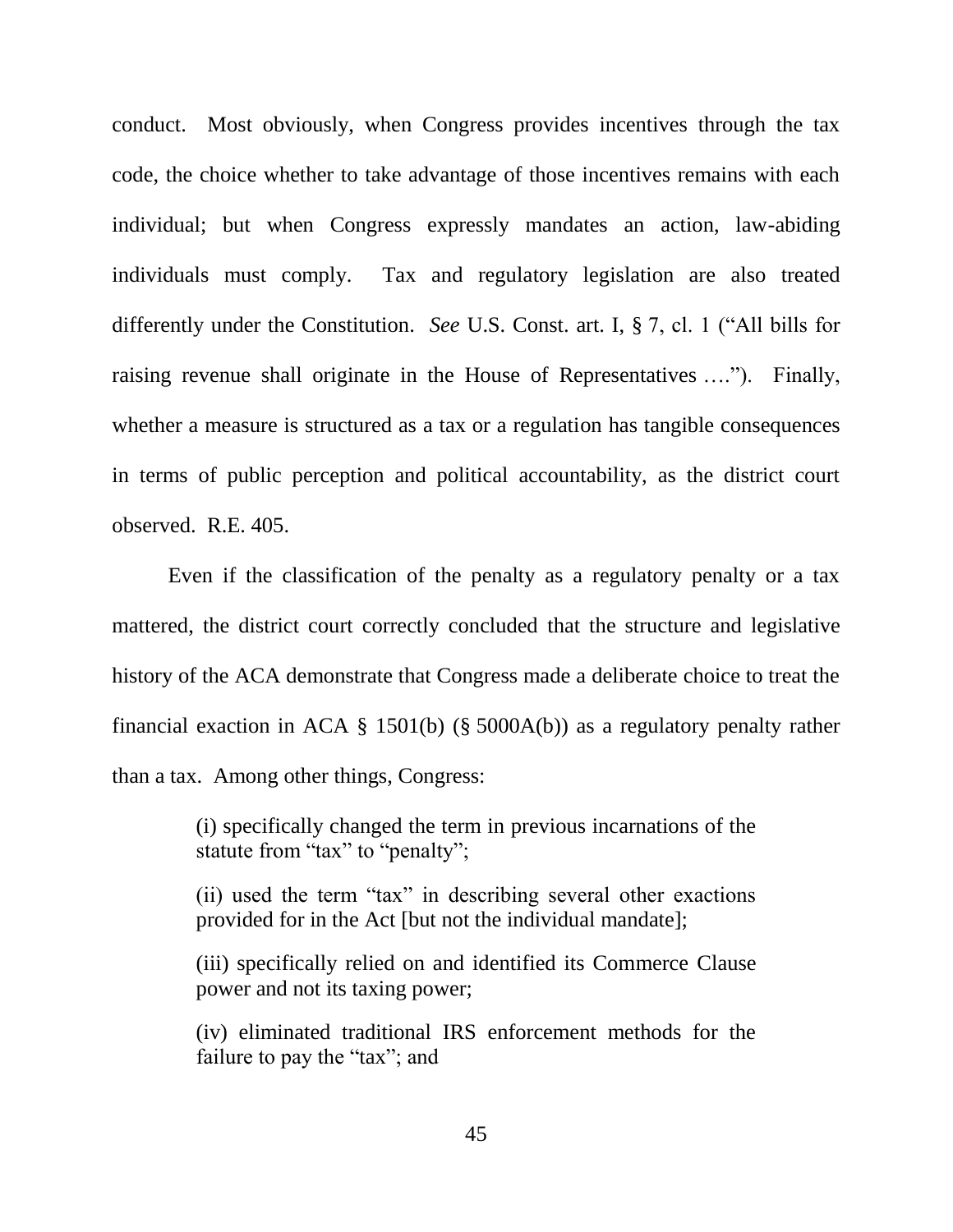(v) failed to identify in the legislation any revenue that would be raised from it, notwithstanding that at least seventeen other revenue-generating provisions were specifically so identified.

R.E. 390–400; *see also Virginia*, 728 F. Supp. 2d at 786–88.

Finally, the legislation would still be unconstitutional even if Congress had not imposed a direct regulatory mandate and even if it had not chosen to treat the penalty as a penalty rather than a tax. The taxing power is broad, but not so broad as to eliminate constitutional limits on Congress's regulatory authority. Thus, the Supreme Court has long recognized that "the taxing power may not be used as the instrument to enforce a regulation of matters of state concern with respect to which the Congress has no authority to interfere." *United States v. Butler*, 297 U.S. 1, 70 (1936).

While the Supreme Court has cut back on some of the limits it used to impose on the taxing power, it has never abandoned, and instead has reaffirmed, the principle that "there comes a time in the extension of the penalizing features of the so-called tax when it loses its character as such and becomes a mere penalty with the characteristics of regulation and punishment." *Dep't of Rev. of Montana v. Kurth Ranch*, 511 U.S. 767, 779 (1994) (quoting *A. Magnano Co. v. Hamilton*, 292 U.S. 40, 46 (1934)). <sup>3</sup> The Supreme Court certainly would not have upheld the

 $\overline{a}$ 

<sup>3</sup> The Supreme Court's statement in a footnote in *Bob Jones University v. Simon*, 416 U.S. 725, 741 n.12 (1974) that it had "abandoned" "distinctions between regulatory and revenue-raising taxes" such as those drawn in *Hill v. Wallace* was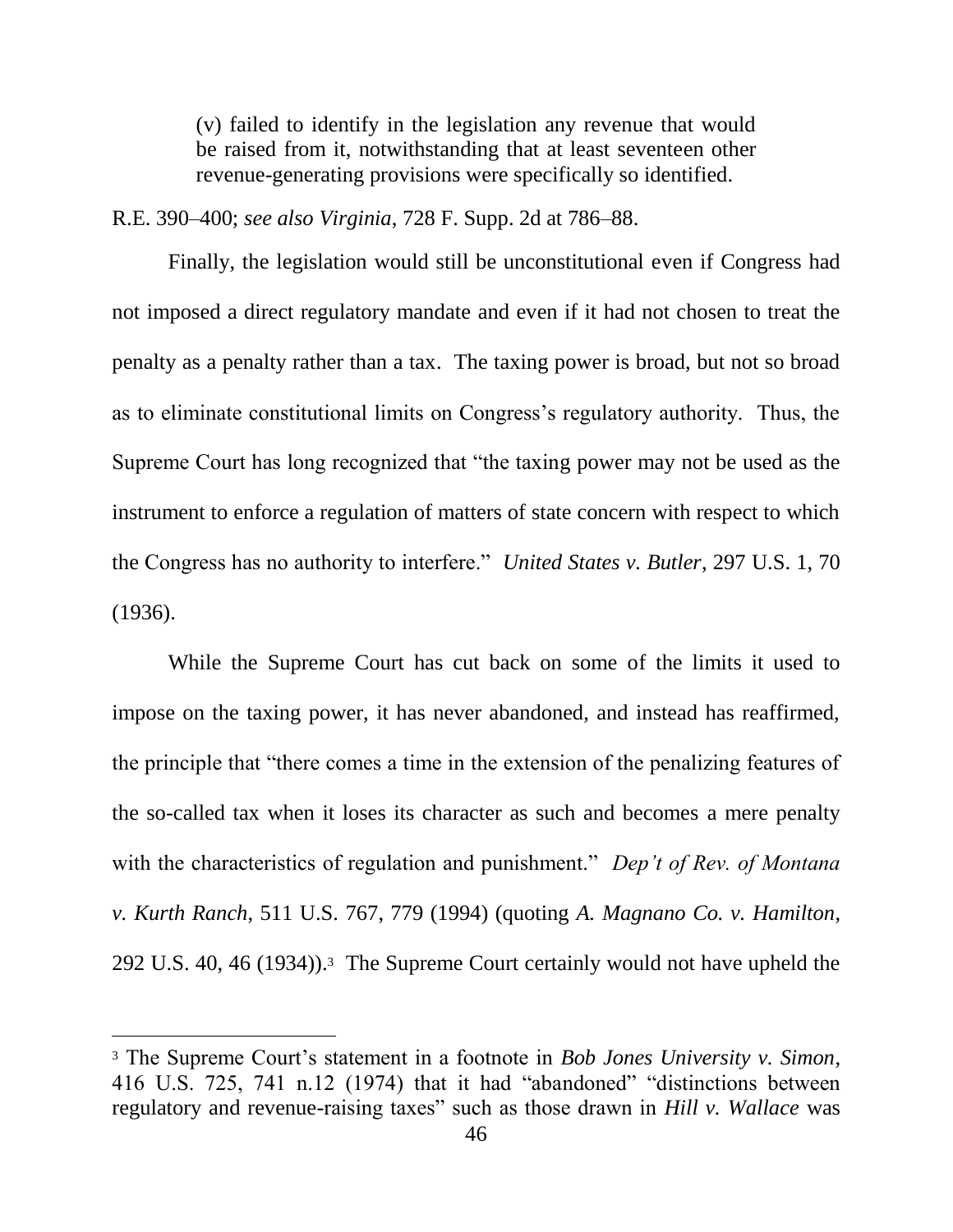federal intrusions into traditional State domains at issue in *Lopez* and *Morrison* if Congress had simply imposed a "tax penalty" for gender-motivated violence or possession of a gun in a school zone. This Court need not reach that question, however, because Congress expressly imposed a direct regulatory mandate, instead of imposing only a tax on lawful conduct.

#### **II. The ACA's Dramatic Expansion of the Medicaid Program Is Not a Valid Exercise of Congress's Spending Power.**

The government does not argue that the Commerce Clause or the taxing authority supports the ACA's dramatic expansion of the States' Medicaid burdens. Nor does it deny that the expansion would ordinarily violate the Tenth Amendment's prohibition against commandeering state governments. Instead, the government resorts to the Spending Clause, arguing that the expansions are constitutional conditions on the States' acceptance of federal funding.

Congress may not, however, employ its spending power to coerce States into capitulating to federal demands. *See Steward Machine*, 301 U.S. at 590; *Dole*, 483 U.S. at 211. The Supreme Court has thus "recognized that in some circumstances" the financial inducement offered by Congress might be so coercive as to pass the point at which 'pressure turns into compulsion.'" *Dole*, 482 U.S. at 211 (quoting *Steward Machine*, 301 U.S. at 590). By conditioning *all* of the States' billions of

 $\overline{a}$ 

dictum that has been superseded by *Kurth Ranch*'s recognition of the continued viability of such distinctions.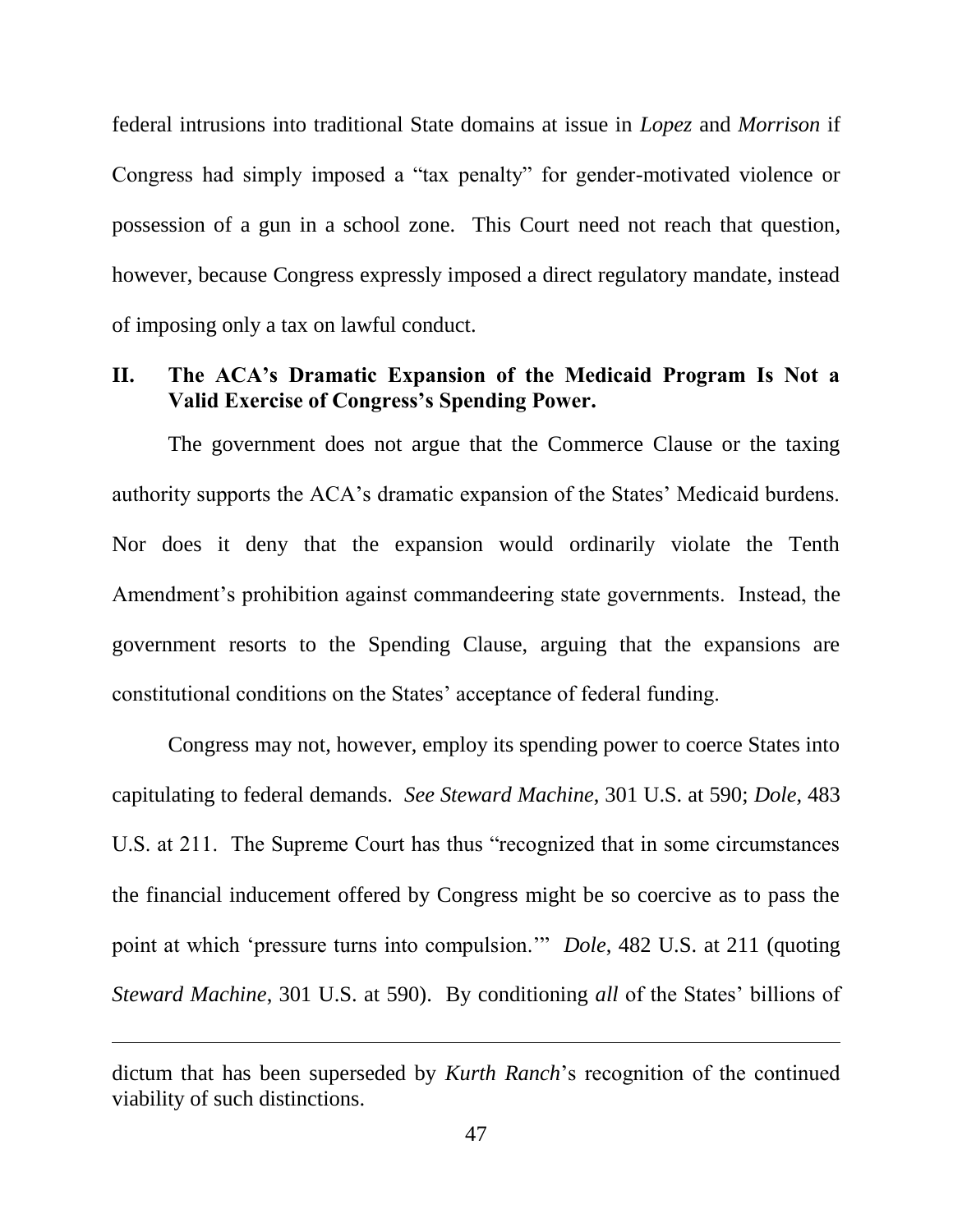dollars of federal Medicaid funding on their adoption of the ACA's expanded eligibility and coverage terms, Congress has plainly passed that point. No State could afford to turn down all of its Medicaid money, which accounts for 40% of all federal grant money, and there is no reasonable relationship between the changes Congress seeks to impose and the withholding of *all* Medicaid funds. Congress itself was so sure the States could not decline to continue participating in Medicaid that it provided no other way for the neediest individuals to comply with the individual mandate.

# **A. The Supreme Court Has Repeatedly Reiterated that Spending Power Conditions Must Be Truly Voluntary.**

―No matter how powerful the federal interest involved, the Constitution simply does not give Congress the authority to require the States to regulate." *New York*, 505 U.S. at 178; *see also Printz*, 521 U.S. at 935. Thus, although the Supreme Court has "identified a variety of methods ... by which Congress may urge a State to adopt a legislative program consistent with federal interests," Congress may not resort to "outright coercion" to achieve that result. *New York*, 505 U.S. at 166.

To ensure that Congress may not use its spending power to circumvent that limitation, the Supreme Court has admonished that when Congress conditions acceptance of Federal funds upon adoption of a federal regulatory program, the legitimacy of Congress's action "rests on whether the State *voluntarily* and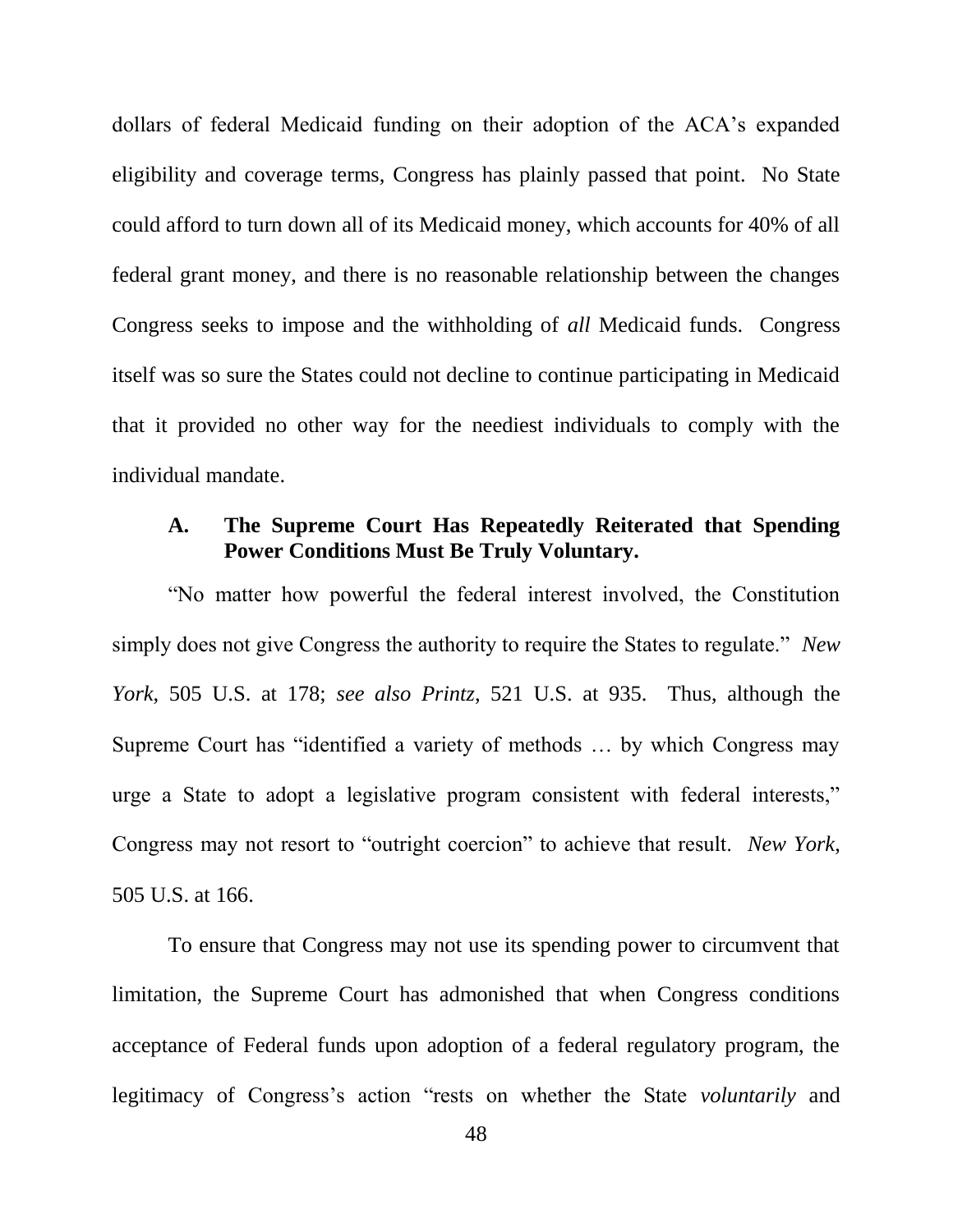knowingly accepts the terms‖ Congress has attached to the funds. *Pennhurst State Sch. & Hosp. v. Halderman*, 451 U.S. 1, 17 (1981) (emphasis added). Though a spending power condition is always in some superficial sense "voluntary" — Congress does not legally obligate States to accept federal funding — the Court has made clear that a State's adoption of a federal regulation in exchange for federal funding must be voluntary "not merely in theory but in fact." *Dole*, 483 U.S. at 211-12.

To that end, the Court has "recognized that in some circumstances the financial inducement offered by Congress might be so coercive as to pass the point at which 'pressure turns into compulsion.'" *Id.* at 211 (citing *Steward Machine*, 301 U.S. at 590); *accord Coll. Sav. Bank v. Fla. Prepaid Postsecondary Educ. Expense Bd.*, 527 U.S. 666, 687 (1999). Although the Court has acknowledged the difficulty inherent in determining "the point at which pressure turns into compulsion,‖ *Steward Machine*, 301 U.S. at 590, it has never abandoned the enterprise. *See id.* at 591 ("We do not fix the outermost line. Enough for present purposes that wherever the line may be, this statute is within it."); *Dole*, 483 U.S. at 211 (reaffirming coercion doctrine's existence before rejecting coercion claim on the merits); *Sabri v. United States*, 541 U.S. 600, 608 (2004) (similar). If the coercion here does not cross the line, then the Court was simply mistaken to identify any constitutional limit at all.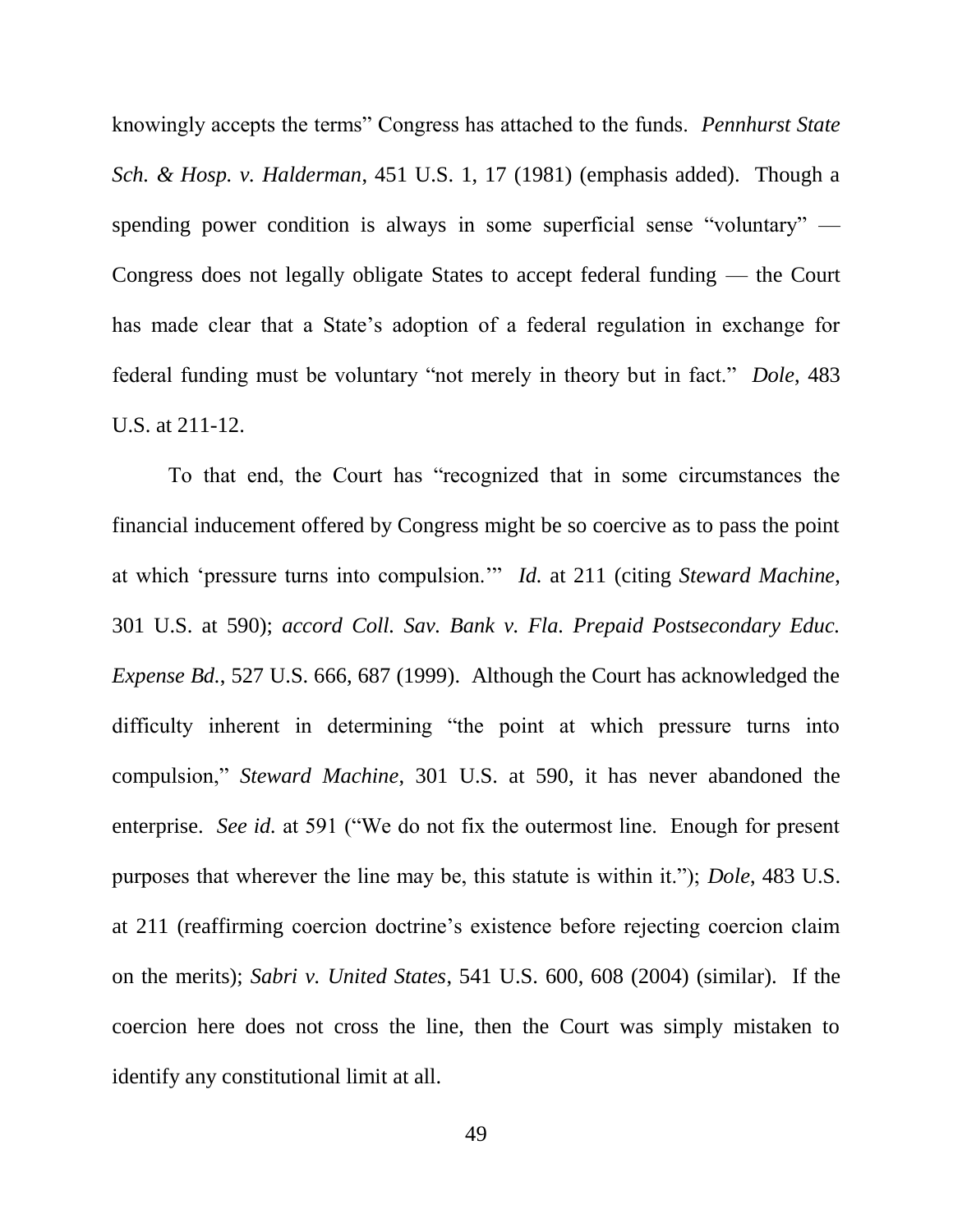The contours of the coercion doctrine are best illustrated by the Fourth Circuit's en banc plurality opinion in *Virginia Department of Education v. Riley*. There, the Federal government withheld all of a \$60 million grant under the Individuals with Disabilities Education Act (IDEA) after Virginia refused to provide services to a small number of individuals. *See* 106 F.3d 559, 562 (4th Cir. 1997). Although the court held that any requirement that those individuals be provided with services was not unambiguously set forth in the statute as required by *Dole*, *id.* at 567–68, a six-judge plurality went on to explain that there was also a "substantial" question whether the government's actions rendered Congress's exercise of its spending power impermissibly coercive, *id.* at 569.

Judge Luttig's plurality opinion rejected the suggestion that courts are incapable of determining when the sheer enormity of a federal inducement makes it coercive, noting that "[t]he difference between a  $$1000$  grant and, as here, a  $$60$ million grant, insofar as their coercive potential is concerned, is self-evident." *Id.* at 570. The plurality also pointed out that, "in stark contrast" to *Dole*, where South Dakota stood to lose only 5% of its funding if it rejected the condition in question (the critical factor in the Supreme Court's analysis, *see Dole*, 483 U.S. at 211), the Federal government withheld *all* of Virginia's IDEA funding, even though Virginia's refusal to comply with the condition in question only affected a very small portion of students "for whom the special education funds were earmarked."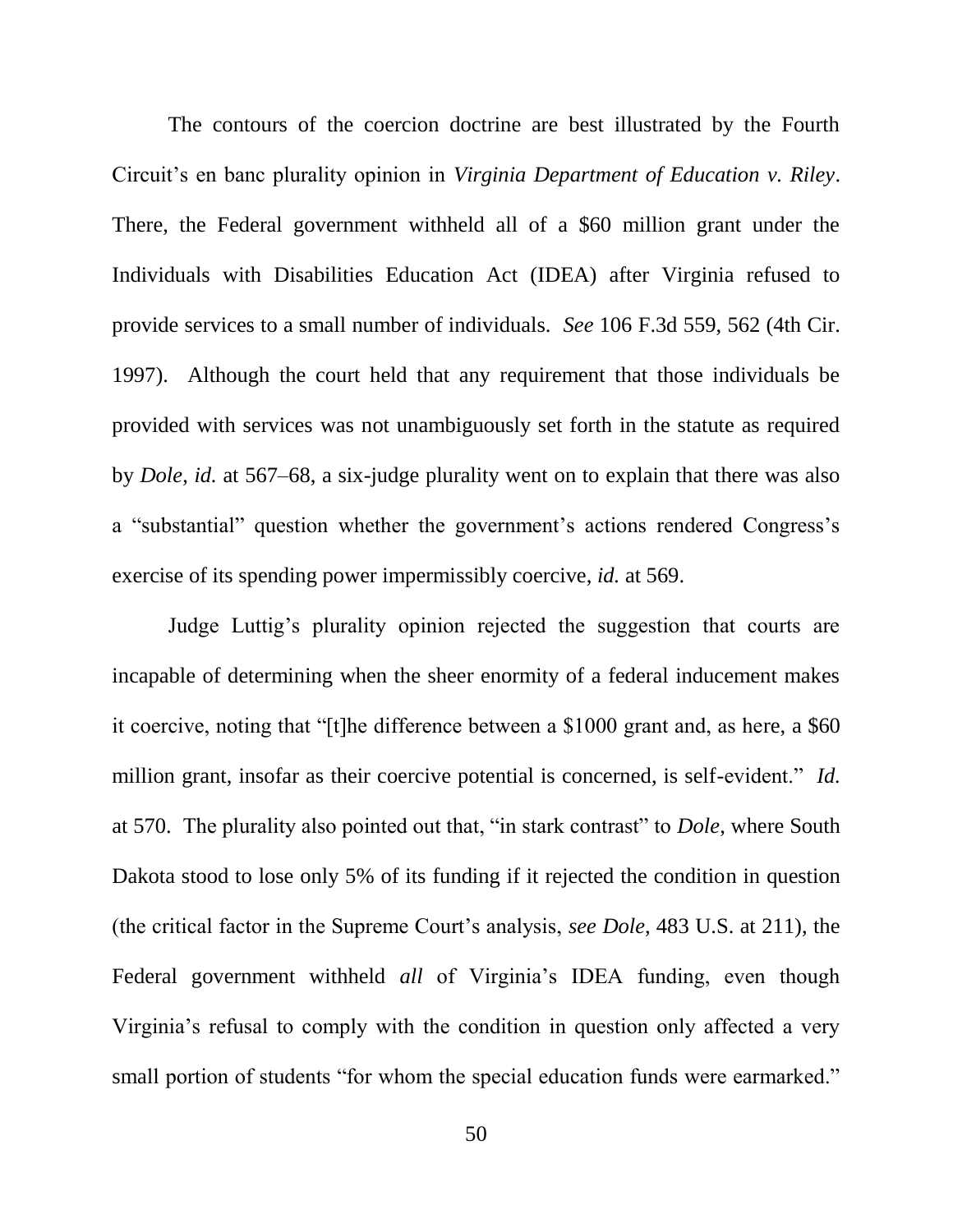*Riley*, 106 F.3d at 569. "This is a condition considerably more pernicious than the ‗relatively mild encouragement' at issue in *Dole*.‖ *Id.* (quoting *Dole*, 483 U.S. at 211).

Since *Riley*, the Fourth Circuit has reiterated its view that "serious Tenth" Amendment questions would be raised" if Congress disproportionately conditioned the entirety of a large federal grant upon a State's adoption of limited revisions to a much broader program. *West Virginia v. U.S. Dep't of Health & Human Servs.*, 289 F.3d 281, 291 (4th Cir. 2002) (rejecting coercion claim based on finding that government had *not* withheld or threatened to withhold State's entire Medicaid grant); *see also Jim C. v. United States*, 235 F.3d 1079, 1083 (8th Cir. 2000) (en banc) (Bowman, J., dissenting) (four-judge dissent concluding that Congress exceeded its Spending Clause powers because "the proportion of federal funds for education in Arkansas here placed at risk by the federal scheme (100%), the amount of those funds (some \$250,000,000), and the difficulty of making up for the loss of those funds if the State elects not to [accept the condition] all lead to the conclusion that pressure has turned into compulsion".

Following in the footsteps of *Dole*, these decisions correctly recognize that the coercion doctrine focuses on both the size of the federal inducement and the relationship between the condition and the inducement. The more massive the amount of federal funding that Congress threatens to withhold, the greater the need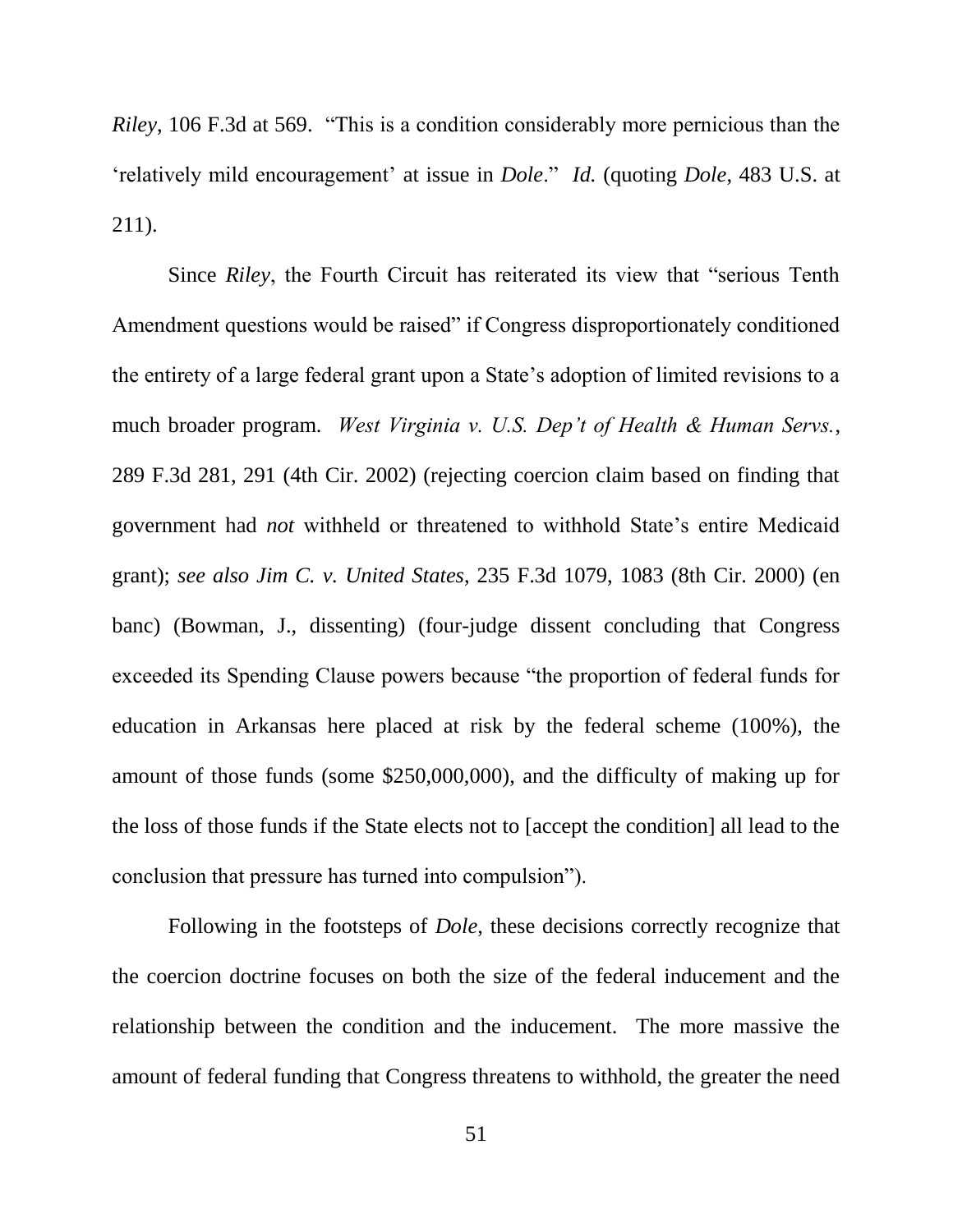for Congress to demonstrate a reasonable relationship between the conditions and the funds, lest Congress simply manipulate its power of the purse to coerce States into capitulating to federal demands.

# **B. Congress's Conditioning of Billions of Dollars in Medicaid Funding on States' Acceptance of the ACA's Expansion of Medicaid Is Impermissibly Coercive.**

Whether Congress employed impermissible coercion in the ACA is not a close question; under any meaningful analysis, it did. The ACA seeks to significantly expand Medicaid eligibility and coverage. *See* pp. 6-8, *supra*. Yet rather than simply hold out the promise of *additional* funding should States agree to these expansions, Congress has threatened to withhold *all* Medicaid funding literally billions of dollars for most States — if States do not accept Congress's terms. That is unquestionably coercive, as States quite literally cannot afford to sacrifice billions in federal funds raised from the State's own residents, and therefore have no real choice as to whether to accept these new conditions.

Medicaid is the single largest federal grant-in-aid program, accounting for a staggering 40% of *all* federal funds paid to States and approximately 7% of all federal spending. In 2008, the average State received well over \$1 billion in Medicaid funding; even the lowest recipient (Wyoming) received \$246 million. *Cf. Riley*, 106 F.3d at 570 (plurality opinion) (noting that "the coercive potential"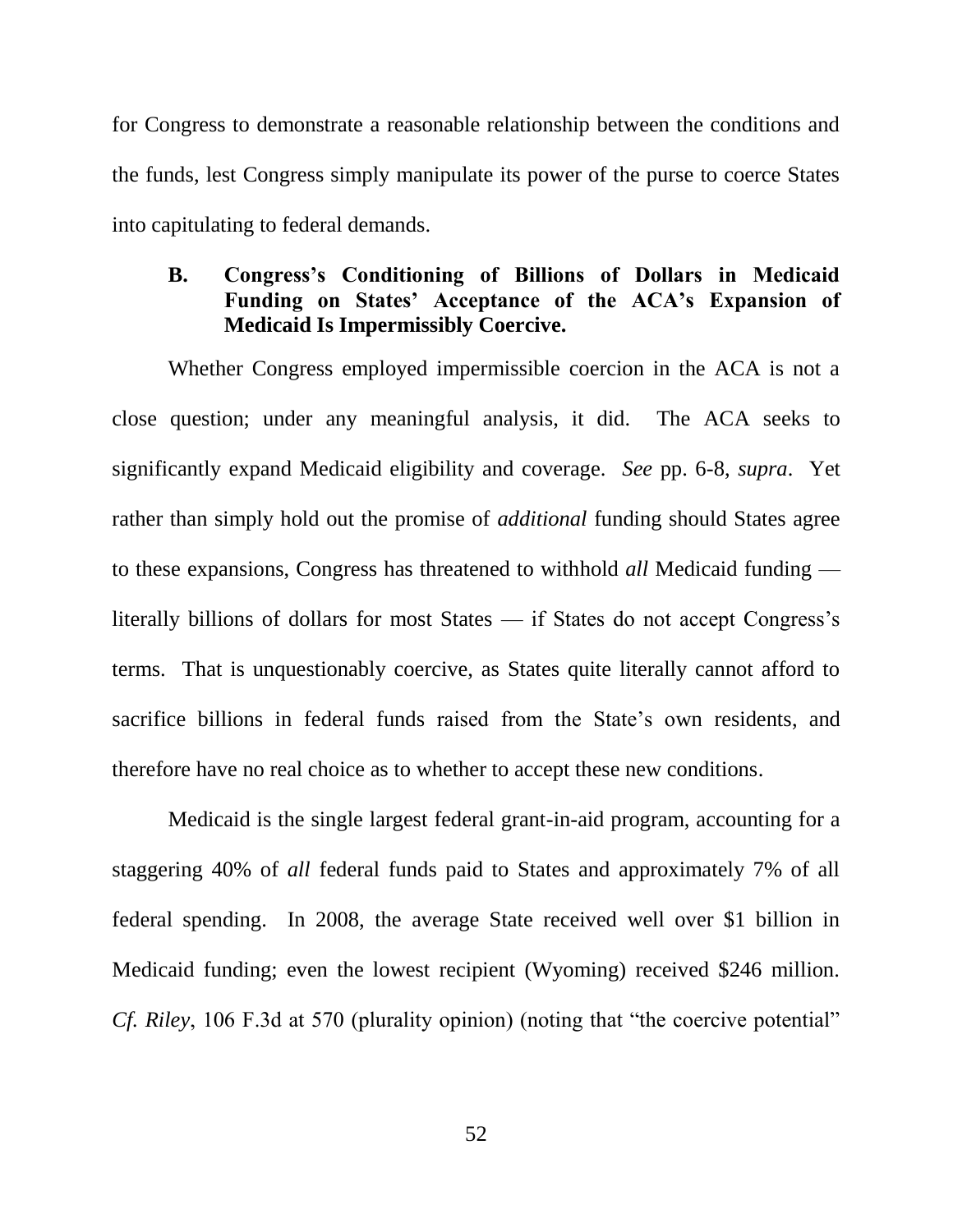of a \$60 million grant "is self-evident").<sup>4</sup> States spend, on average, 20% of their budgets on Medicaid expenditures, and federal funds cover at least half (oftentimes more) of each State's costs. R.E. 1555. Florida, for example, currently devotes *26%* of its entire state budget to Medicaid; if Florida lost federal funding, it would have to devote more than *60%* of all state tax revenues to Medicaid in order to maintain existing, pre-ACA benefits. R.E. 493. Given the scale of that impact, States have no meaningful choice between doubling the percentage of state tax revenues dedicated to medical coverage and complying with additional strings attached to those pre-existing federal funds. The federal funds are themselves supplied by taxpayers in the State, so a State cannot simply take on the responsibility and increase State tax revenues accordingly. Although the precise impact of Medicaid funding differs from State to State, one thing is clear: the loss of *all* Medicaid funding would be devastating to any State. The federal government does not – and could not – deny this basic reality.

Yet that is precisely what the ACA threatens. The only discernable relationship between the size of the federal inducement and the conditions the ACA imposes is that the former leaves the States with no choice but to accept the latter. That is not a reasonable relationship; it is unadorned coercion.

 $\overline{a}$ 

<sup>4</sup> State-by-State Medicaid data was most recently published in 2008, when federal spending totaled \$192 billion. R.E. 1551–55. Federal Medicaid spending increased by more than 30% (to \$251 billion) in 2009 and is predicted to increase by another \$434 billion before the decade is over. R.E. 1425.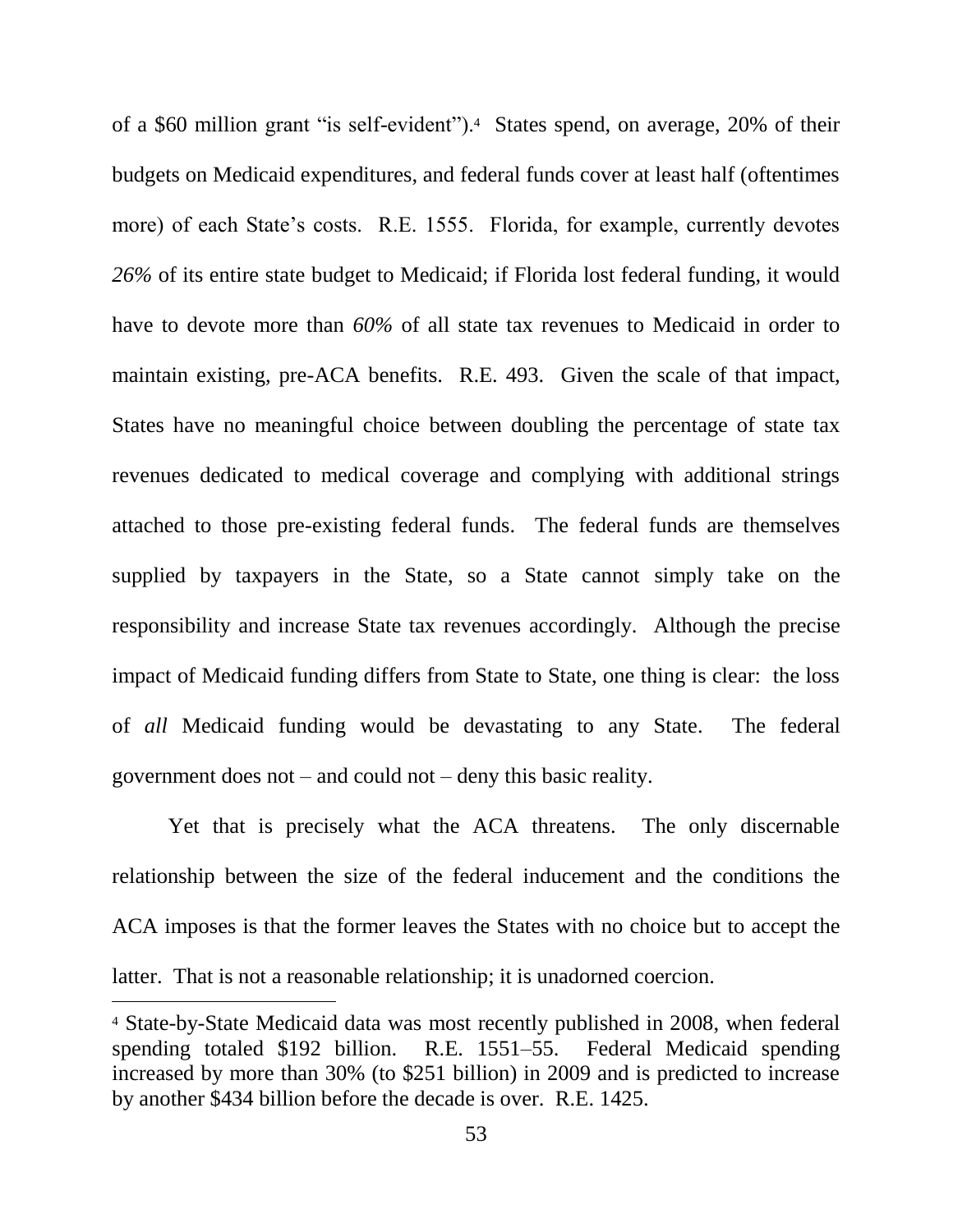That coercive effect was clear to Congress. The ACA's otherwise comprehensive scheme for universal health insurance provides no means *other than Medicaid* through which the Nation's neediest residents might comply with the mandate to maintain minimum health insurance coverage. *See* ACA § 5000A(f)(1)(A). By predicating the individual mandate and its coverage of the poorest citizens on the States' inability to withdraw from Medicaid, Congress recognized that States could not realistically turn down the massive federal funds at stake.

The constitutional violation is further illustrated by the fact that the ACA does not simply (or even primarily) impose conditions on how the States spend federal funds. The Act instead compels States to adopt, enforce, and even help fund a comprehensive federal regulatory program — something Congress could not otherwise do without running afoul of the Tenth Amendment commandeering doctrine, *see Printz*, 521 U.S. at 935. To be sure, Congress can and often does use its spending power to attempt to persuade States to adopt federal regulatory programs. But when Congress pools massive amounts of federal resources into a single lump sum that it threatens to withhold absent State capitulation, its actions can no longer be characterized as simple persuasion, but instead constitute "forbidden regulation in the guise of Spending Clause condition[s]." *Riley*, 106 F.3d at 569.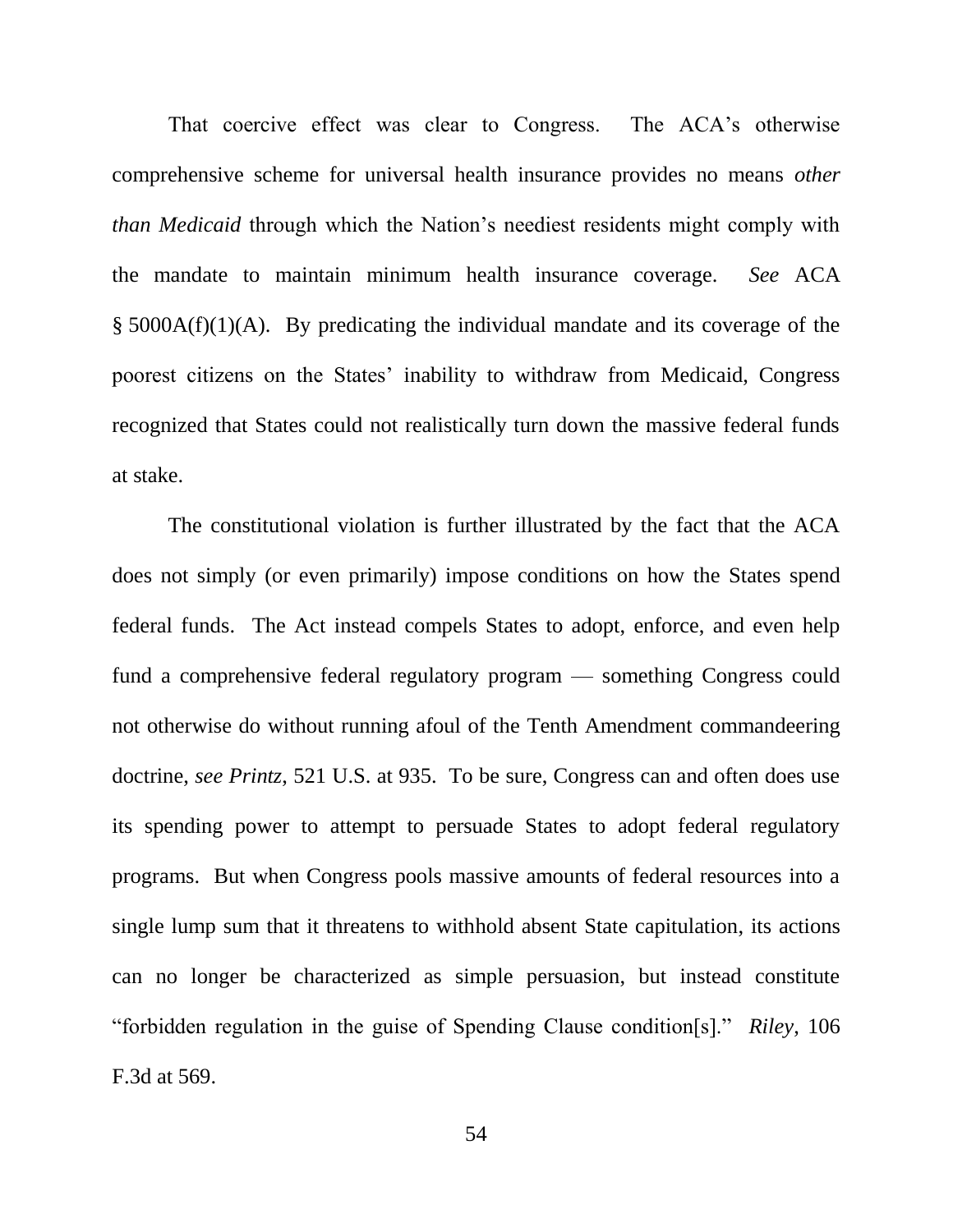# **C. Neither the District Court Nor the Government Provided Any Meaningful Response to the Merits of the States' Coercion Claim.**

In denying the government's motion to dismiss the States' coercion claim, the district court recognized that, "[i]f the Supreme Court meant what it said in *Dole* and *Steward Machine Co.* (and I must presume that it did), there is a line somewhere between mere pressure and impermissible coercion." R.E. 434. The court further recognized that, as shown by the facts detailed above, the States "are in an extremely difficult situation," and the presence of coercion "can perhaps be inferred by the fact that Congress does not really anticipate that the states will (or could) drop out of the Medicaid program." *Id.* At the summary judgment stage, however, the district court appeared to hold that the Supreme Court did not mean what it said, and that coercion is not a valid legal theory. R.E. 2011. In doing so, the court erroneously relied on a line of decisions from other circuits that largely pre-dates and conflicts with the Supreme Court's most recent pronouncements on the subject in *Dole* and other cases. R.E. 2011–13.

Before *Dole*, two circuits rejected the coercion doctrine after mistakenly reading *Steward Machine* to foreclose any argument that the sheer enormity of a federal inducement can render spending legislation coercive. *See Oklahoma v. Schweiker*, 655 F.2d 401, 414 (D.C. Cir. 1981); *N.H. Dep't of Employment Sec. v. Marshall*, 616 F.2d 240, 246 (1st Cir. 1980). As noted above, and as the district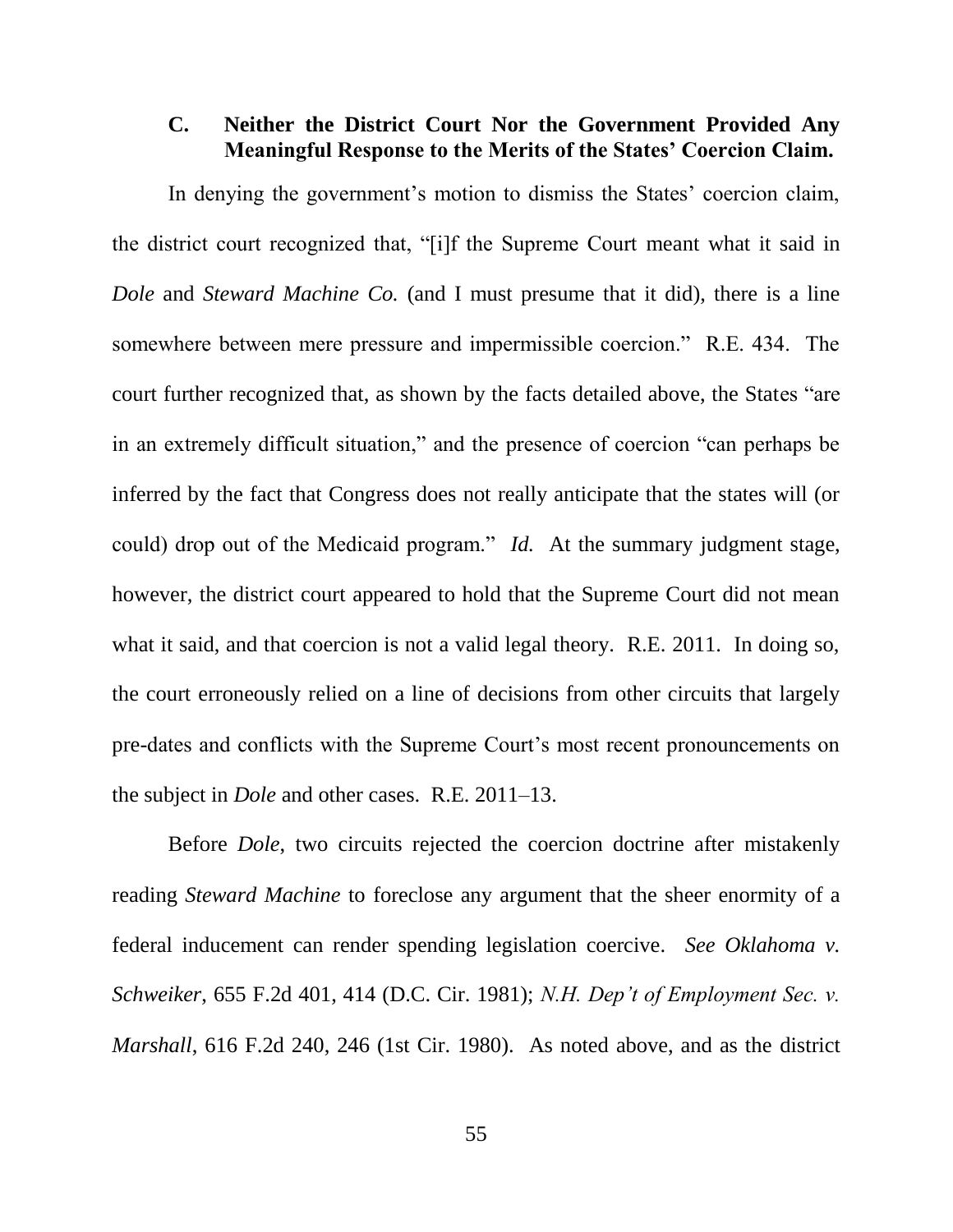court appeared to acknowledge, the Supreme Court subsequently corrected that misreading of *Steward Machine* in *Dole*. *See Dole*, 483 U.S. at 211.

Nonetheless, three other circuits have since relied upon the reasoning of the earlier court of appeals' decisions to foreclose coercion claims. *See Kansas v. United States*, 214 F.3d 1196, 1202 (10th Cir. 2000); *Doe v. Nebraska*, 345 F.3d 593, 599 (8th Cir. 2003); *Nevada v. Skinner*, 884 F.2d 445, 448 (9th Cir. 1989). The district court relied heavily on the Ninth Circuit's decision in *Skinner*, in which Judge Reinhardt suggested, in *obiter dictum*, that coercion claims are nonjusticiable. In support of that suggestion, the Ninth Circuit first relied upon *Schweiker*'s pre-*Dole* analysis, and then posited that the Supreme Court had implicitly deemed coercion claims nonjusticiable in *Garcia v. San Antonio Metropolitan Transit Authority*, 469 U.S. 528 (1985), which addressed the Tenth Amendment commandeering doctrine, not the Spending Clause. Citing *Garcia*, the Ninth Circuit theorized: "The purpose of the coercion test is to protect state sovereignty from federal incursions. If this sovereignty is adequately protected by the national political process [according to *Garcia*], we do not see any reason for asking the judiciary to settle questions of policy and politics that range beyond its normal expertise." *Skinner*, 884 F.2d at 448.

The Ninth Circuit's analysis is doubly flawed. First, the Supreme Court decided *Dole* two years *after* it decided *Garcia*. Second, to the extent *Garcia*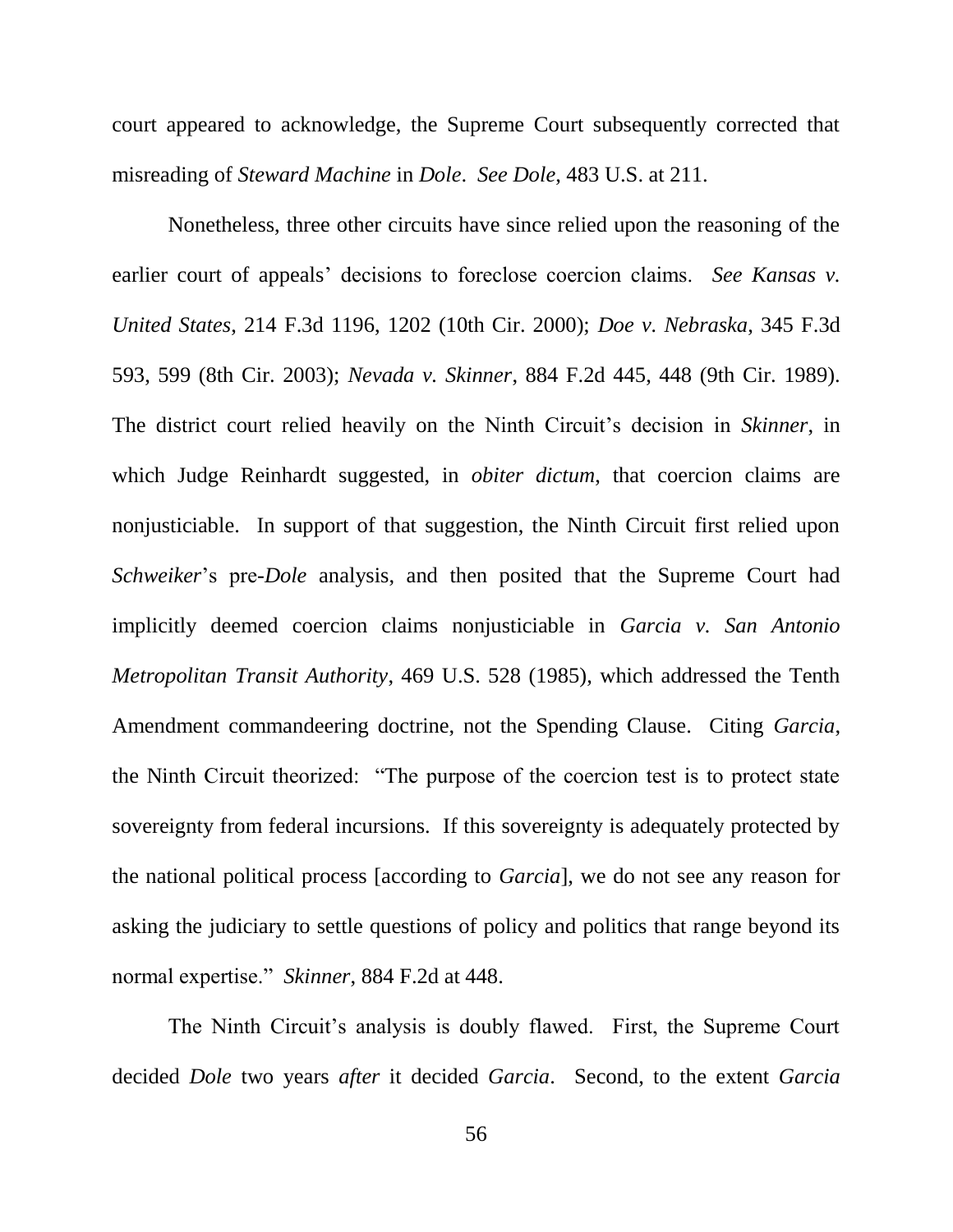suggested State sovereignty claims are categorically nonjusticiable, the Court subsequently rejected that view in *New York* and *Printz*, both of which struck down duly enacted federal statutes as unconstitutional federal incursions on State sovereignty. *See New York*, 505 U.S. at 177; *Printz*, 521 U.S. at 935. Accordingly, *Skinner* and the other decisions that followed it are inconsistent with no fewer than three Supreme Court cases and provide no persuasive basis for viewing coercion claims with suspicion. Unless and until the Supreme Court abandons the coercion doctrine, courts are bound to apply it, and the district court erred by failing to do so.

Nor has there ever been a stronger coercion claim than the one here, as confirmed by the fact that all of the decisions that have rejected coercion claims on their merits are readily distinguishable. *Dole*, for example, rejected a coercion claim because Congress's attachment of a condition to 5% of federal highway funds (\$4 million) constituted only "relatively mild encouragement." *Dole*, 483 U.S. at 211. In *West Virginia*, the State failed to substantiate its allegation that the federal government "withh $[e][d]$  (or threaten $[ed]$  to withhold) the entirety" of its Medicaid funding. 289 F.3d at 292. And in *Steward Machine*, the State "d<sup>[id]</sup> not offer a suggestion that ... she was affected by duress." 301 U.S. at 589.

In rejecting the States' claim, the district court invoked purported "judicial" findings" that Medicaid is a voluntary program. R.E. 2010. But the cases the court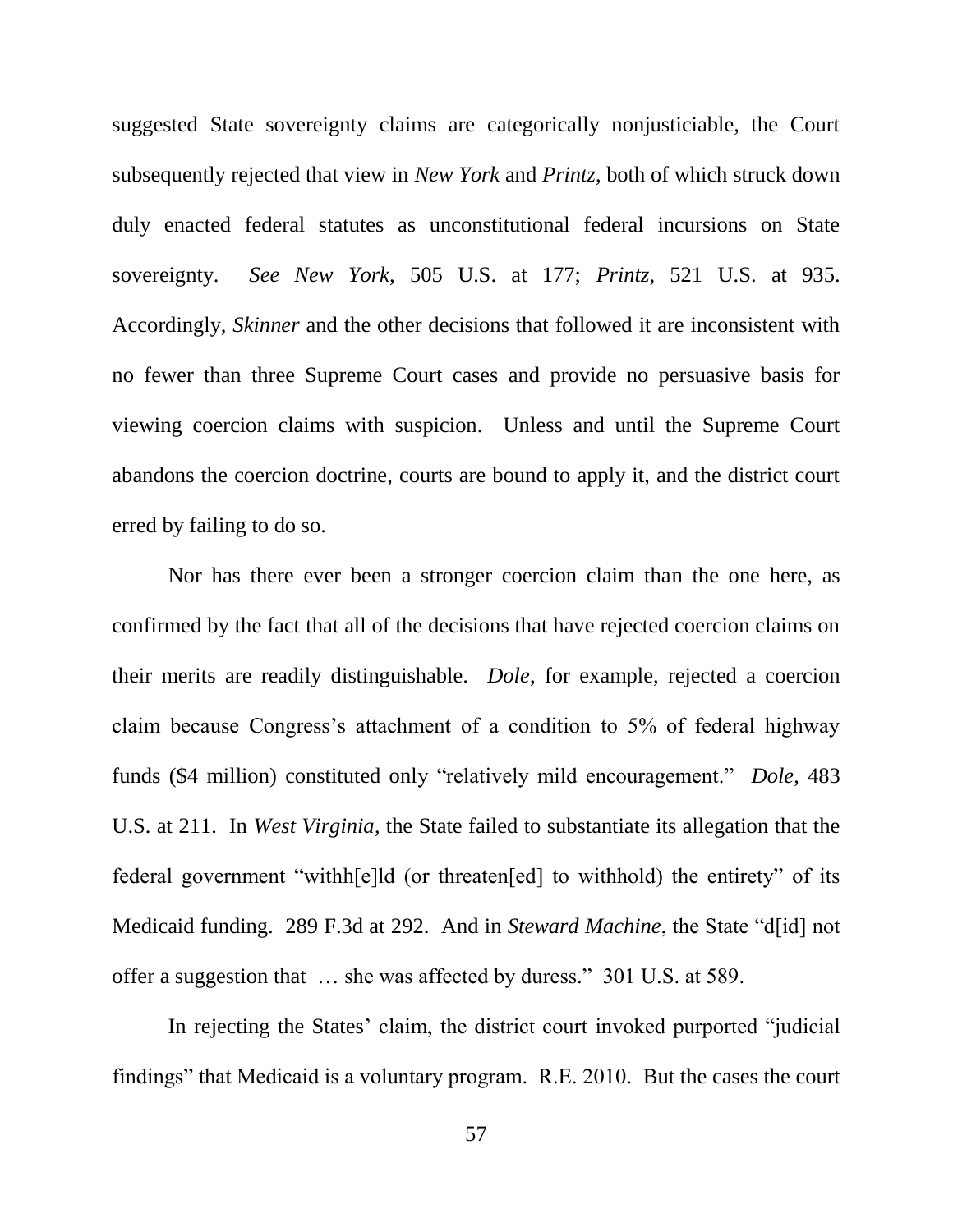cited only observed that States are under no legal obligation to participate in Medicaid; they did not address whether Congress had coerced their participation. *See Wilder v. Va. Hosp. Ass'n*, 496 U.S. 498, 502 (1990); *Fla. Ass'n of Rehab. Facilities v. Fla. Dep't of Health & Rehabilitative Servs.*, 225 F.3d 1208, 1211 (11th Cir. 2000); *Doe v. Chiles*, 136 F.3d 709, 722 (11th Cir. 1998). Even if they had, those decisions would have little bearing on this case. The States' claim is that *the ACA* is impermissibly coercive because it conditions receipt of *all* Medicaid funds on the ACA's expansions of Medicaid. The validity of that claim can hardly be determined by reference to decisions that pre-date the ACA and its expansions by more than a decade.

Finally, the district court stated that there is a "factual dispute" about ACA's financial impact on the States that "cannot be resolved on summary judgment." R.E. 2009. If there were a material dispute of fact on the application of the coercion doctrine, that would only underscore the district court's legal error in holding that coercion claims are *per se* invalid. 5

 $\overline{a}$ 

<sup>&</sup>lt;sup>5</sup> The district court stated that two States "acknowledged ... that they can withdraw from [Medicaid]." R.E. 2010. Those States acknowledged only that the ACA has not eliminated the theoretical possibility of withdrawal; both made clear that withdrawal is not an actual option. *See* R.E. 794 ¶16 ("Though theoretically possible, South Dakota cannot cease participation in the Medicaid Program."); R.E. 710 ¶2 (noting that "Nevada can still consider opting out of Medicaid" but withdrawal would be unaffordable).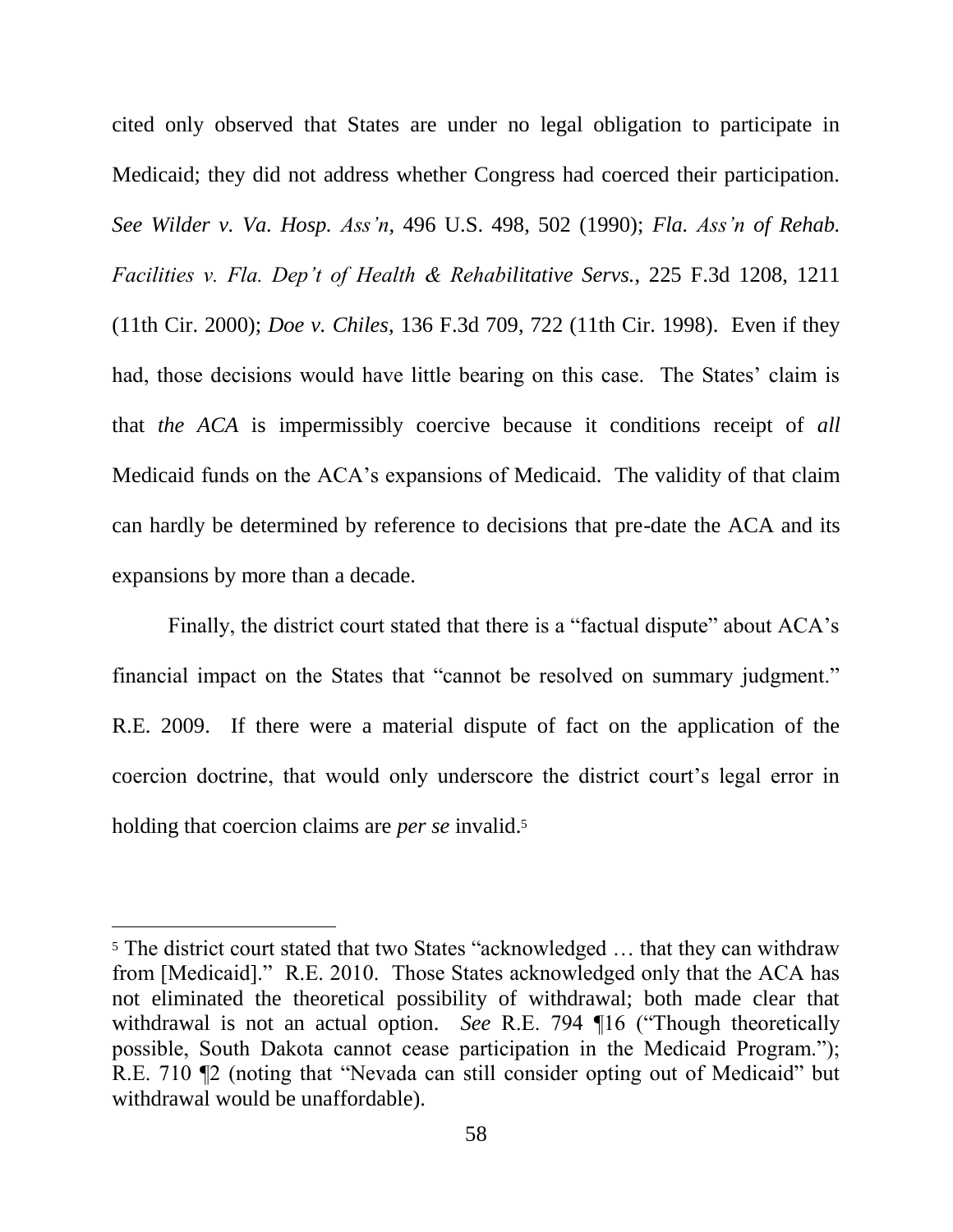Ironically, however, the government's arguments help underscore the extent of the coercion. The government has argued, for example, that it will offer additional funding to States that capitulate to its demands. That renders the ACA more coercive, not less, as it increases the amount of funds States would forfeit funds obtained largely through federal taxes on States' residents — were they to reject Congress's demands. Whatever "the point at which pressure turns into compulsion," *Steward Machine*, 301 U.S. at 590, the ACA has far surpassed it.

#### **III. The District Court Ordered Appropriate Relief.**

 $\overline{a}$ 

## **A. The Individual Mandate and Medicaid Reforms May Not Be Severed from the ACA.**

The district court correctly held that the unconstitutional individual mandate is not severable from the rest of the ACA, and that the entire ACA must be invalidated. R.E. 2075. The same is true of the coercive Medicaid amendments for essentially the same reasons.6 Thus, the unconstitutionality of *either* of those provisions is fatal to the entire ACA.

The government argues that the district court departed from settled legal standards by striking down the ACA in its entirety even though many of its provisions *could* operate in isolation, without the individual mandate. But the

<sup>6</sup> The States also continue to maintain that the employer mandate and health exchange benefit provisions violate the Tenth Amendment. Although the district court dismissed those claims as foreclosed by Supreme Court precedent, R.E. 424– 25, the States reserve their right to challenge the Supreme Court's decisions in *Garcia* and *Hodel* before the Supreme Court.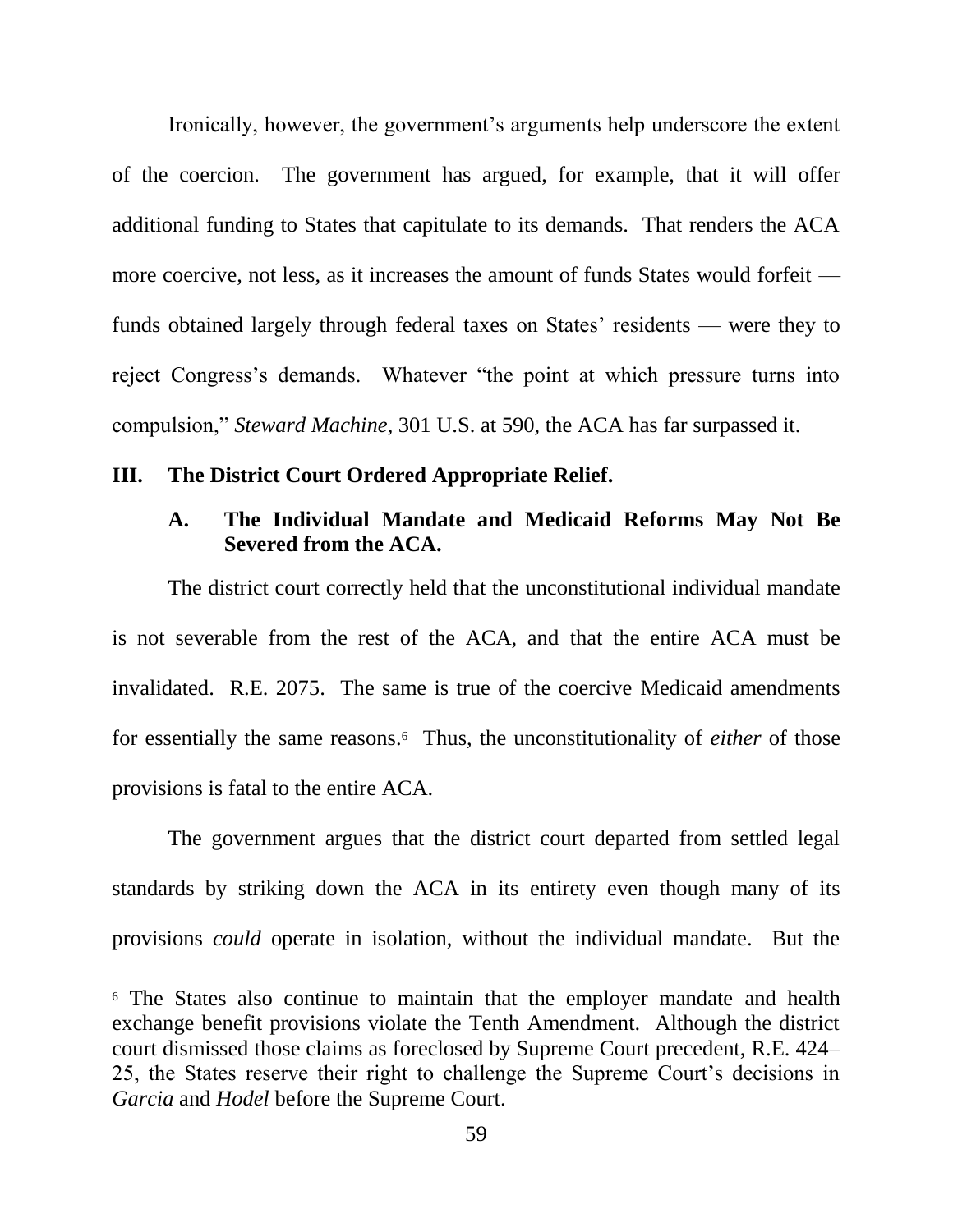"well established" severability doctrine does not turn on whether Congress *could* have passed the remainder of the same act without the unconstitutional provision; it instead asks whether Congress *would* have done so. *Alaska Airlines, Inc. v. Brock*, 480 U.S. 678, 684 (1987).

Thus, whether constitutional provisions are capable of functioning without an unconstitutional one is not the only — or even primary — factor in the severance analysis. "The more relevant inquiry in evaluating severability is whether the statute will function in a *manner* consistent with the intent of Congress." *Id.* at 685. When "it is evident that the legislature would not have enacted those provisions which are within its power, independently of that which is not," the provisions may not be severed. *Buckley v. Valeo*, 424 U.S. 1, 108 (1976) (per curiam) (internal quotation marks and citation omitted); *see also Free Enter. Fund v. Pub. Co. Accounting Oversight Bd.*, 130 S. Ct. 3138, 3162 (2010) (employing severance when "nothing in the statute's text or historical context") makes it 'evident' that Congress, faced with the limitations imposed by the Constitution, would have preferred no [act] at all to" severance of the unconstitutional provision) (citation omitted).

#### **1. The core health care reforms are not severable.**

The district court correctly concluded that "it is reasonably 'evident' ... that the individual mandate was an essential and indispensable part of the health reform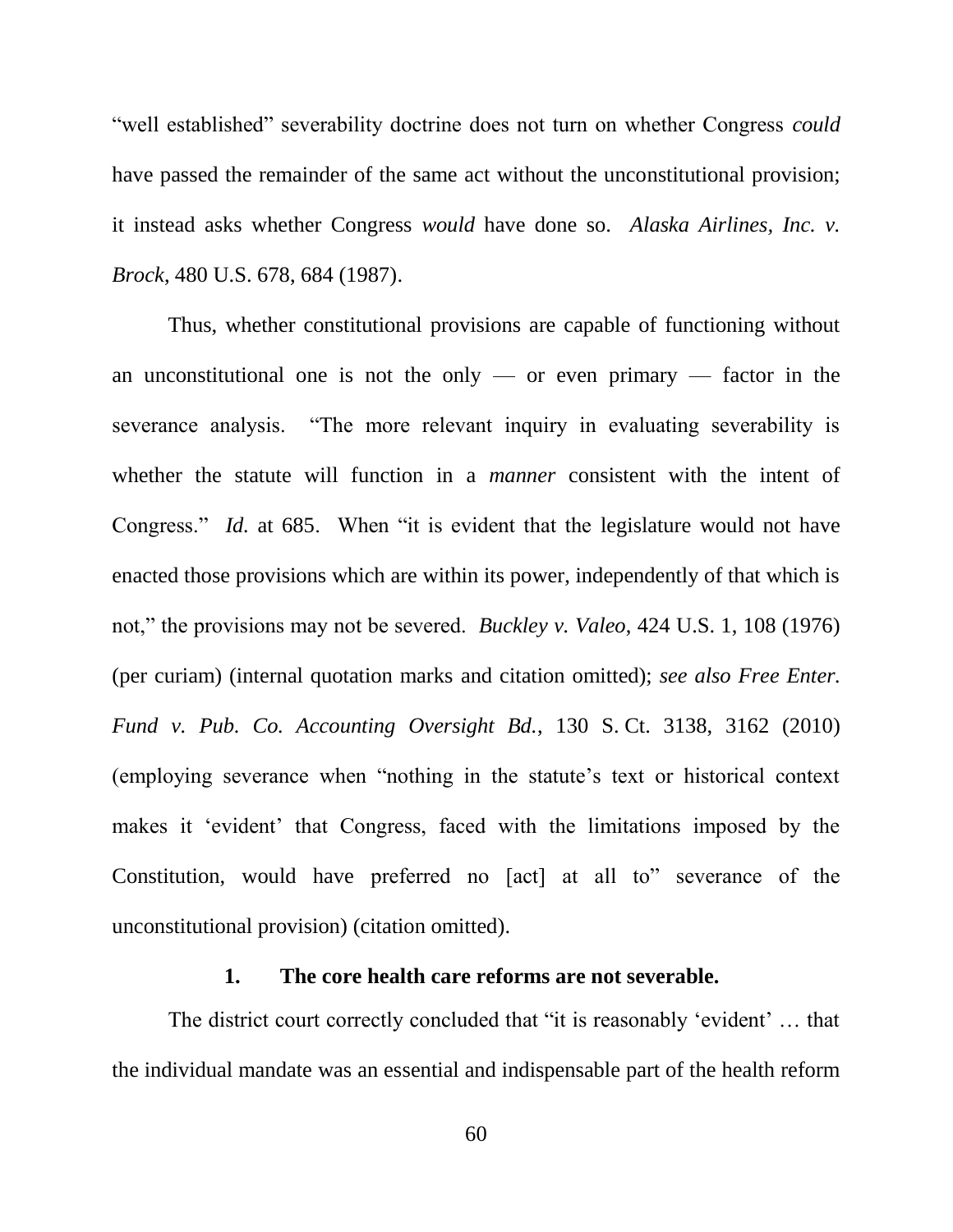efforts, and that Congress did not believe other parts of the Act could (or it would want them to) survive independently." R.E. 2075. The ACA consists of five central components. *See* Govt.'s Opening Br. 13–15. In addition to the individual mandate, the Act: (1) mandates the creation of health benefit exchanges to help individuals and small businesses pool their purchasing power to obtain lower cost insurance; (2) establishes employer mandates, penalties and incentives to expand the availability of employer-sponsored insurance; (3) expands Medicaid eligibility and coverage and offers tax credits to create affordable insurance options for those with incomes up to 400% of the poverty level; and (4) bars insurers from denying, canceling, capping, or increasing the cost of coverage based on an individual's preexisting conditions or coverage history.

As the government itself has emphasized, Congress intended each of these core components, including the Medicaid expansion, to "work[] in tandem" with the individual mandate to make insurance more available and affordable. R.E. 141. Indeed, when arguing that the individual mandate is constitutional, the government has repeatedly asserted that "Congress ... concluded that the minimum coverage provision is *necessary* to make the other regulations in the Act effective." R.E. 143 (emphasis added); *see also* R.E. 999 ("the minimum coverage provision forms an integral part of the ACA's larger reforms of health insurance industry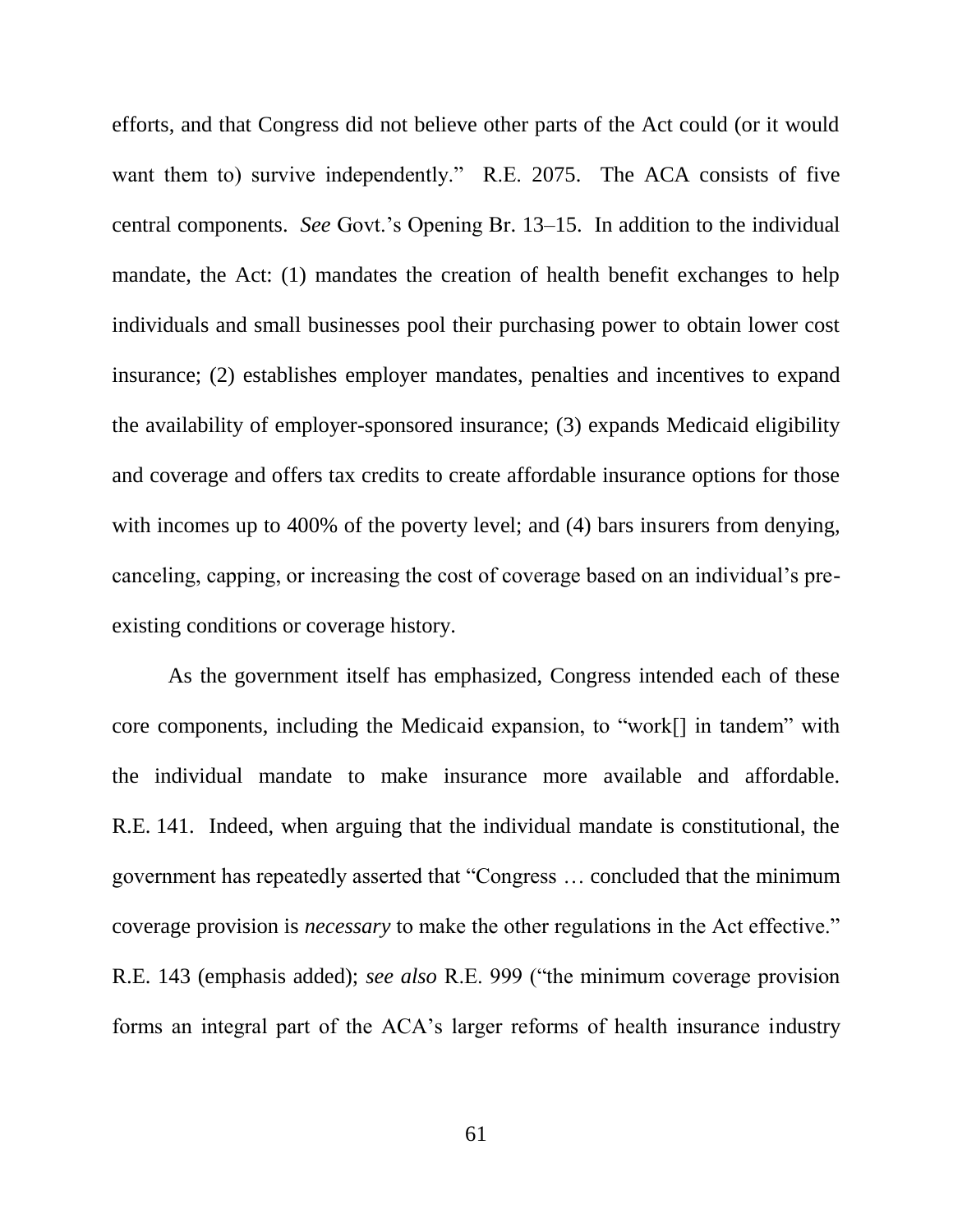practices").<sup>7</sup> As the district court observed, the government referred to the mandate "as an 'essential' part of the Act at least fourteen times in their motion to dismiss." R.E. 2065. Thus, the government is in no position to assert that the mandate is severable.

The government's concessions were unavoidable because Congress plainly intended the individual mandate to render the Act's insurance reforms more affordable for the federal government, the States, and the insurance industry. As Congress found, "[b]y significantly increasing health insurance coverage and the size of purchasing pools, which will increase economies of scale, the [mandate], together with the other provisions of this Act, will significantly reduce administrative costs and lower health insurance premiums." ACA  $\S$  1501(a)(2)(H). That makes the individual mandate the "lynchpin of the entire health reform effort." R.E. 2068.

Conversely, the other reforms, including the Medicaid expansion, are necessary to make insurance available to individuals covered by the mandate. As the government has explained, many individuals covered by the mandate "are unable to obtain [insurance] without the insurance market reforms, tax credits, cost-sharing, and Medicaid eligibility expansion that the Act will provide." R.E.

 $\overline{a}$ 

<sup>7</sup> To be clear, the States by no means concede that the Act's five core provisions achieve that or any other goal Congress set forth. But the relevant question in the severance analysis is how Congress *intended* the Act to function. *See Ayotte v. Planned Parenthood of N. New England*, 546 U.S. 320, 330 (2006).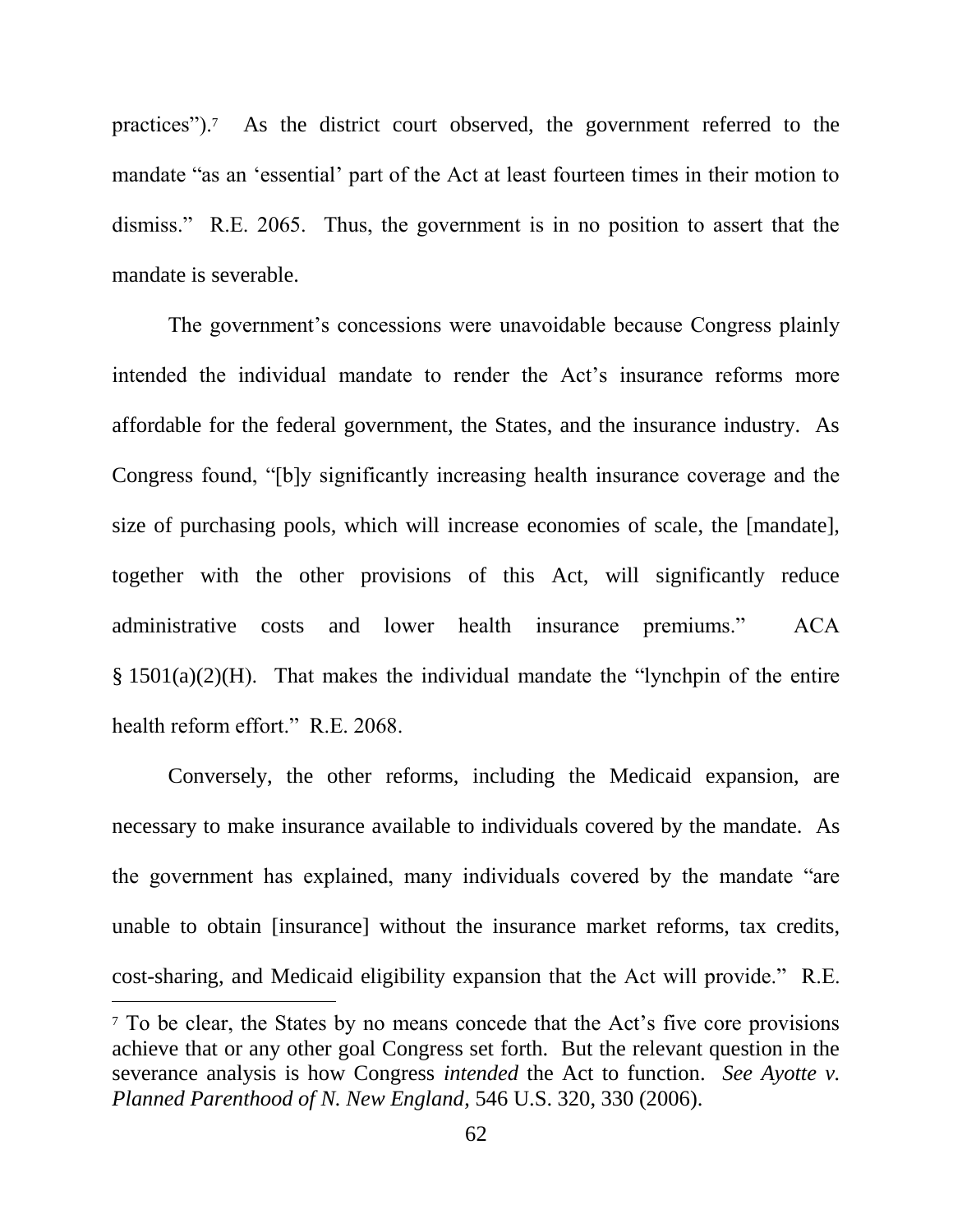984–85. Indeed, expanded Medicaid coverage is especially essential to the viability of the individual mandate, because under the ACA, Medicaid is the *only*  way that the poorest of covered persons can comply with the mandate.

Accordingly, the government specifically conceded in the district court that ―the guaranteed issue and community rating insurance industry reforms in Section 1201 will stand or fall with the minimum coverage provision" because they are not severable. R.E. 1765. There is no basis for suggesting that the mandate is severable from some but not all of the core, interrelated health insurance reforms — and the government is careful not to do so in this Court, and not to argue that Congress would have enacted any of the ACA's core insurance reforms without the individual mandate. As the district court determined, the government's broad concession that "the minimum coverage provision is *necessary* to make the other regulations in the Act effective," R.E. 143 (emphasis added), is fatal to any effort to sever those regulations. R.E. 2069, 2074.

#### **2. The various other provisions of the Act are not severable.**

The government's argument that some unidentifiable number of the Act's other 450 provisions are severable, Govt.'s Opening Br. 57, misses the mark. As the district court explained, although the other individual tax provisions of the Act might have "no discernable connection to health care," their inclusion was no accident; they "w[ere] intended to generate offsetting revenue" for the Act's costly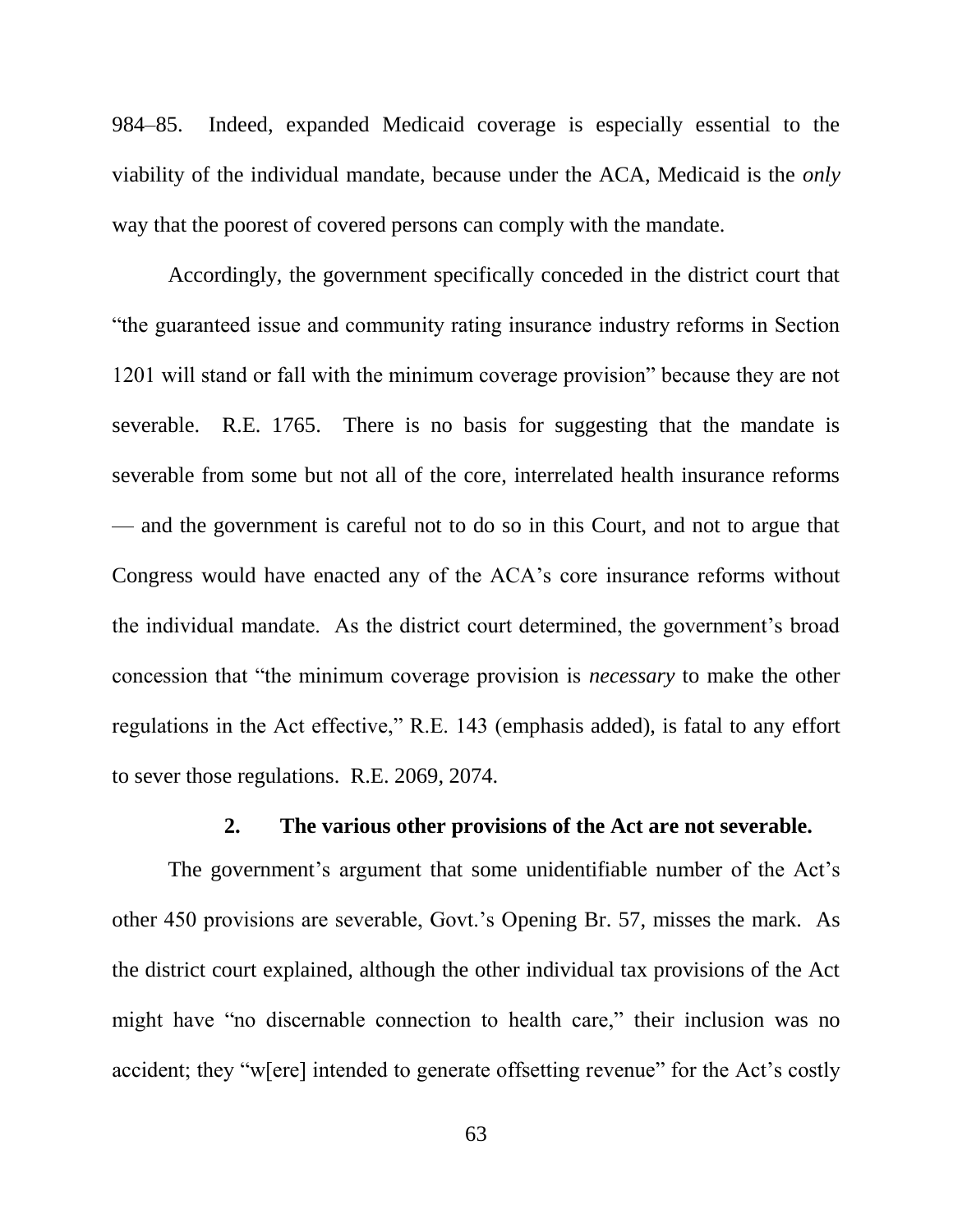central reforms. R.E. 2074. As the government aptly put it,  $\lq$  when Congress passed the ACA, it was careful to ensure that any increased spending, including on Medicaid, was offset by other revenue-raising and cost-saving provisions." R.E. 1024.

Thus, while the government identifies a handful of provisions that on their face may appear to be unrelated to the Act's core components, *see* Govt.'s Opening Br. 56–57, it ignores that Congress carefully calibrated each provision to ensure that the financial obligations the Act imposes are equivalent to the revenue and savings it generates. Extracting the individual mandate — the centerpiece — from the law would, of course, dramatically change its cost. But there would be no way to determine which offsetting provisions of the ACA Congress would have rewritten had the individual mandate not been included.

Moreover, once one recognizes that the central provisions of the ACA are not severable, it is wholly unrealistic to expect the district court to sort through the remaining 450 provisions to attempt to divine which Congress would have enacted independently. That is a wholly artificial exercise once the core of the bill is removed. And as the district court observed, "[g]oing through the 2,700-page Act line-by-line, invalidating dozens (or hundreds) of some sections while retaining dozens (or hundreds) of others, would not only take considerable time and extensive briefing, but it would, in the end, be tantamount to rewriting a statute...."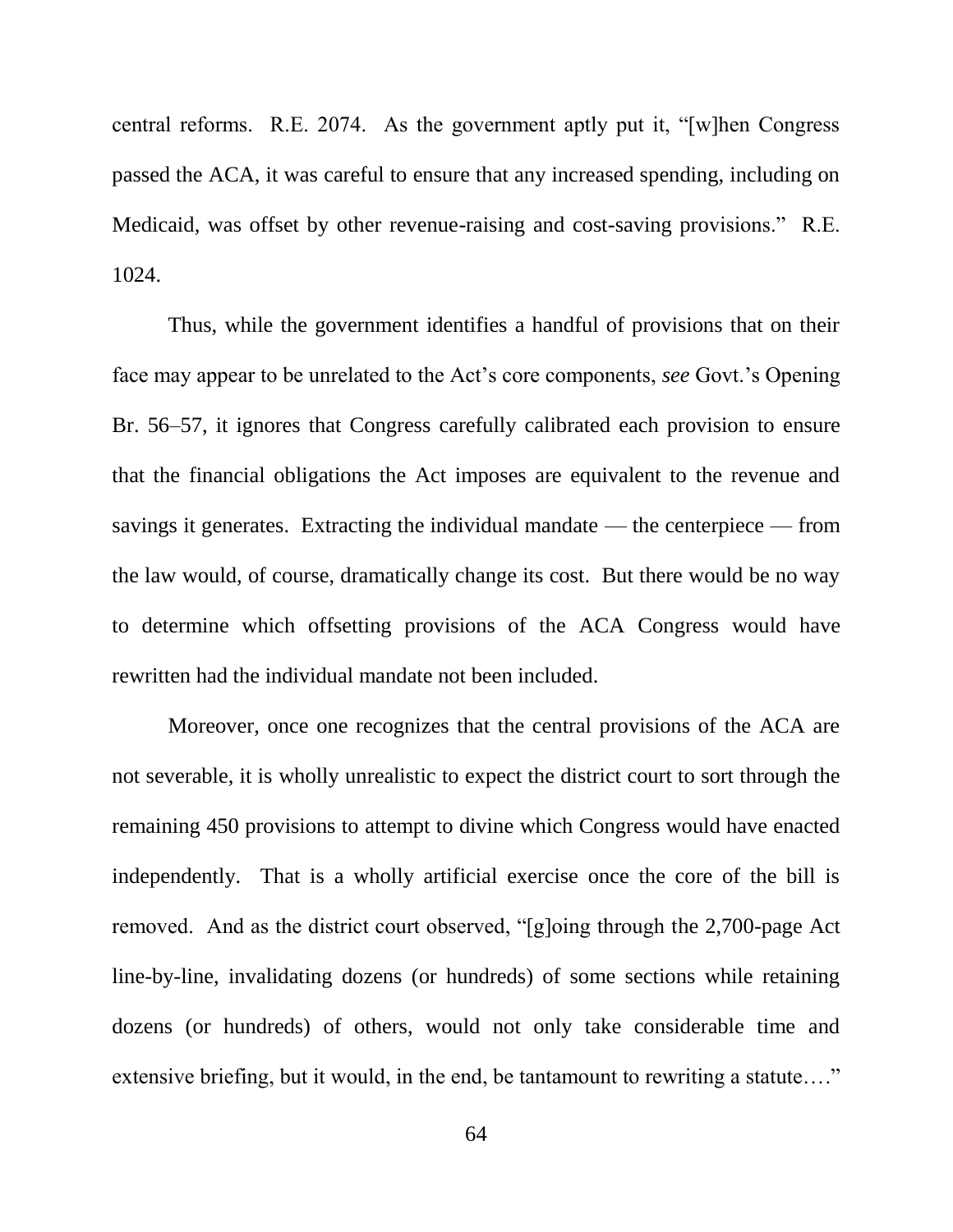R.E. 2073–74. Even the government has not attempted to undertake that exercise — it has only proffered some examples of provisions it asserts to be severable. Because the government is essentially seeking to rescue Congress from the gamble it intentionally employed by crafting the entire ACA around a provision of questionable constitutionality, the district court correctly declined to "substitute the judicial for the legislative department of the government" by picking and choosing among the ACA's various provisions. *Ayotte*, 546 U.S. at 330 (quoting *United States v. Reese*, 92 U.S. 214, 221 (1876)).<sup>8</sup>

The government's remaining criticisms of the district court's analysis are equally unfounded. It first accuses the court of attributing "unwarranted" significance to the absence of a severability clause." Govt.'s Opening Br. 58. The district court did no such thing. The court expressly recognized that "the absence" of such a clause ... 'does not raise a presumption against severability.'" R.E. 2068 (quoting *New York*, 505 U.S. at 186). What the court found significant was Congress's *removal* of a severability clause from an earlier version of the bill — a

 $\overline{a}$ 

<sup>8</sup> Washington State believes that one provision that is arguably different is ACA section 10221, which reauthorized and amended the Indian Health Care Improvement Act (IHCIA). The IHCIA pre-existed ACA, and section 10221 merely involved a reauthorization, which in turn had an independent legislative genesis in S. 1790. Most tellingly, Native Americans served by the IHCIA are exempted from the individual mandate by section 1501(b). But this only underscores the difficulty of assessing the severability of the ACA's hundreds of other miscellaneous provisions which do not address their relationship to the individual mandate.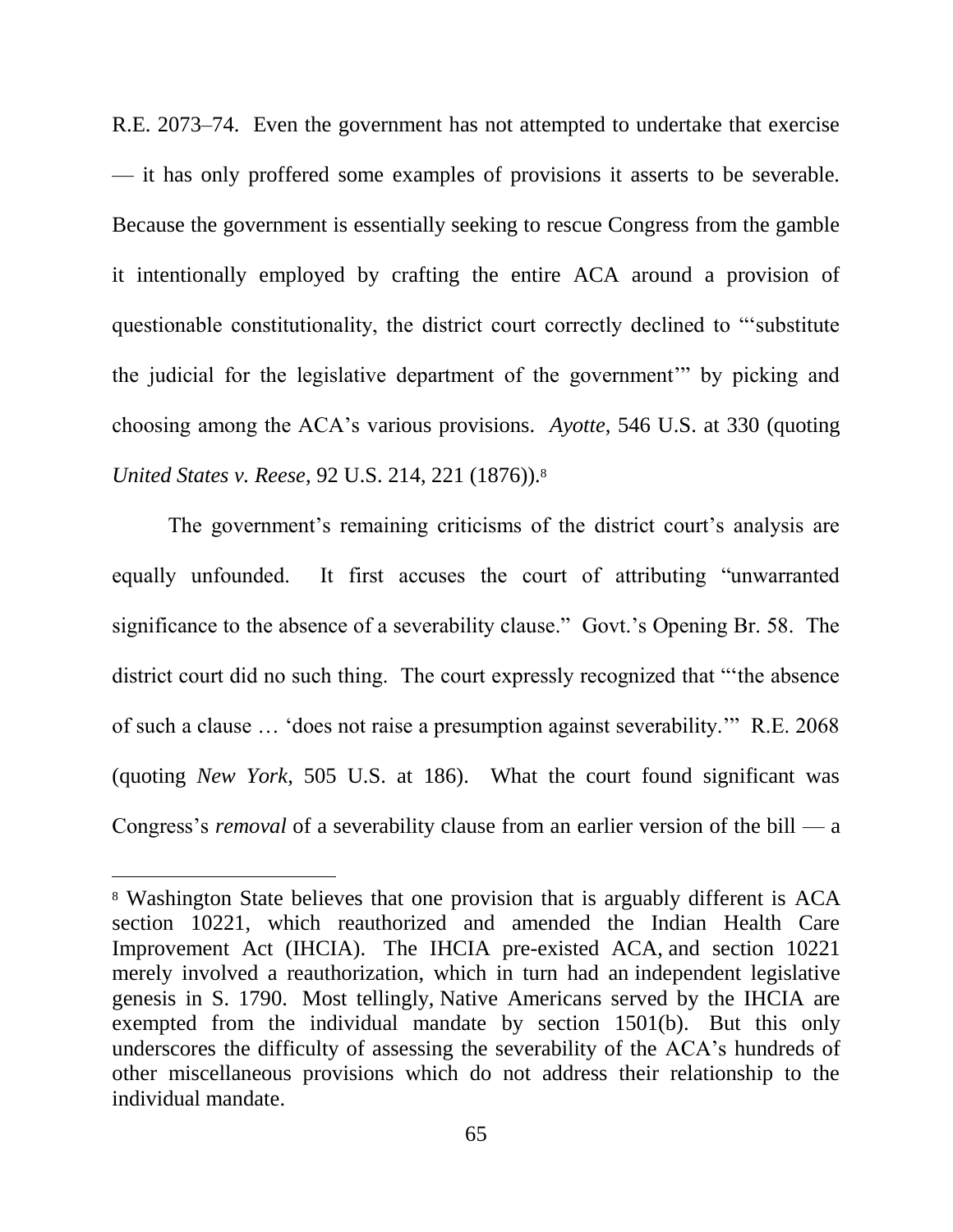version that the House had passed. That consideration is well within the bounds of what the Supreme Court has recognized to be relevant evidence of congressional intent. R.E. 2068 (quoting *Russello v. United States*, 464 U.S. 16, 23–24 (1983)). In any event, that was but one factor in the district court's severability analysis, which relied much more heavily on the court's conclusion that the Act "cannot" function as originally designed" without the "lynchpin of the entire health reform effort": the individual mandate. R.E. 2074, 2068.

The government also identifies no error by noting that the district court's severability ruling may "affect the rights and obligations of parties not before the Court." Govt.'s Opening Br. 60. Severance is a remedy for *Congress*'s benefit, not the plaintiff's. *See Regan v. Time, Inc.*, 468 U.S. 641, 652 (1984). To the extent there is any requirement that a plaintiff have standing to raise a severability argument, that requirement is satisfied so long as the plaintiff is burdened by *any*  of the act's remaining provisions. *Compare Printz*, 521 U.S. at 935 (declining to address severance where no remaining provisions affected plaintiffs), *with New York*, 505 U.S. at 186–87 (addressing severability where remaining provisions affected plaintiffs). The States plainly alleged injury in fact resulting from multiple provisions of the Act, including the individual mandate, the Medicaid expansions, and the employer mandates. Thus, the district court correctly reached and resolved the severability question.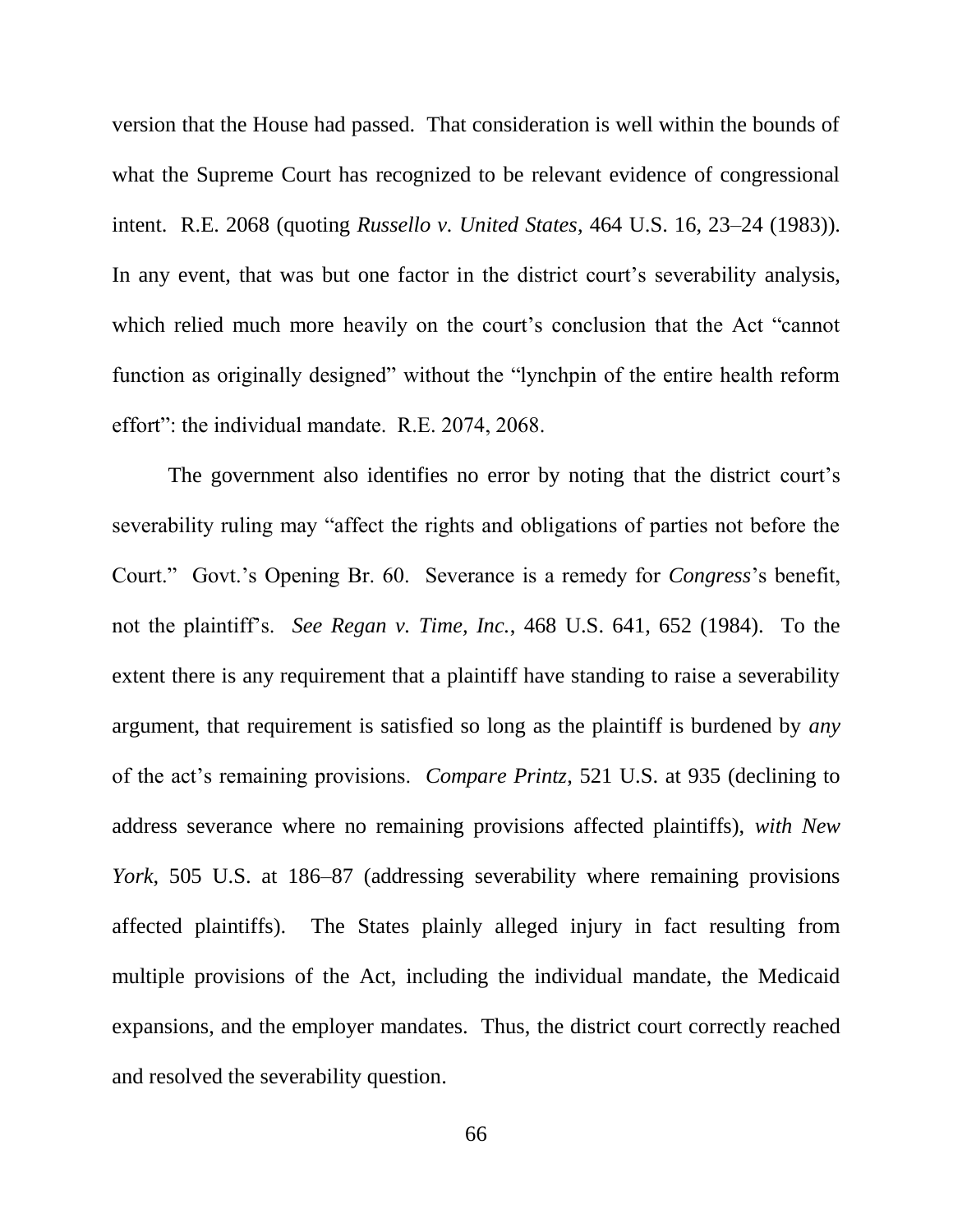#### **B. The District Court Correctly Included All Parties in its Judgment.**

The government concedes that at least one of the individual plaintiffs has standing to challenge the individual mandate, Govt.'s Opening Br. 6 n.1, and it does not dispute that the States have standing to challenge the expansion of Medicaid. Nonetheless, the government asserts that the district court erred in including the States within the scope of its declaratory relief concerning the individual mandate. It is well settled, however, that so long as at least one plaintiff has standing with respect to each claim, a court "need not consider whether the other ... plaintiffs have standing." *Vill. of Arlington Heights v. Metro. Hous. Dev. Corp.*, 429 U.S. 252, 264 n.9 (1977); *accord Massachusetts v. EPA*, 549 U.S. 497, 518 (2007); *Watt v. Energy Action Educ. Fund*, 454 U.S. 151, 160 (1981).

In any event, the States have standing to challenge the individual mandate for at least three separate and independent reasons. *First*, the mandate requires all individuals to maintain a minimum level of insurance, including individuals who are either newly eligible for Medicaid or were previously eligible but had opted not to enroll. As the government has recognized, the mandate will therefore require millions more individuals to enroll in Medicaid, imposing millions of dollars in additional costs on the States. Indeed, "[o]f the additional 34 million people who are estimated to be insured by 2019 as a result of the [individual mandate], a little more than one-half (18 million) would receive Medicaid coverage due to the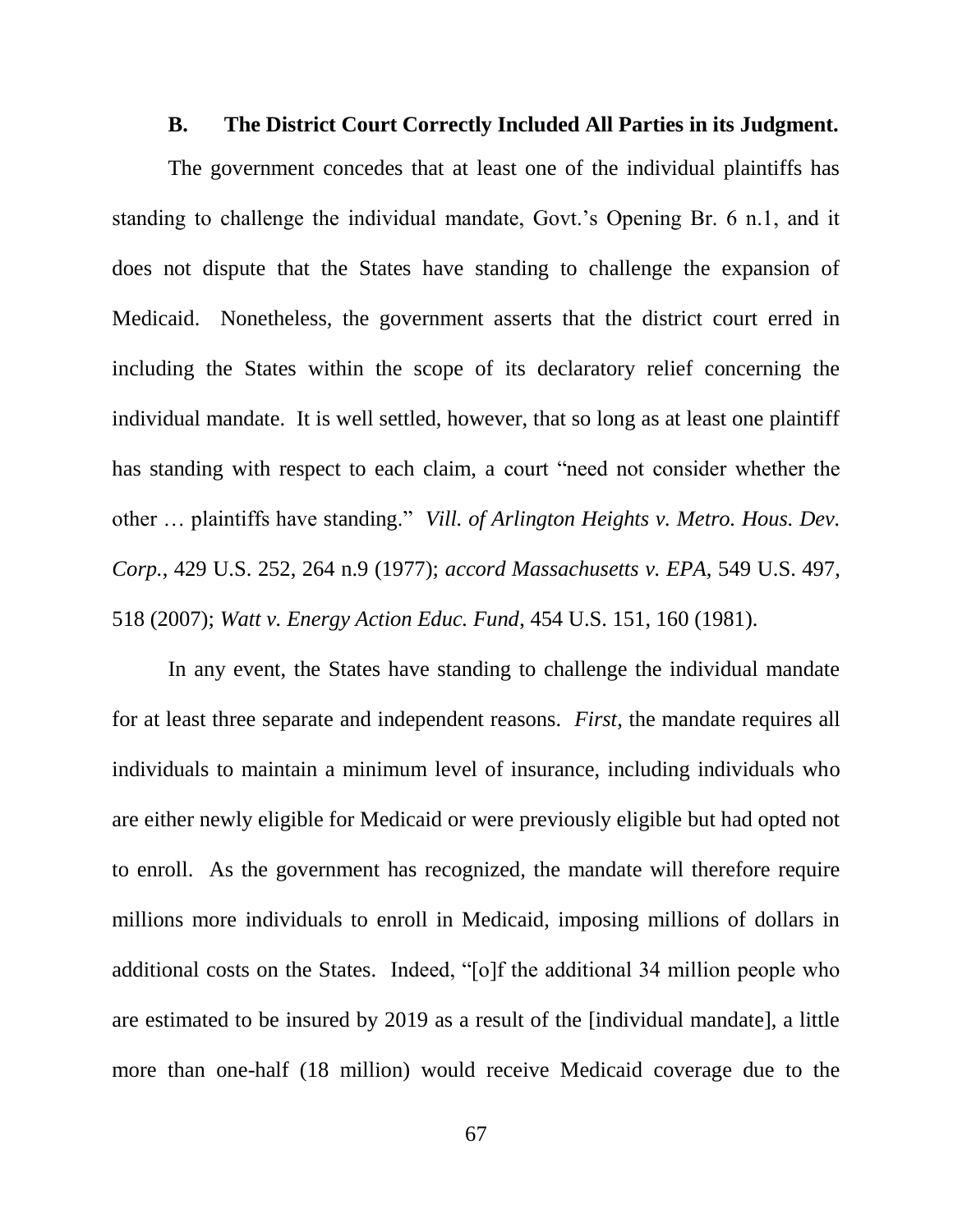expansion of eligibility." *See* Richard S. Foster, *Estimated Financial Effects of the* "Patient Protection and Affordable Care Act," Centers for Medicare & Medicaid Servs., Apr. 22, 2010, at 6, *available at* https://www.cms.gov/ ActuarialStudies/Downloads/PPACA\_2010-04-22.pdf; R.E. 501 n.39.

That inevitability is not a product of "unfettered choices made by independent actors," *ASARCO Inc. v. Kadish*, 490 U.S. 605, 615 (1989) (opinion of Kennedy, J.), but is a necessary and intended consequence of the ACA, which *requires* covered individuals to secure health insurance, and leaves Medicaid as the *only* option for numerous low-income individuals to comply. *See* ACA §§ 1501(b),  $5000A(f)(1)(A)$ . The States have therefore alleged a "concrete and particularized" injury that is "fairly traceable" to the individual mandate and redressed by the relief the district court granted. *Summers v. Earth Island Inst.*, 129 S. Ct. 1142, 1149 (2009); *see also Fla. State Conference of N.A.A.C.P. v. Browning*, 522 F.3d 1153, 1163 (11th Cir. 2008) ("probabilistic harm is enough injury in fact to confer standing") (internal quotation marks and citation omitted).

*Second*, the States have standing because they have alleged that the individual mandate renders the entire Act invalid on non-severability grounds. The States have standing to raise that argument so long as they allege that any of the Act's provisions causes them injury in fact, as such injury would be remedied by a declaration that the Act is invalid. *See Brock*, 480 U.S. at 684 (adjudicating claim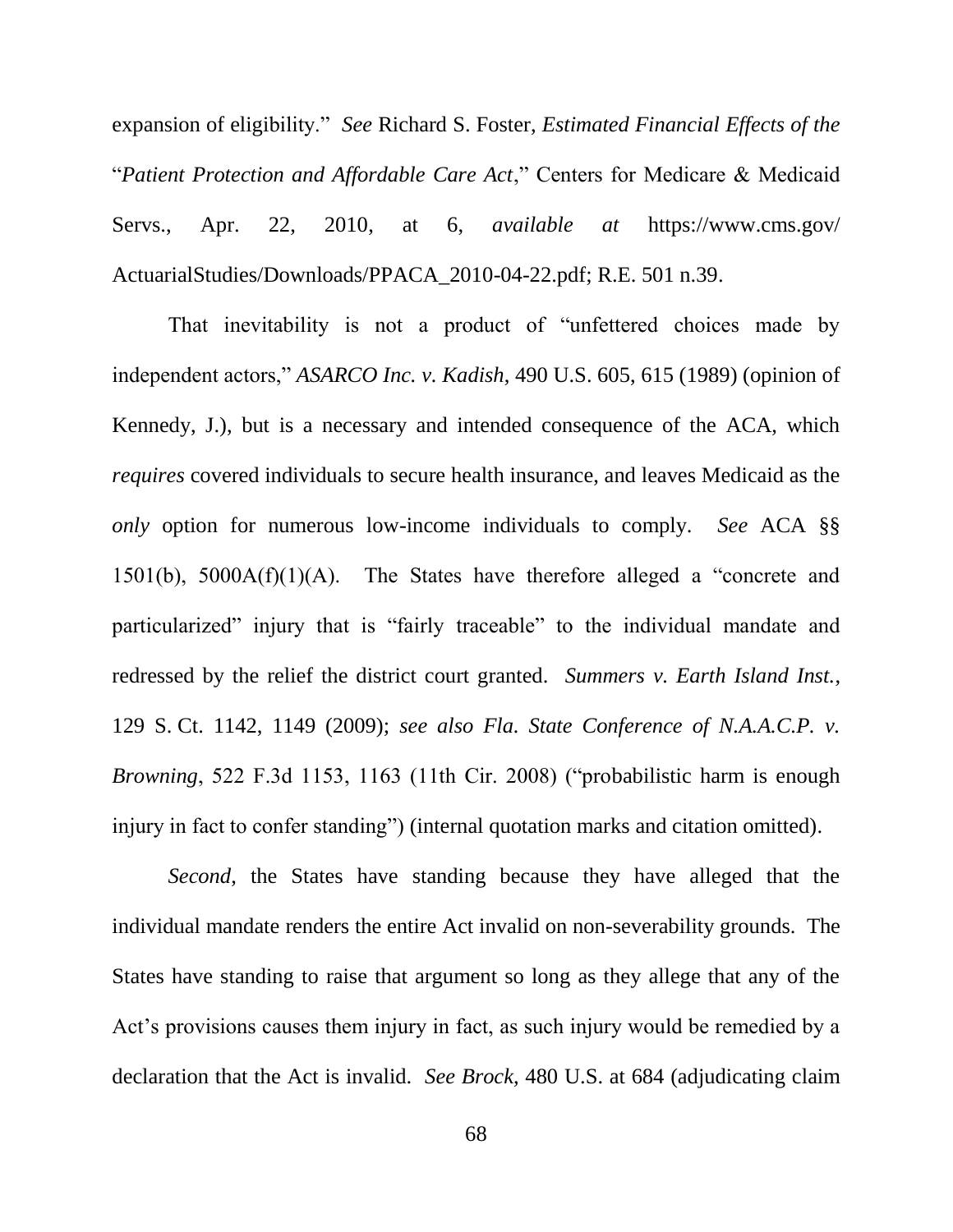that entire statute was invalid as a result of unconstitutional legislative veto provision, where plaintiffs alleged injury based on other portions of the statute). The States have plainly demonstrated injury in fact caused by the Medicaid and employer mandate reforms, and therefore have standing to seek invalidation of the Act on the ground that the individual mandate is unconstitutional.

*Finally*, as the district court found, the States have standing to challenge the mandate as an impermissible incursion into their sovereign right to enact and enforce legislation mandating that their citizens may *not* be compelled to purchase insurance. *See Alfred L. Snapp & Son, Inc. v. Puerto Rico*, 458 U.S. 592, 601 (1982) (recognizing sovereign's interest in its "power to create and enforce a legal code); *Alaska v. U.S. Dep't of Transp.*, 868 F.2d 441, 443 n.1 (D.C. Cir. 1989) ("States' sovereign interest in law enforcement is sufficient to support standing"). That theory of standing is not barred by *Massachusetts v. Mellon*, 262 U.S. 447  $(1923)$ , which held only that a State lacks standing when it demonstrates no "quasi" sovereign rights actually invaded or threatened" by the statute in question. *Id.* at 485.

#### **CONCLUSION**

For the foregoing reasons, the Court should affirm the judgment below invalidating the ACA in its entirety.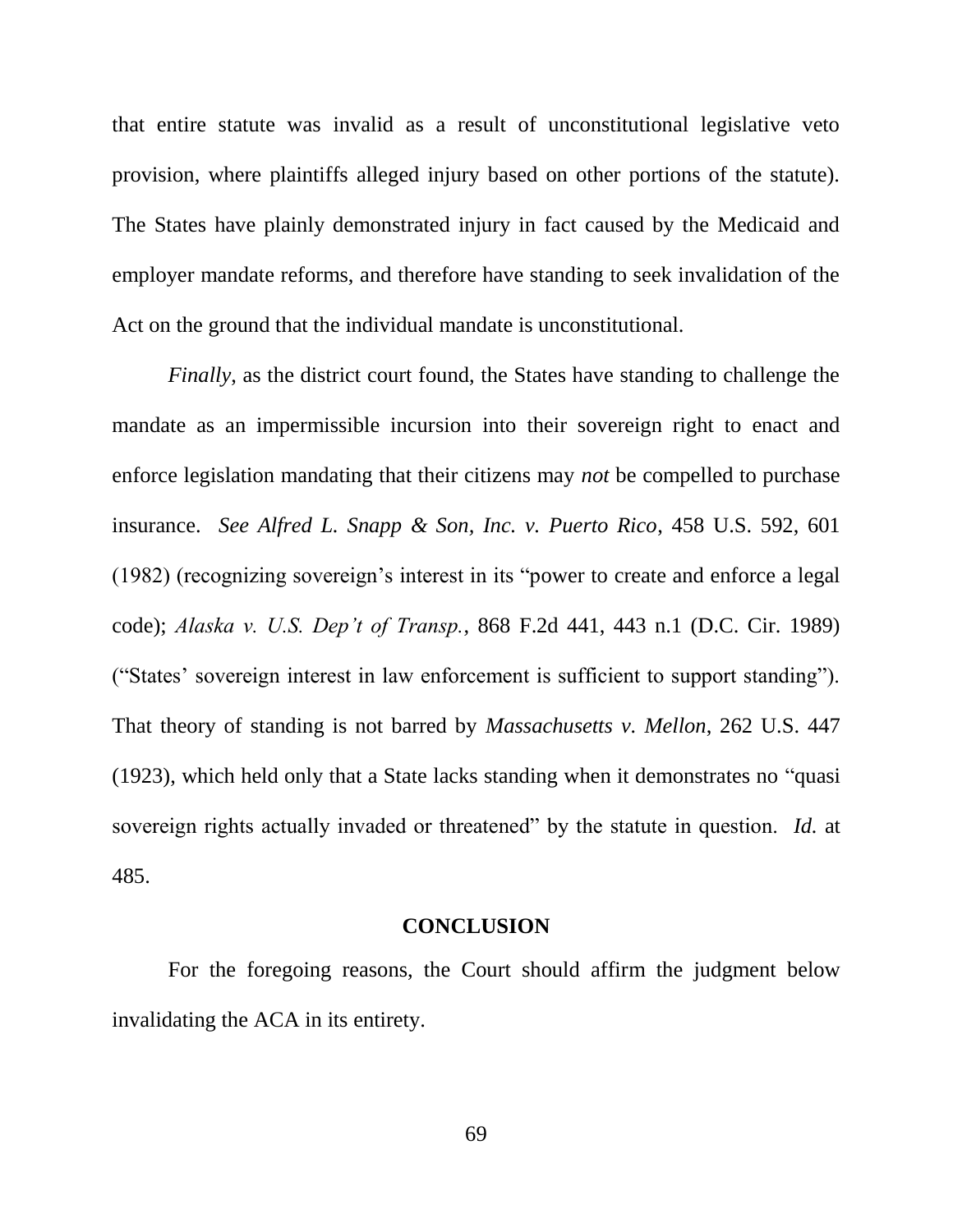Respectfully submitted,

/s/ Paul D. Clement Paul D. Clement Bancroft PLLC 1919 M Street. N.W. Suite 470 Washington, DC 20036 Telephone: (202) 234-0090 Facsimile: (202) 234-2806 pclement@bancroftpllc.com

Scott D. Makar (Fla. Bar No. 709697) Solicitor General Joseph W. Jacquot (Fla. Bar No. 189715) Special Counsel Louis F. Hubener (Fla. Bar No. 0140084) Timothy D. Osterhaus (Fla. Bar No. 0133728) Deputy Solicitors General Blaine H. Winship (Fla. Bar No. 0356913) Special Counsel Office of the Attorney General of Florida The Capitol, Suite PL-01 Tallahassee, Florida 32399-1050 Telephone: (850) 414-3300 Facsimile: (850) 488-4872 Email: scott.makar@myfloridalegal.com

Katherine J. Spohn Special Counsel to the Attorney General Office of the Attorney General of Nebraska 2115 State Capitol Building Lincoln, Nebraska 68508 Telephone: (402) 471-2834 Facsimile: (402) 471-1929 Email: katie.spohn@nebraska.gov

Bill Cobb Deputy Attorney General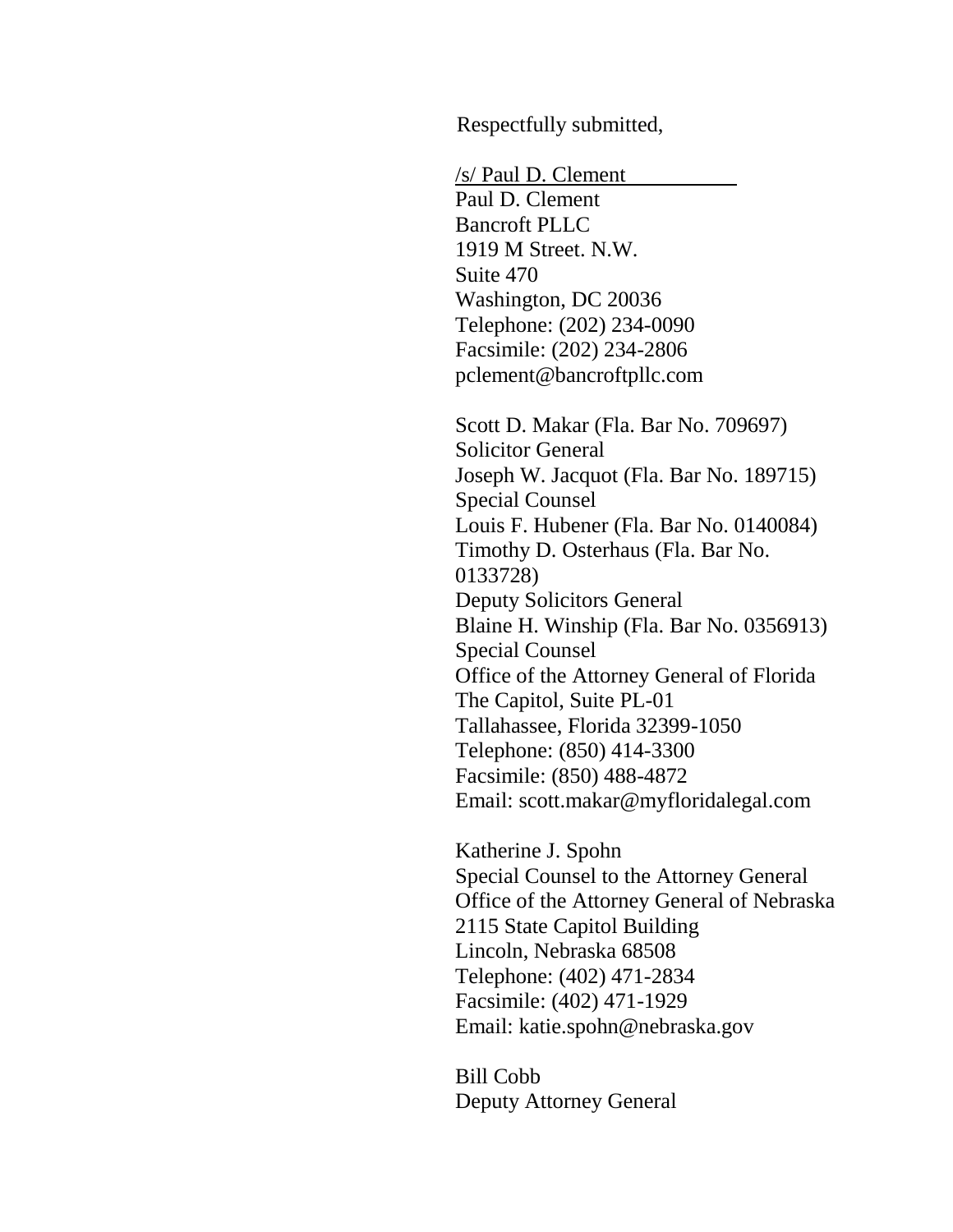for Civil Litigation Office of the Attorney General of Texas P.O. Box 12548, Capitol Station Austin, Texas 78711-2548 Telephone: (512) 475-0131 Facsimile: (512) 936-0545 Email: bill.cobb@oag.state.tx.us

David B. Rivkin (D.C. Bar No. 394446) Lee A. Casey (D.C. Bar No. 447443) Baker & Hostetler LLP 1050 Connecticut Avenue, N.W., Ste. 1100 Washington, DC 20036 Telephone: (202) 861-1731 Facsimile: (202) 861-1783

*Counsel for Appellee* / *Cross-Appellant States*

May 4, 2011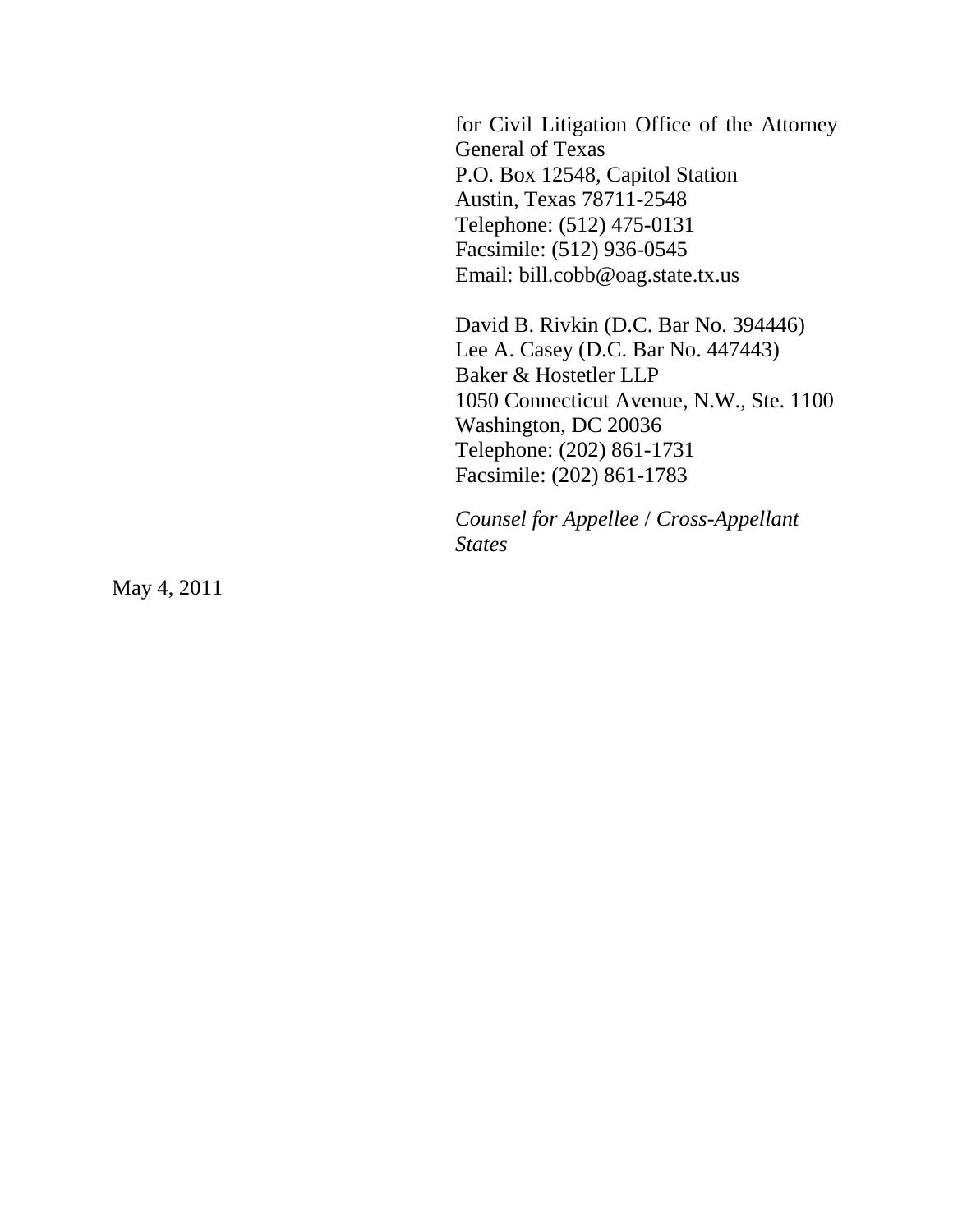# **CERTIFICATE OF COMPLIANCE**

Pursuant to Rule 32(a) of the Federal Rules of Appellate Procedure, I hereby certify that the textual portion of the foregoing brief (exclusive of the disclosure statement, tables of contents and authorities, certificates of service and compliance, but including footnotes) contains *16,276* words as determined by the wordcounting feature of Microsoft Word 2000 *in 14-point Times New Roman*.

/s/ Paul D. Clement

May 4, 2011